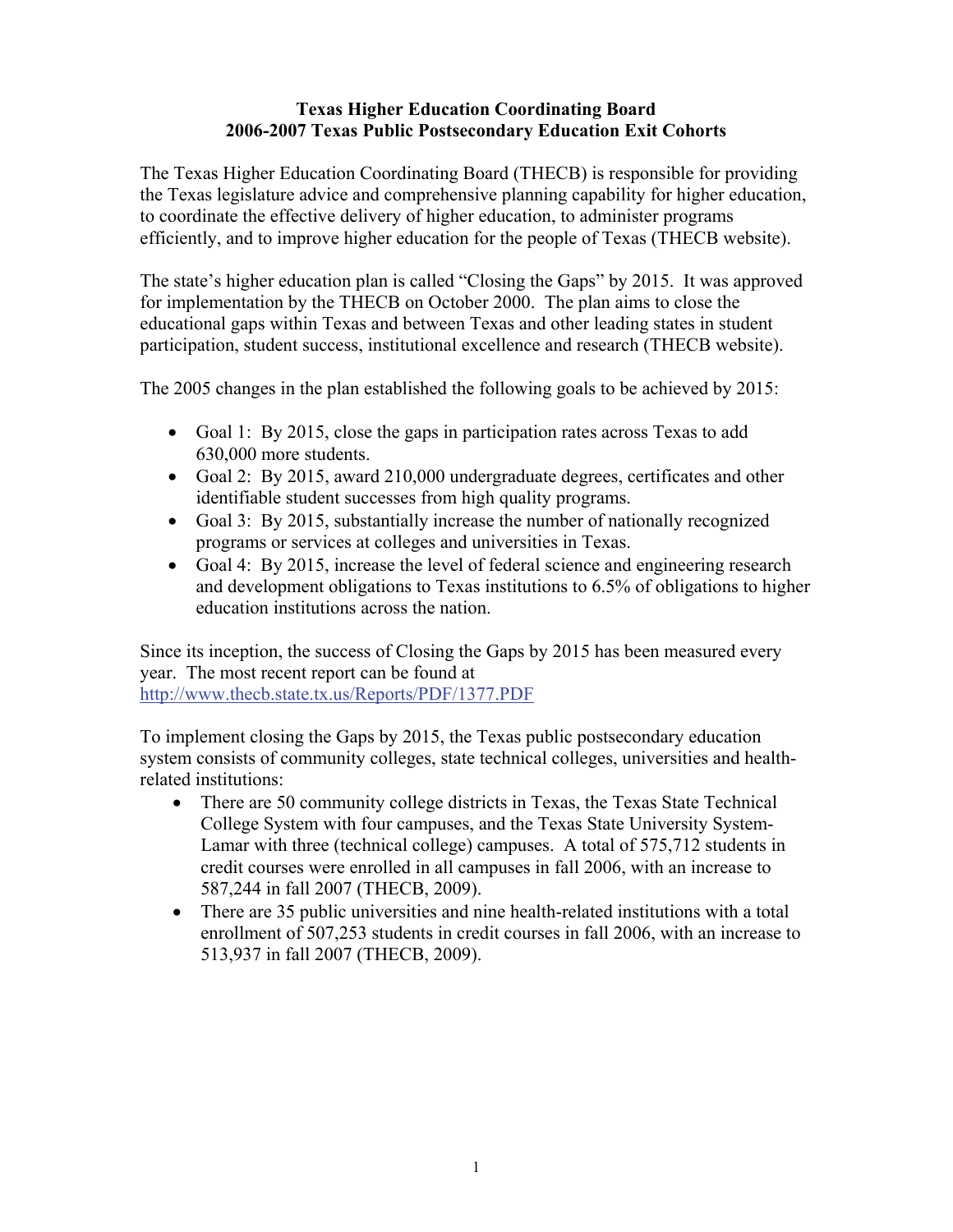# **A. Community and Technical Colleges**

Community colleges are two-year institutions primarily serving their local taxing district and service area. Community colleges provide the following services (TACC):

- Technical programs up to two years in length leading to associate degrees or certificates.
- Vocational programs leading directly to employment in semi-skilled and skilled occupations.
- Freshman and sophomore courses in arts and sciences.
- Continuing adult education programs for occupational or cultural upgrading.
- Compensatory education programs designed to fulfill the commitment of an admissions policy allowing the enrollment of disadvantaged students.
- A continuing program of counseling and guidance designed to assist students in achieving their individual educational goals.
- Work force development programs designed to meet local and statewide needs.
- Adult literacy and other basic skills programs for adults.
- Other purposes as may be prescribed by the Coordinating Board, or the College District's Board.

Texas' technical colleges are coeducational, two-year institutions of higher education offering courses of study in technical vocational education for which there is demand. Technical colleges offer occupationally oriented programs with supporting academic course work, emphasizing highly specialized advanced and emerging technical and vocational areas for certificate or associate degrees (TSTC).

# **Seed Records**

The selection of participants was based on guidelines from the Texas Workforce Commission (TWC). It includes all students in the fiscal year who graduated from credit and non-credit programs offered by public institutions, as well as those who were enrolled in an institution but did not return in the following fall semester. For fiscal year (FY) 2007 a total of 783,978 students enrolled in CTC institutions were included in the analysis. About 7% of the enrolled students (52,255 individuals) graduated and 93% (731,723 individuals) left the institutions they were enrolled in either to transfer to another higher education institution or to work full-time. Some were not located either in the higher education databases or in the TWC's Unemployment Insurance (UI) wage records. They may have left the state, may have been unemployed or employed by a small business. It is also possible they were self-employed, or may have been stay-athome individuals. Table 1a shows a breakdown of the seed records by student exit status.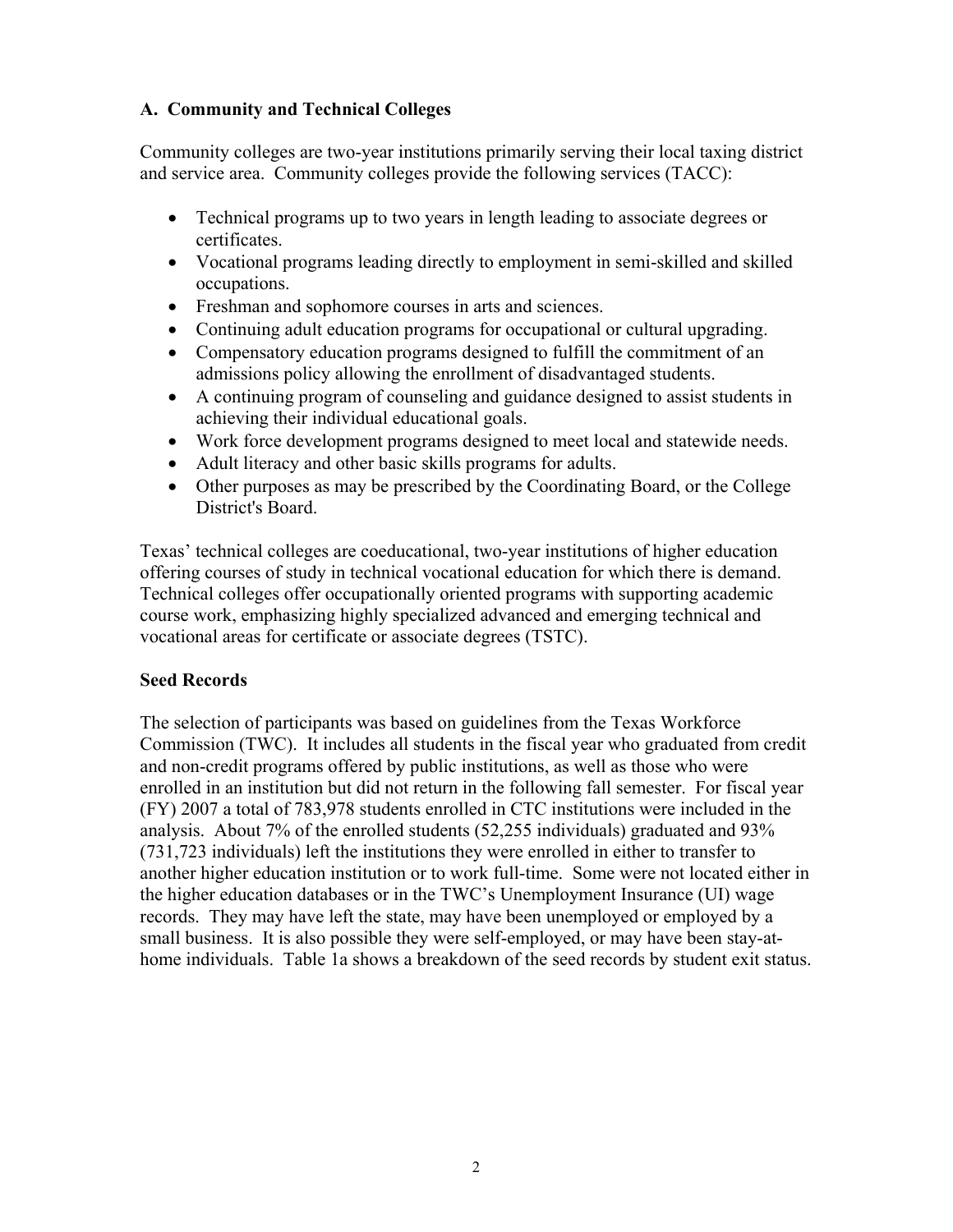| <b>Exit Status</b> |         | % of Cohort |
|--------------------|---------|-------------|
| Graduates          | 52.255  | 6 67        |
| Leavers            | 731,723 | 93.33       |
| Total              | 783.978 | 100 0       |

|  | Table 1a. Seed Records by Exit Status |  |  |
|--|---------------------------------------|--|--|
|--|---------------------------------------|--|--|

The number of females in the cohort was slightly higher (54.2% - 425,064) than males  $(45.8\% - 358.914)$ . The ethnic compositions showed that  $51.1\%$  were white, 13.1% were African-American, 27.6% were Hispanic, 4.1% Asian, 0.5% Native American, 1.3% international, and 2.3% unknown or not reported.

#### **Methodology**

The Texas Higher Education Coordinating Board (THECB) selected the records of all individuals enrolled in Texas public community and technical colleges during FY 2007. Those records were matched with TWC UI wage records and public postsecondary enrollment records for predetermined periods of analysis. In addition, national databases including Office of Personnel Management, US Postal Office and military records from Department of Defense were used to determine employment. Employment was determined if the former student was found working in the  $4<sup>th</sup>$  quarter 2007 according to the records mentioned. Pursuit of additional higher education was documented if the former student was found enrolled in the fall semester 2007 by linking the seed records to the THECB public postsecondary education enrollment files.

Graduates are former students who were reported on the CTC Graduation Report (CBM009) for academic year 2007 and separated at an approved exit point, such as receiving an Associated Applied Science (AAS) degree or credential. Leavers are former students who were enrolled at a CTC during the 2006-2007 academic year, but who did not return to the same institution in Fall 2007. In addition, there are a number of exiters that were not found and labeled "not located." No information is provided for this group.

The records of former students (graduates and leavers) who were found working in the  $4<sup>th</sup>$ quarter 2007 with total quarterly earnings greater than or equal to \$25,000 were excluded from analysis to keep from skewing the measures of central tendency. The dataset used in this study was unduplicated by Social Security Number (SSN). Students who were taking classes at correctional facilities and those with invalid SSNs were excluded.

The instructional program areas producing graduates are grouped by six-digit Classification of Instructional Program (CIP) code and possible corresponding occupations after exit. A field of training (CIP) may result in the acquisition of sufficient skills to prepare an individual for multiple occupations upon completion. The CIP taxonomy is used nationally to support the accurate tracking, assessment, and reporting of fields of study and program completion activity (NCES, 2002). They are not intended to correspond to any specific degree so that a program can be offered at different levels using the same CIP code.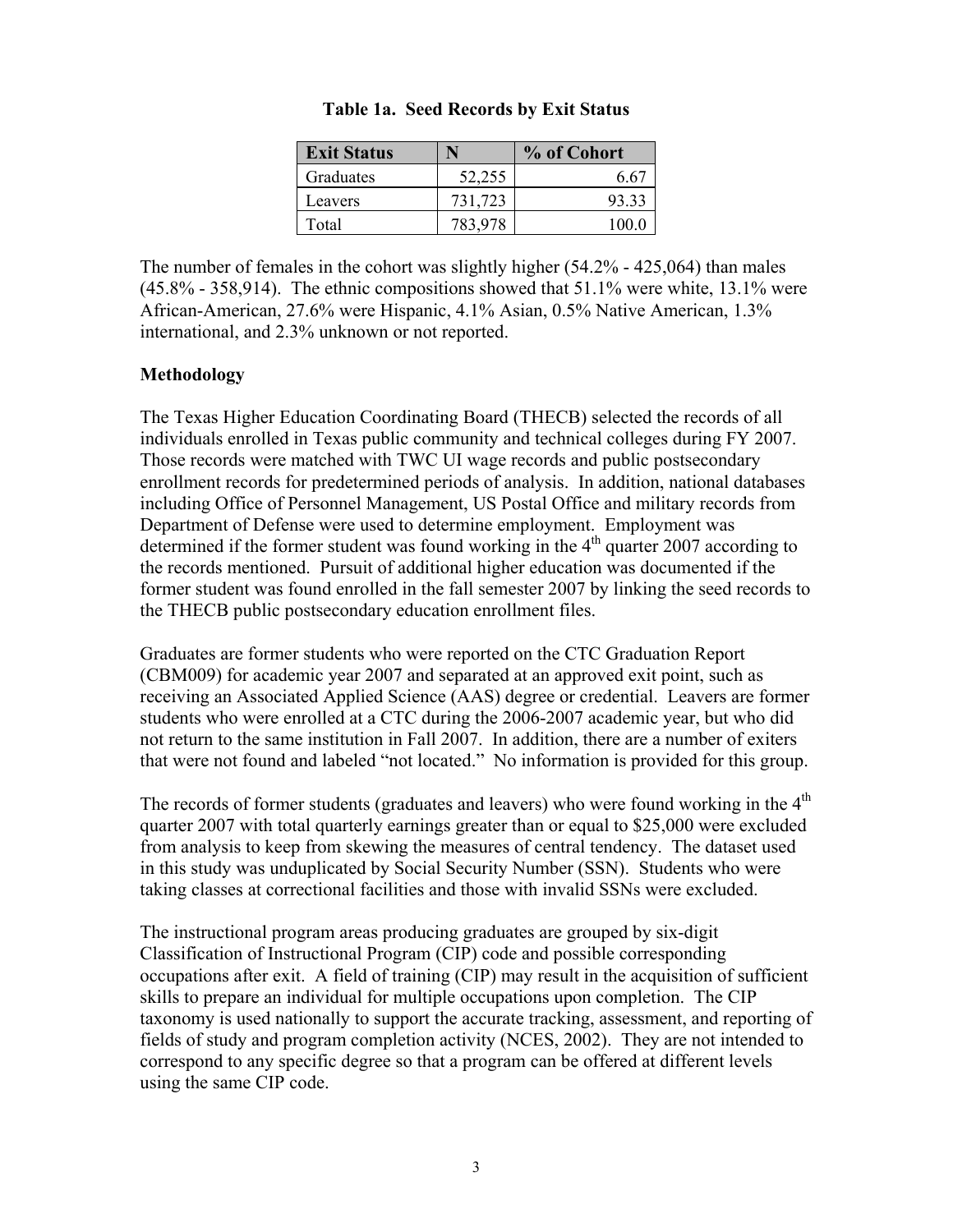# **Limitations**

The THECB does not have access to resource databases maintained by the Texas Department of Criminal Justice. As a result, the reports lack information about people in that system. The number of students for the "not found" category might be lower if this information could be obtained. THECB also does not have information about exiters that left the state and enrolled in out-of-state institutions because it is not a subscriber to the National Student Clearinghouse.

The employment information is a snapshot in time. The seed records were matched with wage records of the  $4<sup>th</sup>$  quarter in 2007. The information illustrates the employment status of individuals as it was in that particular quarter, without any information being provided regarding the length of employment. The military records obtained for the Department of Defense were used to see how many of the students exiting higher education joined the military. Federal databases (Postal Office and Office of Personnel Management) add to the list of exiters employed by the federal government, inside or outside of Texas.

The wage records provided by TWC include information about the industry of employment but no information can be extracted to determine if the employed graduates/leavers are working in occupations related to their field of study.

# **Programs Offered by CTC**

Community colleges offer diverse programs through diverse routes:

- 1. Academic programs are for the most part designed to transfer credits to a 4-year institution;
- 2. Technical programs provide occupationally specific knowledge, skills, and abilities designed to help students enter the labor market immediately after exit. It is assumed that graduates of technical programs are more likely to seek employment than to pursue further education;
- 3. Tech-Prep is a program designed to start a college technical major in high school. In a Tech-Prep program, a student can begin a course of study in high school and continue taking a coherent sequence of courses in a community or technical college. The result is a certificate or associate degree in a career field (Tech-Prep, 2005);
- 4. Continuing education programs are a combination of continuing education courses that total 360 or more contact hours and approved as a workforce education program (THECB, 2005b).

Texas technical colleges and Lamar two-year colleges offer mainly programs leading to technical degrees and certificates, either for credit or continuing education classes. In the latest years the number of students studying for transfer degrees at these institutions increased.

A special type of curriculum offered by the community colleges is the "field of study."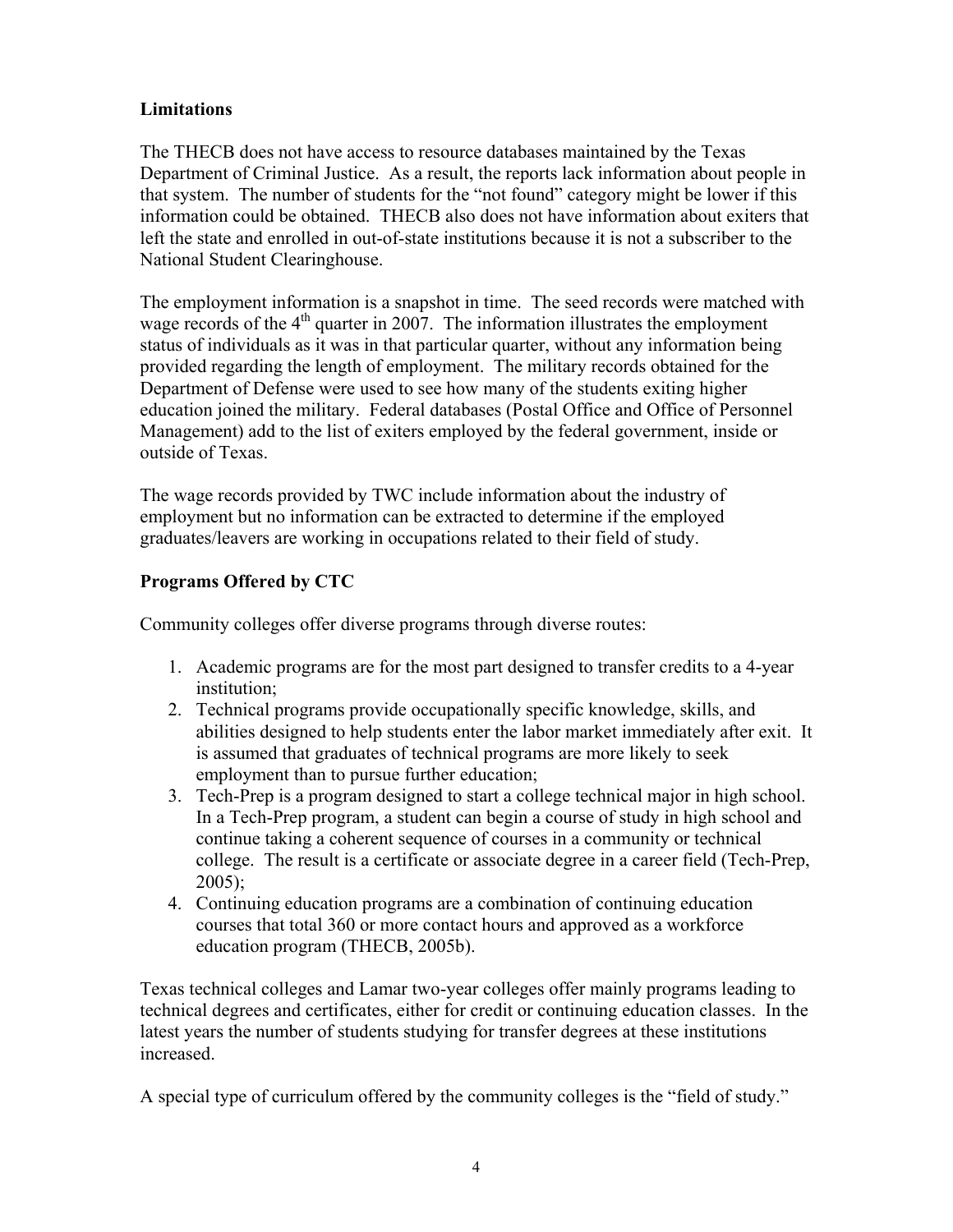According to the Texas Education Code "field of study curriculum means a set of courses that will satisfy the lower division requirements for a bachelor's degree in a specific academic area at a general academic teaching institution" (Texas Education Code, 1971). Presently, there are 10 field of study curricula approved by THECB has including business, communication, computer science, criminal justice, engineering technology, engineering, music, nursing, Mexican-American studies, and early childhood education. The courses included in a field of study are transferable as a block toward a bachelor's degree in the specific academic area of a student's intended major (THECB, 2009b).

#### **Summary of Follow-up Results**

Table 2a shows a summary of the results of electronic linkages. About 80 percent of the cohort was located through electronic linkages with either THECB enrollment files or TWC UI wage records. Sixty-eight percent of exiters were found working and 11% were found enrolled in higher education.

Tables 3a and 4a show the top ten instructional program areas producing graduates (by six-digit CIP code), as well as possible corresponding occupations.

| Linkages                           | N       | <b>Percent of Cohort</b> |
|------------------------------------|---------|--------------------------|
| <b>TWC UI Wage Records</b>         |         |                          |
| All Working                        | 531,586 | 67.81                    |
| THECB Fall 2007 Enrollment Records |         |                          |
| Enrolled                           | 86,778  | 11.07                    |
| Not Located                        | 165,614 | 21.12                    |
| <b>Total Seed Records</b>          | 783,978 | 100.00                   |

#### **Table 2a. Summary of Electronic Linkages**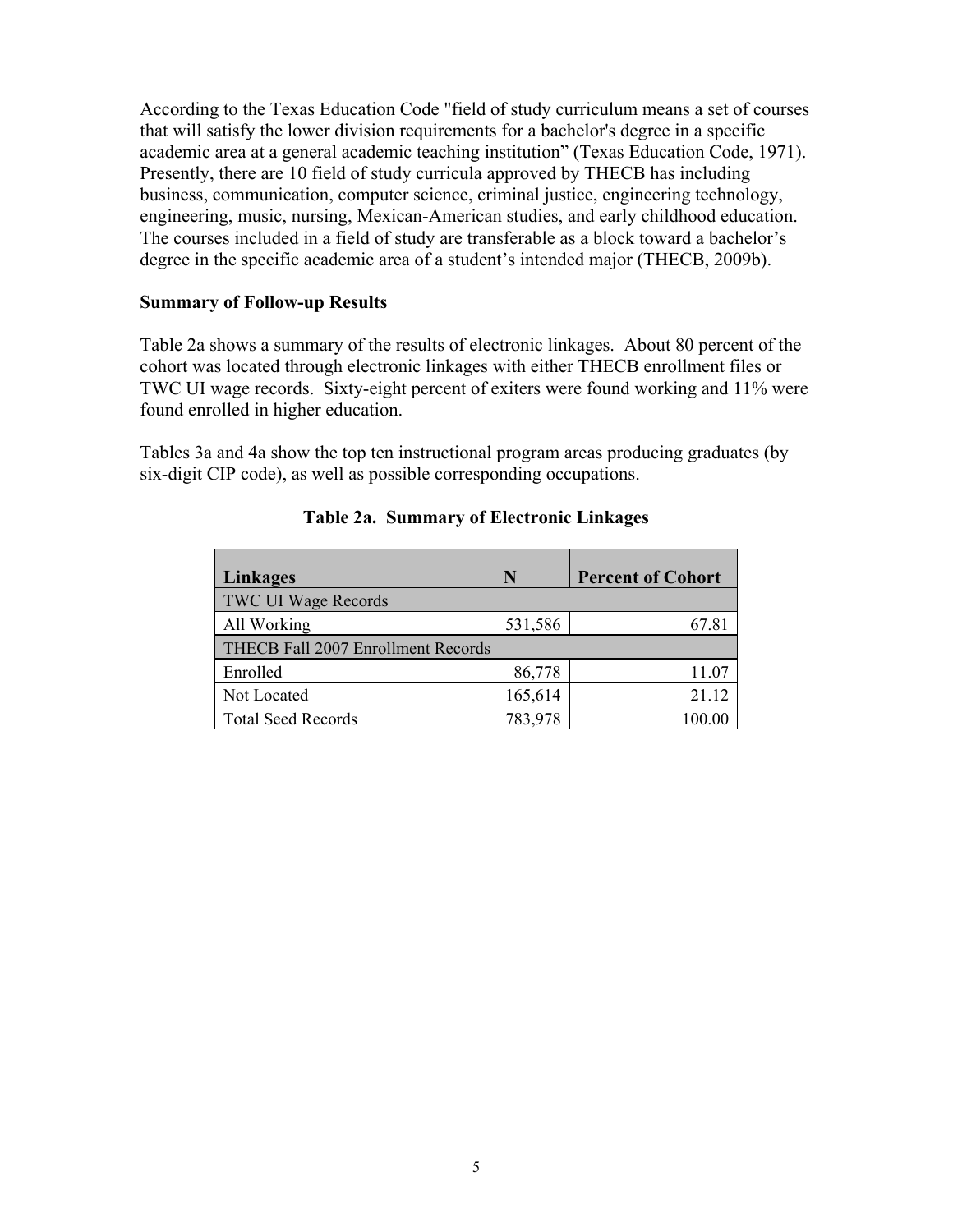#### **Table 3a. Top 10 Programs of Study of CTC Graduates and Possible Occupations by 6-digit CIP**

| <b>Programs of Study of CTC Graduates</b>                               | <b>Possible Related Occupations</b>                                                                                                                                                                                                                                                                                                                                                 |
|-------------------------------------------------------------------------|-------------------------------------------------------------------------------------------------------------------------------------------------------------------------------------------------------------------------------------------------------------------------------------------------------------------------------------------------------------------------------------|
| Multi-/Interdisciplinary Studies, Other                                 | Postsecondary Teachers, All Other                                                                                                                                                                                                                                                                                                                                                   |
| Undeclared                                                              |                                                                                                                                                                                                                                                                                                                                                                                     |
| Nursing – Registered Nurse Training<br>(RN, ASN, BSN, MSN)              | Registered Nurses; Nursing Instructors and<br>Teachers, Postsecondary                                                                                                                                                                                                                                                                                                               |
| <b>General Studies</b>                                                  | Postsecondary Teachers, All Other                                                                                                                                                                                                                                                                                                                                                   |
| Business Administration and Management,<br>General                      | Chief Executives; General and Operations<br>Managers; Sales Managers; Administrative<br>Services Managers; Industrial Production<br>Managers; Transportation, Storage and<br>Production Managers; Construction Managers;<br>Social and Community Service Managers; Cost<br>Estimators; Management Analyst; Business<br>Teachers, Postsecondary                                      |
| Business/Commerce, General<br>Liberal Arts and Sciences/Liberal Studies | Chief Executives; General and Operations<br>Managers; Sales Managers; Administrative<br>Services Managers; Industrial Production<br>Managers; Transportation, Storage and<br>Production Managers; Construction Managers;<br>Social and Community Service Managers; Cost<br>Estimators; Management Analyst; Business<br>Teachers, Postsecondary<br>Postsecondary Teachers, All Other |
| Psychology, General                                                     | Clinical, Counseling, & School Psychologists;<br>Industrial-Organizational Psychologists; Life,<br>Physical, & Social Science Technicians, All<br>Other; Psychologists, All Other; Psychology<br>Teachers, Postsecondary                                                                                                                                                            |
| Accounting                                                              | Accountants; auditors; budget analysts; credit<br>analysts; financial examiners; tax examiners                                                                                                                                                                                                                                                                                      |
| Biology/Biological Sciences                                             | Biological scientists; All Other Library,<br>Museum, Training, & Education Workers; Life<br>Scientists                                                                                                                                                                                                                                                                              |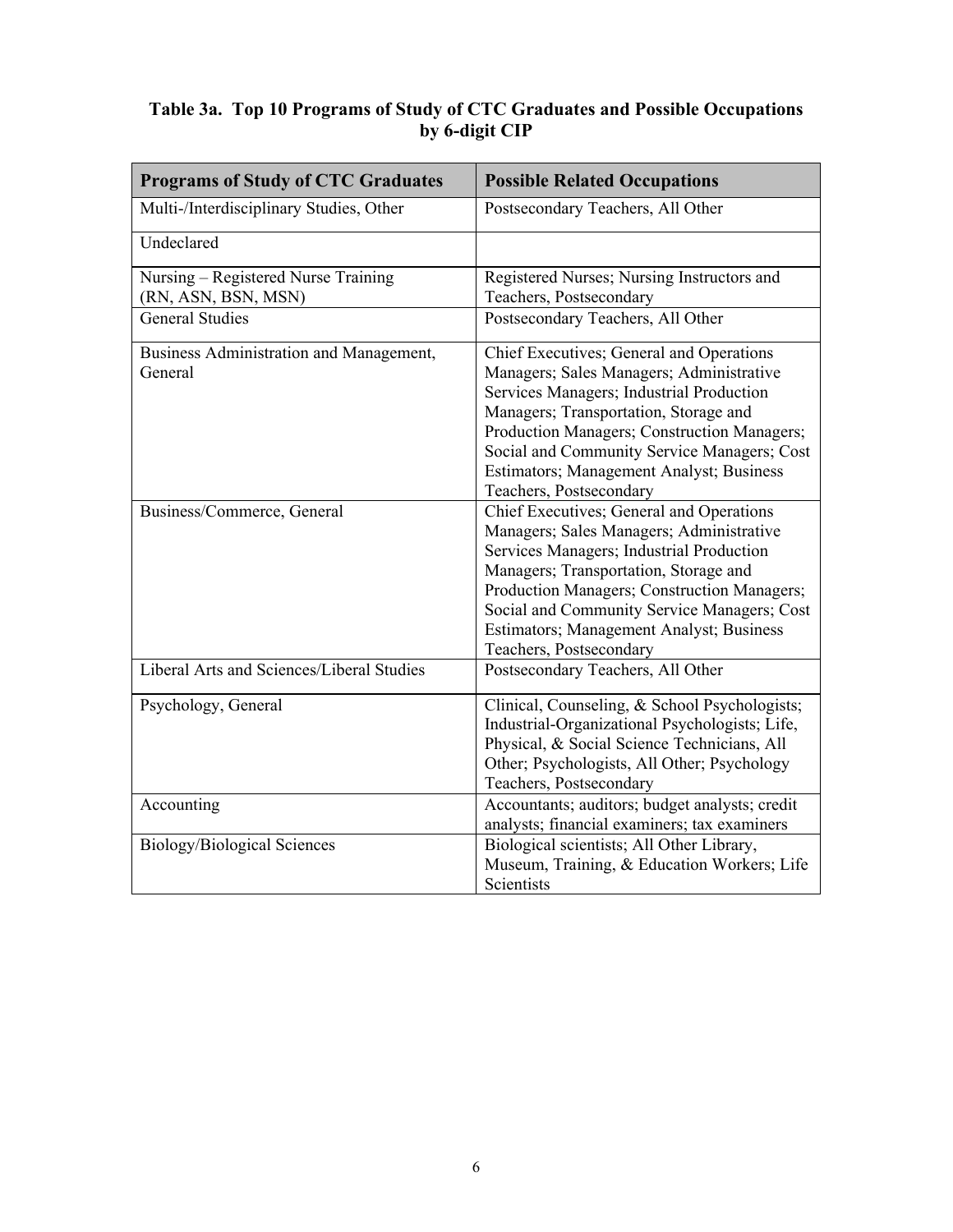|                                                                             |                  | <b>Employed</b><br>in $4^{th}$ Qtr. $\%$ |               | Mean<br>Earnings<br>$4th$ Qtr. | <b>Median</b><br><b>Earnings</b><br>$4th$ Qtr. |
|-----------------------------------------------------------------------------|------------------|------------------------------------------|---------------|--------------------------------|------------------------------------------------|
| <b>Field of Study</b>                                                       | <b>Graduates</b> | 2007                                     | Employed 2007 |                                | 2007                                           |
| <b>General Studies</b>                                                      | 10,031           | 6,796                                    | 68            | \$6,044                        | \$5,112                                        |
| Nursing - Registered Nurse Training (RN,<br>ASN, BSN, MSN)                  | 4,025            | 3,683                                    | 92            | \$13,576                       | \$13,425                                       |
| Liberal Arts and Sciences/Liberal Studies                                   | 3,731            | 2,535                                    | 68            | \$5,751                        | \$4,671                                        |
| Licensed Practical/Vocational Nurse Training<br>(LPN, LVN, Cert, Dipl, AAS) | 3,232            | 2,912                                    | 90            | \$8,280                        | \$8,098                                        |
| Criminal Justice/Police Science                                             | 1,575            | 1,441                                    | 91            | \$9,831                        | \$9,356                                        |
| Business/Commerce, General                                                  | 1,483            | 1,055                                    | 71            | \$6,943                        | \$5,922                                        |
| Business Administration and Management,<br>General                          | 1,404            | 1,128                                    | 80            | \$7,772                        | \$6,923                                        |
| Cosmetology/Cosmetologist, General                                          | 877              | 524                                      | 60            | \$3,404                        | \$3,132                                        |
| Fire Science/Firefighting                                                   | 806              | 672                                      | 83            | \$8,022                        | \$7,990                                        |
| Emergency Medical Technology/Technician<br>(EMT Paramedic)                  | 771              | 670                                      | 97            | \$9,670                        | \$9,528                                        |

# **Table 4a. Top 10 CTC Programs By Highest Number of Graduates in 2007**

# **Outcomes of Program Graduates**

Seven percent (6.7%) of the exiters graduated, with females being more likely to graduate (60.80% of graduates) than men. Graduating females represent 7.47% of the original cohort of women, more than males (5.70%). The ethnic composition of graduates showed that 50.40% were white, 12.09% were African-American, 30.50% were Hispanic, 3.31% Asian, 0.53% Native American, 1.78% international, and 1.36% unknown or not reported.

Of the original cohort 6.57% of white students graduated, 6.13% of African-American, 7.37% of Hispanic students, 5.41% of Asians, 6.89% of Native Americans, 8.84% of international students, and 3.95% of those with ethnicity unknown or not reported.

The successful outcomes of the CTC graduates range from graduating and entering the workforce to continuing to go to school. For the 2006-2007 graduates about 46% went to work and 12% enrolled in school, continuing their education in spite of the associate degree or the certificate earned. Almost one-third (29%) do both, working while going to school (see Figure1a).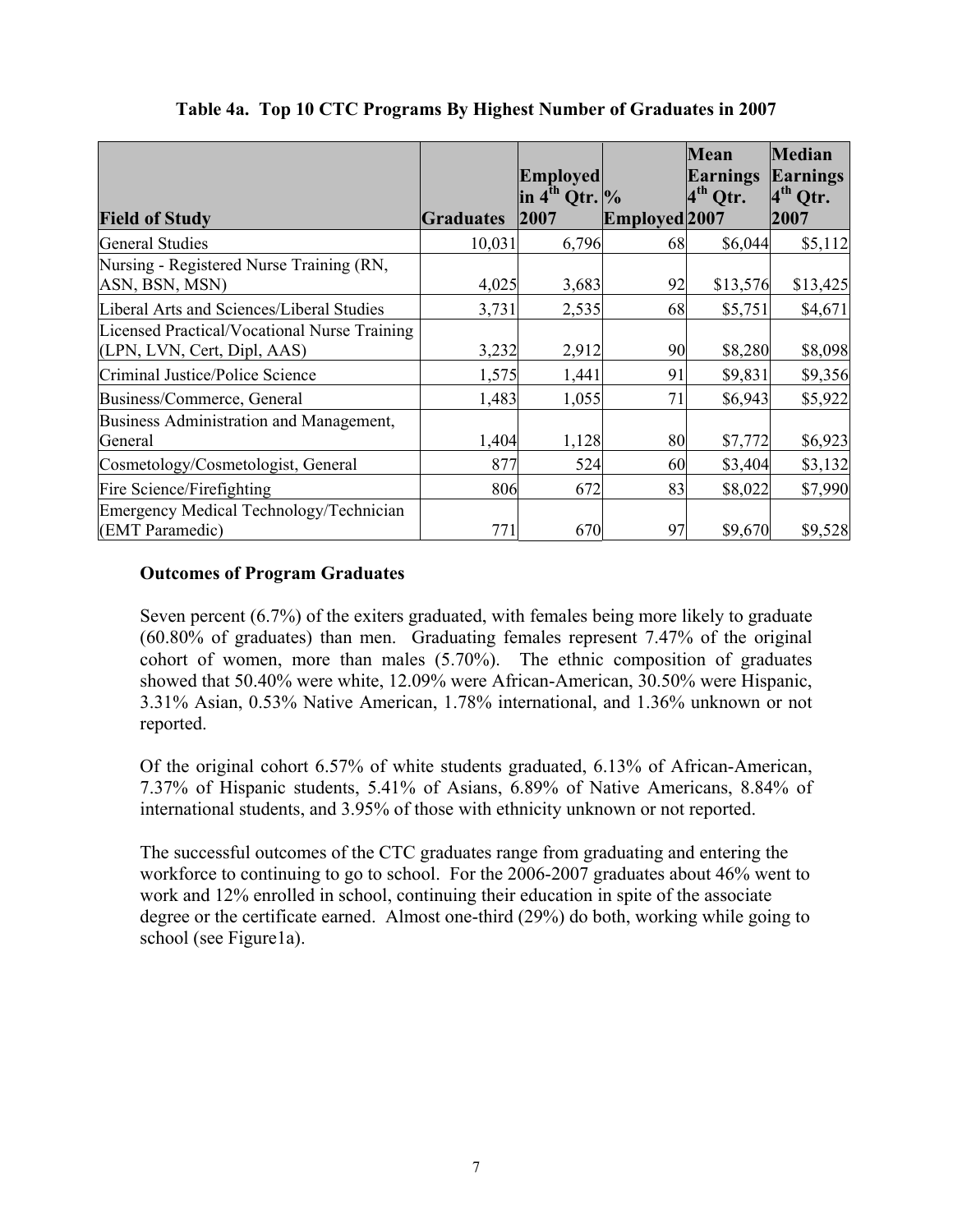

*Figure 1a.* **Follow-up Activities of the 2006-2007 Graduates** 

Figure 2a depicts the post-exit achievements of academic programs graduates. Sixty-four percent of academic programs graduates were pursuing additional education post-exit. Academic program graduates found working and not pursuing additional education in 4<sup>th</sup> quarter 2007 had median quarterly earnings of \$6,293. The academic graduates working and also going to school had the median quarterly earnings of \$3,921 suggesting either lower wages or part-time hours.

*Figure 2a.* **Follow-up Activities of the 2006-2007 CTC Academic Program Graduates** 

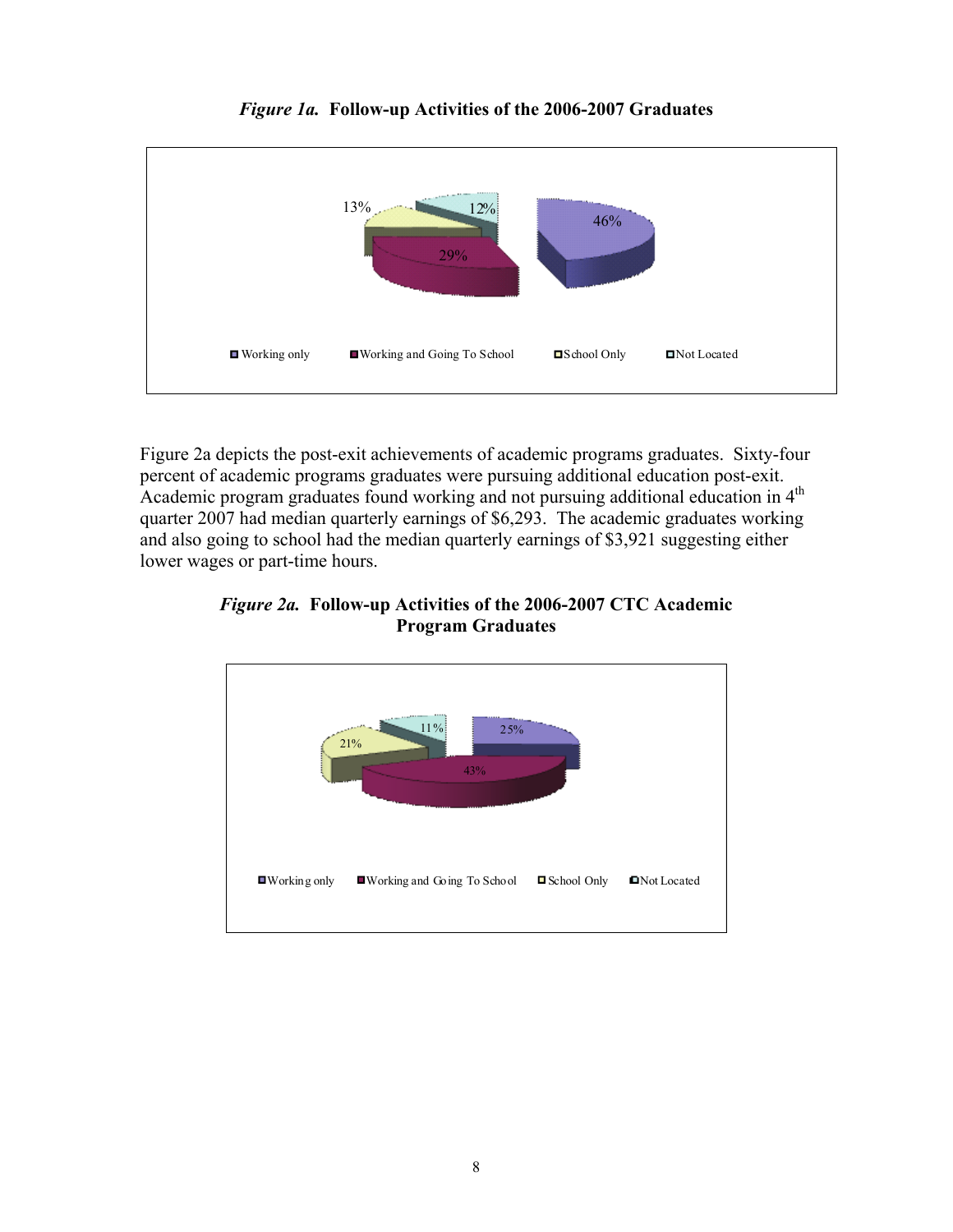As shown in Figure 3a, about 78.8% of technical programs graduates were employed after exiting school, with median quarterly earnings of \$8,650 for the ones working only and \$6,432 for the ones working and going to school during the  $4<sup>th</sup>$  quarter 2007. Despite completing a technical degree or certificate, approximately 28% of the graduates continued their postsecondary education post-exit.

The median quarterly wages of graduates of academic programs compared with wages of the same period of technical programs graduates show higher earnings for technical program graduates, confirming better marketability due to higher job skills achievement in those programs.





Figure 4a shows the post-exit results for Tech-Prep program graduates. More than three quarters (81.86%) of this group was found working in the  $4<sup>th</sup>$  Quarter 2007 with median quarterly earnings of \$8,959 for those graduates who just worked and median quarterly earnings of \$6,305 for graduates who worked while going to school. Twenty-seven percent of the graduates were continuing their education in postsecondary institutions in Fall 2007.



*Figure 4a.* **General Achievements of 2006-2007 CTC Tech-Prep Program Graduates**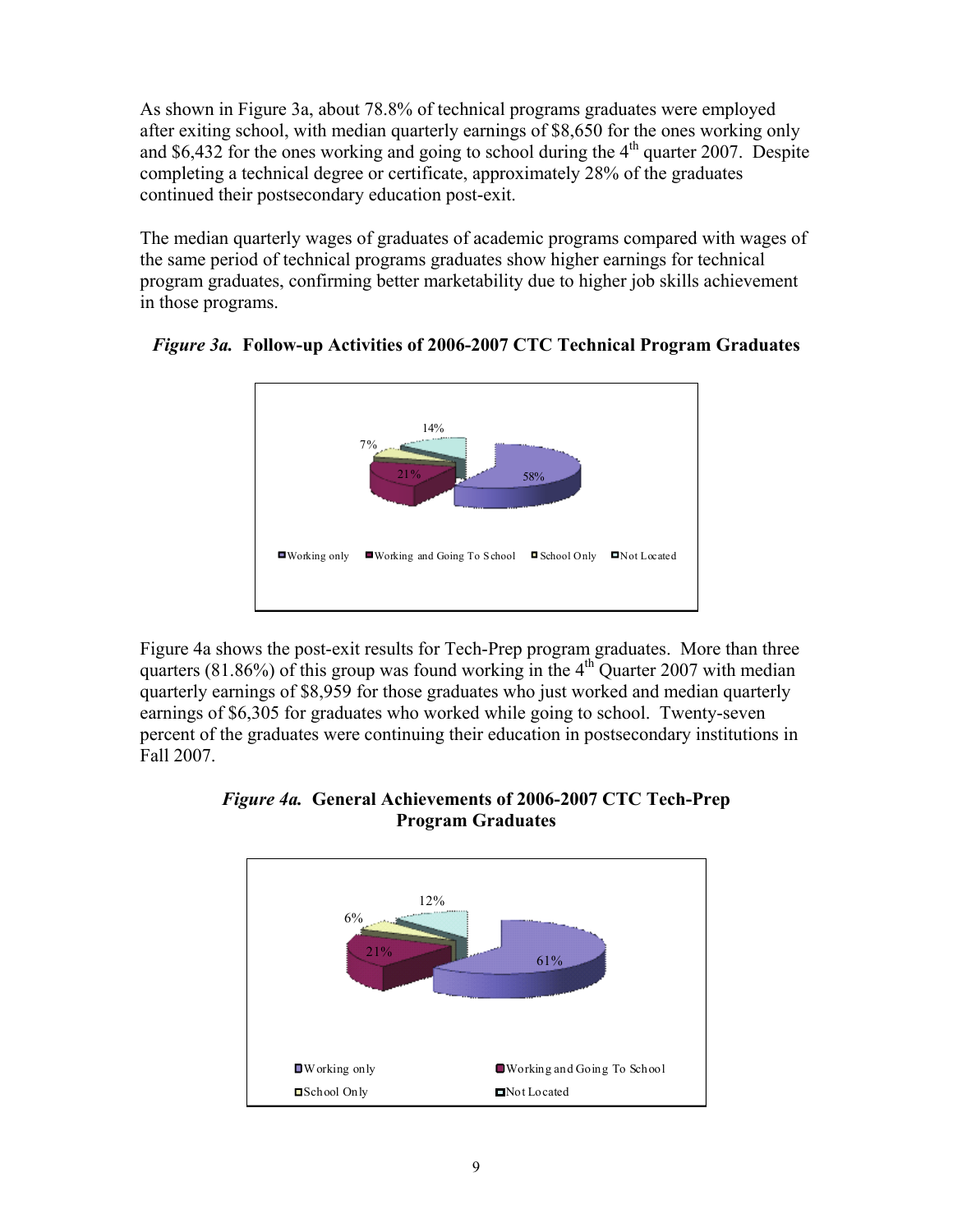Figure 5a shows post-exit results for Continuing Education program graduates. About 82% of the cohort was found working in  $4<sup>th</sup>$  Quarter 2007, with median quarterly earnings of \$8,486 for the graduates that entered the workforce and median quarterly earnings of \$8,681 for the graduates who worked but also continued their education. Sixteen percent of the graduates went back to school after exit.



*Figure 5a.* **Follow-up Activities of 2006-2007 CTC Continuing Education Program Graduates** 

In conclusion, 21% of the CTC academic program graduates continue their education without working, compared with technical programs graduates (7.23%). The technical programs graduates are more likely to go to work (78.8%) than to continue their education (7.23%). A similar pattern can be seen in tech-prep programs graduates, with 6.15% of graduates continuing school. The lower number of continuing education programs graduates continuing their education suggests that the goal of these individuals was to upgrade their skills for a better job and not earning a higher level of degree.

The highest earnings of the graduates belong to the continuing education program, especially the ones that work and continue to go to school. The leavers of the continuing education programs earned higher quarterly salaries than the graduates (\$8,681 vs. \$6,432). These findings suggests that continuing education programs are mostly attended by working people who want to improve their skills that will gain either a raise or a better paid job at the end of the program, not by people who start in the workforce.

There is wide variability in employment rates and earnings by field of study. Also, the fields with the highest number of graduates are not necessarily the ones with the highest employment rates and/or the highest earnings. This shows that people are choosing their career based more on their interests than for monetary reasons. The high number of graduates in majors like general studies and liberal arts, designed for transfer to a fouryear institution, suggests that a high percentage of community college students want to continue their education as about three quarters of graduates are enrolled in Texas educational institutions.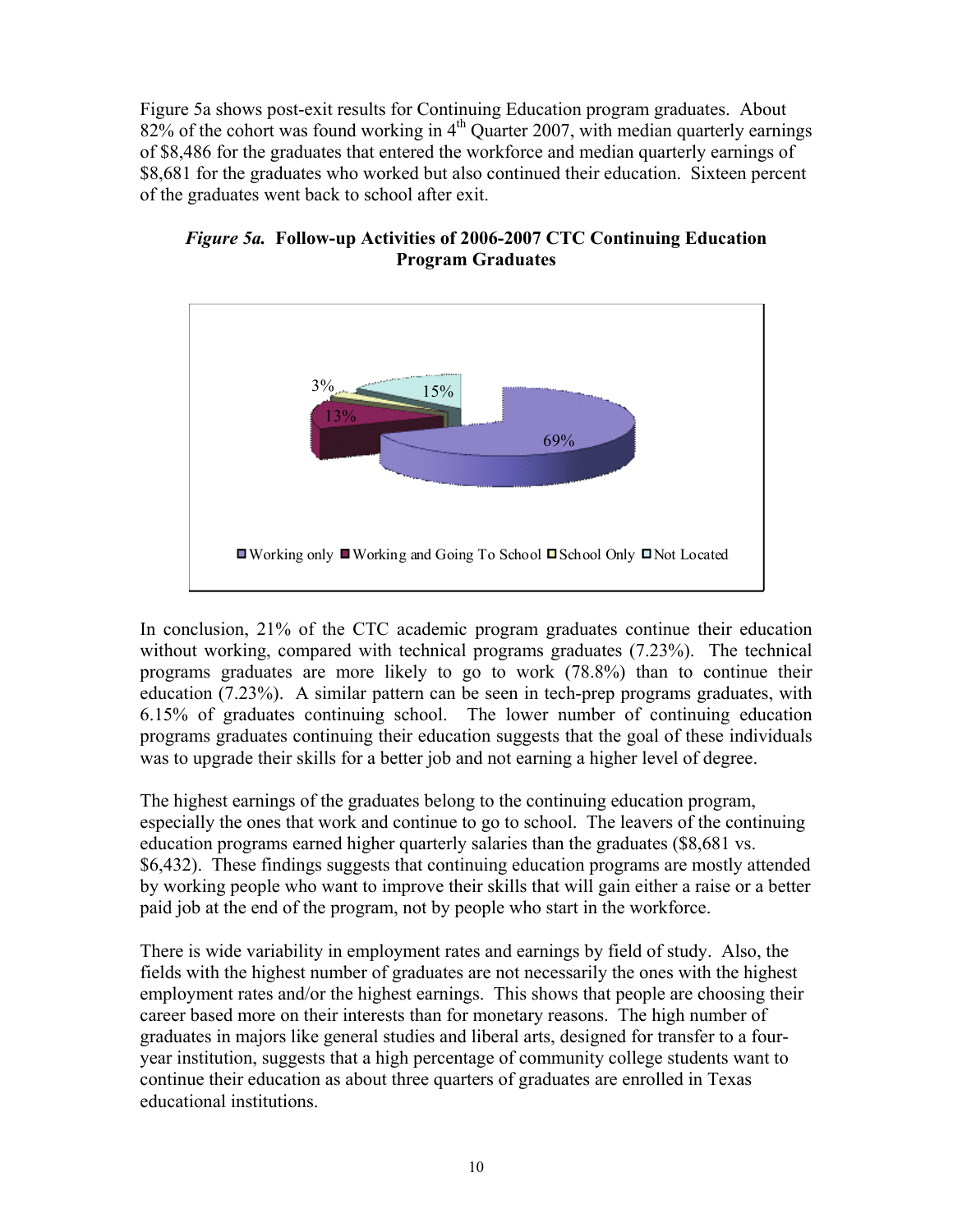Table 5a shows that for CTC programs graduating five or more, graduates majoring in The top ten all had at least ninety percent placement post-exit.

Table 6a shows the top 10 CTC programs (with five or more graduates) whose graduates had the highest earnings in the  $4<sup>th</sup>$  quarter 2007. Graduates in "Petroleum Technology/ Technician" program had the highest mean quarterly earnings in  $4<sup>th</sup>$  quarter 2007 at \$23,879 followed by "Fire Services Administration" at \$17,239. Thirty percent of the highest earning fields of study were in allied health.

# **Table 5a. Top 10 CTC Programs By Highest Employment Rate by Field of Study in 4th Quarter 2007**

|                                                           |                  | <b>Employed</b>                    |               | <b>Mean</b><br><b>Earnings</b> | <b>Median</b><br>Earnings |
|-----------------------------------------------------------|------------------|------------------------------------|---------------|--------------------------------|---------------------------|
| <b>Field of Study</b>                                     | <b>Graduates</b> | lin 4th<br>Qtr. 2007 Employed 2006 | $\frac{1}{2}$ | 4th Qtr.                       | 4th Qtr.<br>2007          |
| Heavy Equipment Maintenance<br>Technology/Technician      | 11               | 11                                 | 100           | \$10,806                       | \$11,965                  |
| Lineworker                                                | 10               | 10                                 | 100           | \$7,925                        | \$9,382                   |
| Forensic Science and Technology                           | h                | h                                  | 100           | \$5,719                        | \$4,452                   |
| <b>Funeral Service and Mortuary Science,</b><br>General   | 43               | 41                                 | 95            | \$9,242                        | \$6,882                   |
| Computer and Information Systems Security<br>(NEW)        | 20               | 19                                 | 95            | \$7,185                        | \$6,043                   |
| <b>Fire Services Administration</b>                       | 18               | 17                                 | 94            | \$17,239                       | \$17,613                  |
| Banking and Financial Support Services                    | 78               | 73                                 | 94            | \$8,052                        | \$8,038                   |
| <b>Industrial Mechanics and Maintenance</b><br>Technology | 58               | 54                                 | 93            | \$11,698                       | \$11,005                  |
| Nursing-Registered Nurse Training (RN,<br>ASN, BSN, MSN)  | 4,025            | 3,683                              | 92            | \$13,576                       | \$13,425                  |
| Criminal Justice/Police Science                           | 1,575            | 1,441                              | 91            | \$9,831                        | \$9,356                   |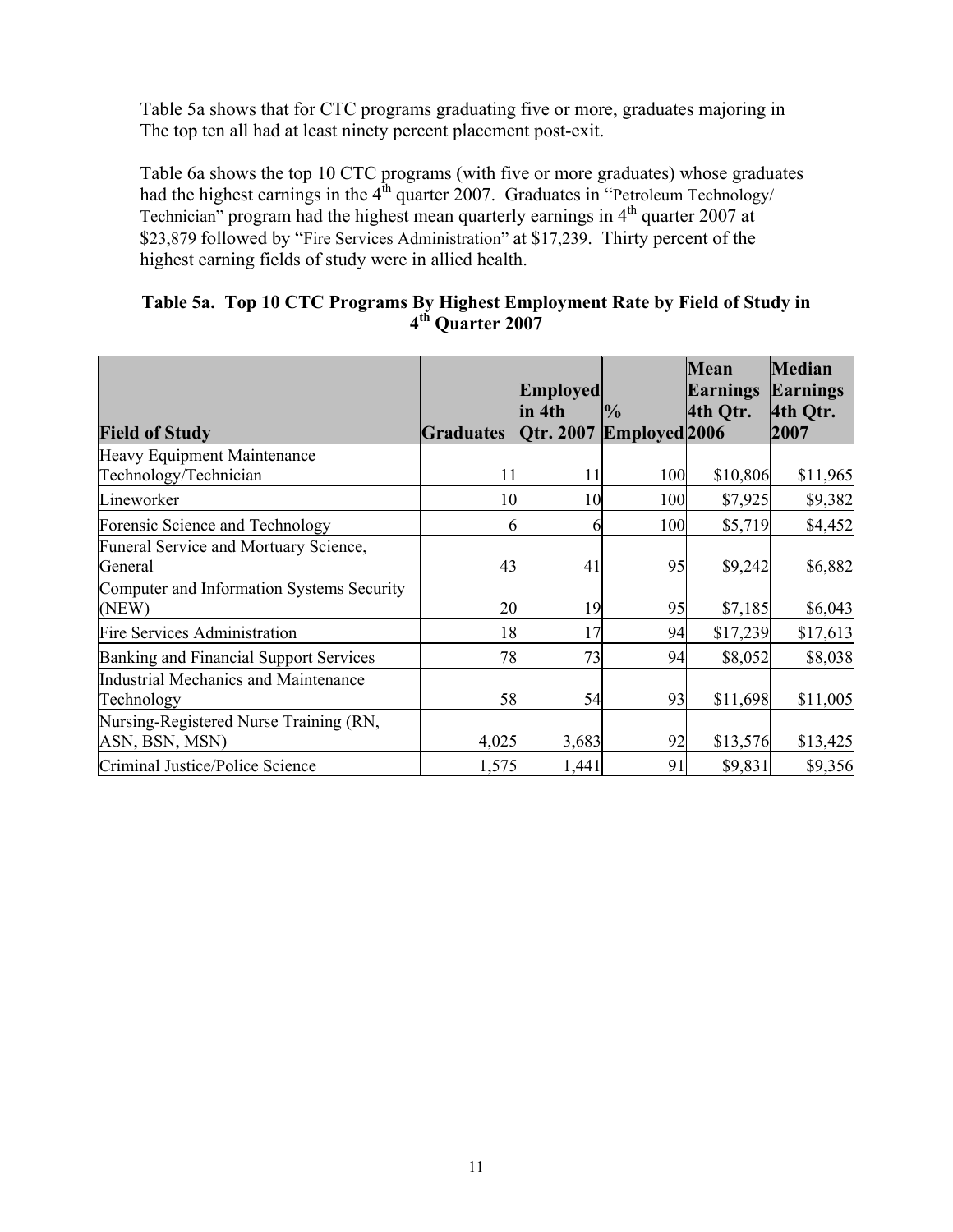|                                                                                                        |                  | <b>Employed</b><br>in 4th Qtr. $\%$ |                 | <b>Mean</b><br><b>Earnings</b><br>4th Qtr. | <b>Median</b><br>Earnings<br>4th Qtr. |
|--------------------------------------------------------------------------------------------------------|------------------|-------------------------------------|-----------------|--------------------------------------------|---------------------------------------|
| <b>Field of Study</b>                                                                                  | <b>Graduates</b> | 2007                                | <b>Employed</b> | 2007                                       | 2007                                  |
| Petroleum Technology/Technician                                                                        |                  | n/a                                 | 80              | \$23,879                                   | \$18,537                              |
| <b>Fire Services Administration</b>                                                                    | 18               | 17                                  | 94              | \$17,239                                   | \$17,613                              |
| Manufacturing Technology/Technician (NEW)                                                              |                  | n/a                                 | 80              | \$16,956                                   | \$15,882                              |
| Chemical Technology/Technician                                                                         | 380              | 336                                 | 88              | \$13,604                                   | \$13,523                              |
| Nursing-Registered Nurse Training (RN, ASN,<br>BSN, MSN)                                               | 4,025            | 3,683                               | 92              | \$13,576                                   | \$13,425                              |
| Pipefitting/Pipefitter and Sprinkler Fitter (NEW)                                                      | 20               | 17                                  | 85              | \$13,137                                   | \$12,589                              |
| Diagnostic Medical Sonography/Sonographer<br>and Ultrasound Technician                                 | 131              | 114                                 | 87              | \$13,069                                   | \$13,402                              |
| Hospital and Health Care Facilities<br>Administration/Management                                       | 8                |                                     | 88              | \$13,003                                   | \$15,080                              |
| Fire Protection and Safety<br>Technology/Technician                                                    | 194              | 176                                 | 91              | \$12,529                                   | \$13,551                              |
| Instrumentation Technology/Technician                                                                  | 181              | 157                                 | 87              | \$12,492                                   | \$11,852                              |
| Natar Calla with values less than 5 have been mortad as "ule" to protect the privacy of schort mombors |                  |                                     |                 |                                            |                                       |

# **Table 6a. Top 10 CTC Programs By Highest Earnings by Field of Study in 4th Quarter 2007**

**Note:** Cells with values less than 5 have been marked as "n/a" to protect the privacy of cohort members.

One method to determine if the right mix of programs is being offered to supply employer demands is to compare the largest programs producing graduates with the programs that have the highest employment rates. Theoretically, the largest programs in the state should match those with the highest employment rates.

Table 7a shows a comparison of the top 10 largest CTC programs to the programs with the highest employment rates. The absence of large programs in the highest placement category may be indicative of insufficient market demand for program graduates, or for the curricula which does not match regional hiring requirements. In any case, these types of investigations and comparisons are useful to ensure market responsiveness. Additional research including an employer follow-up survey is needed to determine the dynamics between the current mix of workforce programs, demand occupations' hiring criteria, and actual occupations of employment.

Those graduating in "General Studies" and "Liberal Arts and Sciences" are probably transfer students and may not be intending to join the labor force immediately after graduation. However, the other large programs in the top 10 are occupationally specific and can have an immediate impact on the labor market.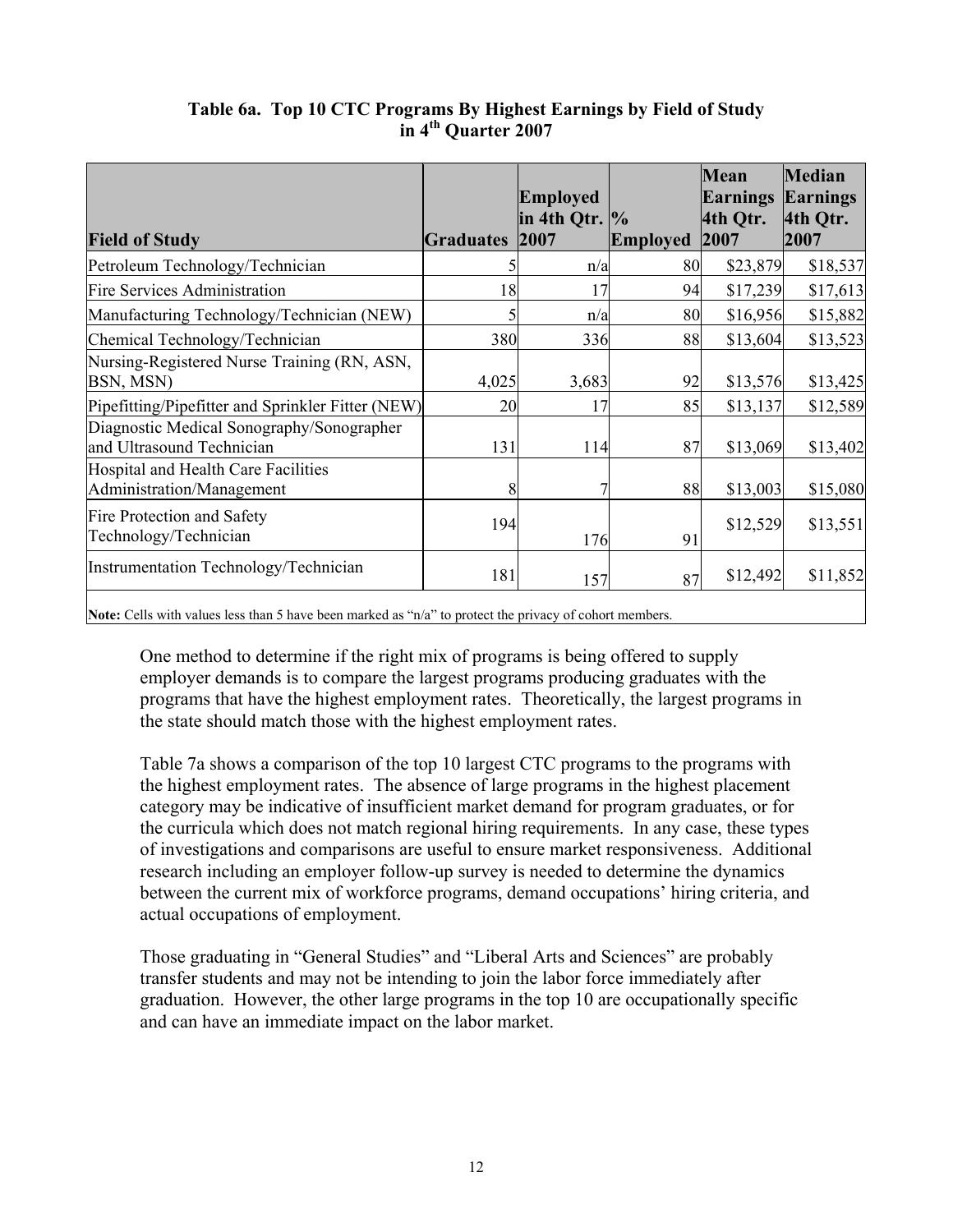#### **Table 7a. Comparison of Largest CTC Programs Producing Graduates to Programs with the Highest Employment Rates for Graduates**

|                                            |                  | <b>CTC Programs by Highest Placement</b>    |                  |
|--------------------------------------------|------------------|---------------------------------------------|------------------|
| <b>Largest CTC Programs with Graduates</b> |                  | <b>Of Graduates</b>                         |                  |
|                                            |                  |                                             | <b>Placement</b> |
| Program                                    | <b>Graduates</b> | Program                                     | Rate             |
|                                            |                  | Heavy Equipment Maintenance                 |                  |
| <b>General Studies</b>                     | 10,031           | Technology/Technician                       | 100%             |
| <b>Nursing - Registered Nurse</b>          |                  |                                             |                  |
| Training (RN, ASN, BSN, MSN)               | 4,025            | Lineworker                                  | 100%             |
| Liberal Arts and Sciences/Liberal          |                  |                                             |                  |
| <b>Studies</b>                             | 3,731            | Forensic Science and Technology             | 100%             |
| <b>Licensed Practical/Vocational Nurse</b> |                  |                                             |                  |
| Training (LPN, LVN, Cert, Dipl,            |                  | <b>Funeral Services and Mortuary</b>        |                  |
| AAS)                                       | 3,232            | Science, General                            | 95%              |
|                                            |                  | Computer and Information Systems            |                  |
| <b>Criminal Justice/Police Science</b>     | 1,575            | Security (NEW)                              | 95%              |
| Business/Commerce, General                 | 1,483            | Fire Services Administration                | 94%              |
| <b>Business Administration and</b>         |                  | <b>Banking and Financial Support</b>        |                  |
| Management, General                        | 1,404            | Services                                    | 94%              |
|                                            |                  | <b>Industrial Mechanics and Maintenance</b> |                  |
| Cosmetology/Cosmetologist, General         | 877              | Technology                                  | 93%              |
|                                            |                  | <b>Nursing - Registered Nurse Training</b>  |                  |
| Fire Science/Firefighting                  | 806              | (RN, ASN, BSN, MSN)                         | 92%              |
| <b>Emergency Medical</b>                   |                  |                                             |                  |
| Technology/Technician (EMT                 |                  |                                             |                  |
| Paramedic)                                 | 771              | <b>Criminal Justice/Police Science</b>      | 91%              |

# **Outcomes for Program Leavers**

Students are considered "leavers" if they were enrolled at a community college during the 2006-2007 school-year but did not return to the same institution in the following fall semester (fall 2007).

Ninety-three percent (93.33%) of the exiters were "leavers," with females being more likely to leave without graduating (53.74%) than men. Leaving females represent 92.56% of the original cohort of women, less than males (94.29%). The ethnic composition of leavers showed that 51.10% were white, 13.21% were African-American, 27.35% were Hispanic, 4.12% Asian, 0.5% Native American, 1.31% international, and 2.36% unknown or not reported.

Of the original cohort 93.42% of white students left their institution, 93.86% of African-American, 92.62% of Hispanic students, 94.58% of Asians, 93.10% of Native Americans, 91.15% of international students, and 96.04% of those with ethnicity unknown or not reported.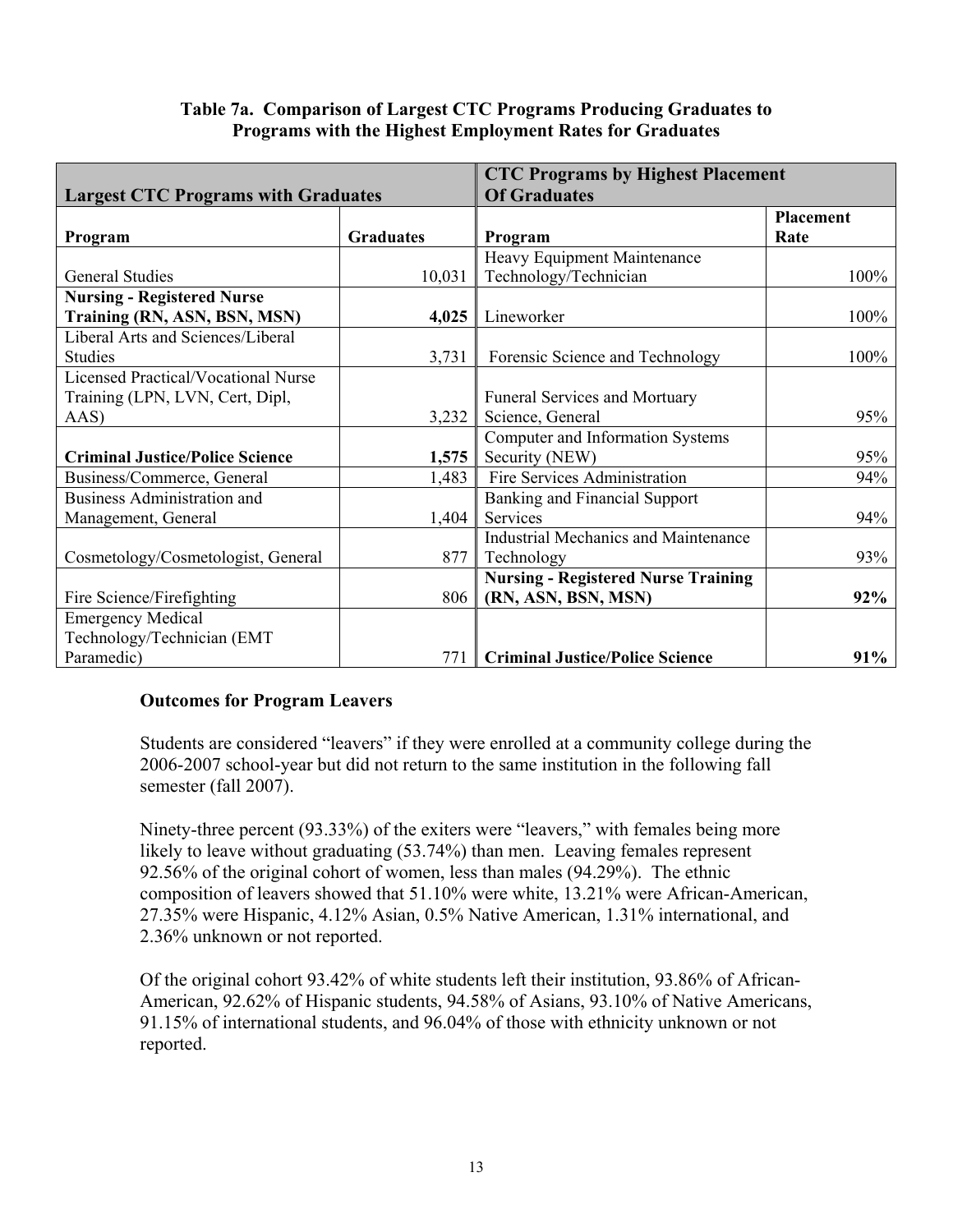About three-fourths (78.24%) of this group was found working and/or pursing higher education at a public postsecondary institution. The median quarterly earnings in  $4<sup>th</sup>$ quarter 2007 for those found working in this group was \$6,126.

As shown in Figure 6a, nearly one fifth (18%) of academic program leavers were not located through electronic linkages. It is possible that more of them have left the state or enrolled in a private postsecondary institution. Sixty-four percent were working, with median earnings of \$4,504.



*Figure 6a.* **Follow-up Activities of 2006-2007 CTC Academic Program Leavers** 

Figure 7a shows that there were large numbers of technical program leavers found "working only" (53.4%) when compared with academic programs leavers (38%) above. This may be the result of technical program leavers having job skills that make them more marketable in the labor market, also known as "marketable skills achievers." The median quarterly earnings in  $4<sup>th</sup>$  quarter 2007 for those found "working only" in this group was \$6,246, higher than leavers from academic programs (\$5,483).



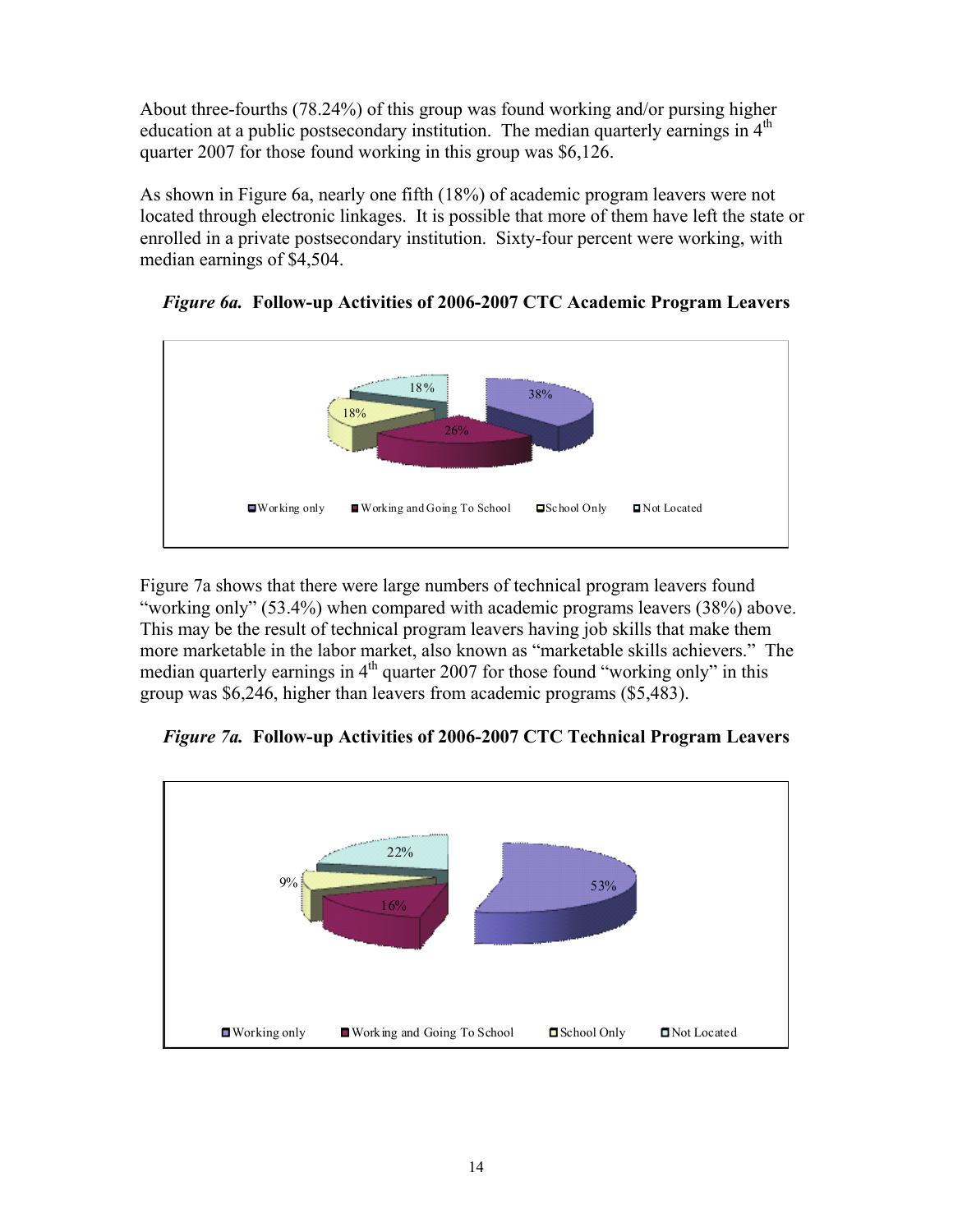Along with technical program leavers, Figure 8a shows that large percentages of Tech-Prep program leavers were working post-exit. The median quarterly earnings in  $4<sup>th</sup>$ quarter 2007 for those found working in this group was \$5,623, which is slightly lower than the technical programs leavers.



*Figure 8a.* **Follow-up Activities of 2006-2007 CTC Tech-Prep Program Leavers** 

Continuing education leavers had the highest percentage (67.3%) of former students found working exclusively (see Figure 9a). This group also had the highest median quarterly earnings at \$9,925 among leavers who were found working in 4<sup>th</sup> quarter 2007. The higher employment rate and earnings suggest that many students were already employed while taking continuing education courses. Continuing education is usually common for people already in the workforce who need to learn new skills or upgrade existing skills.



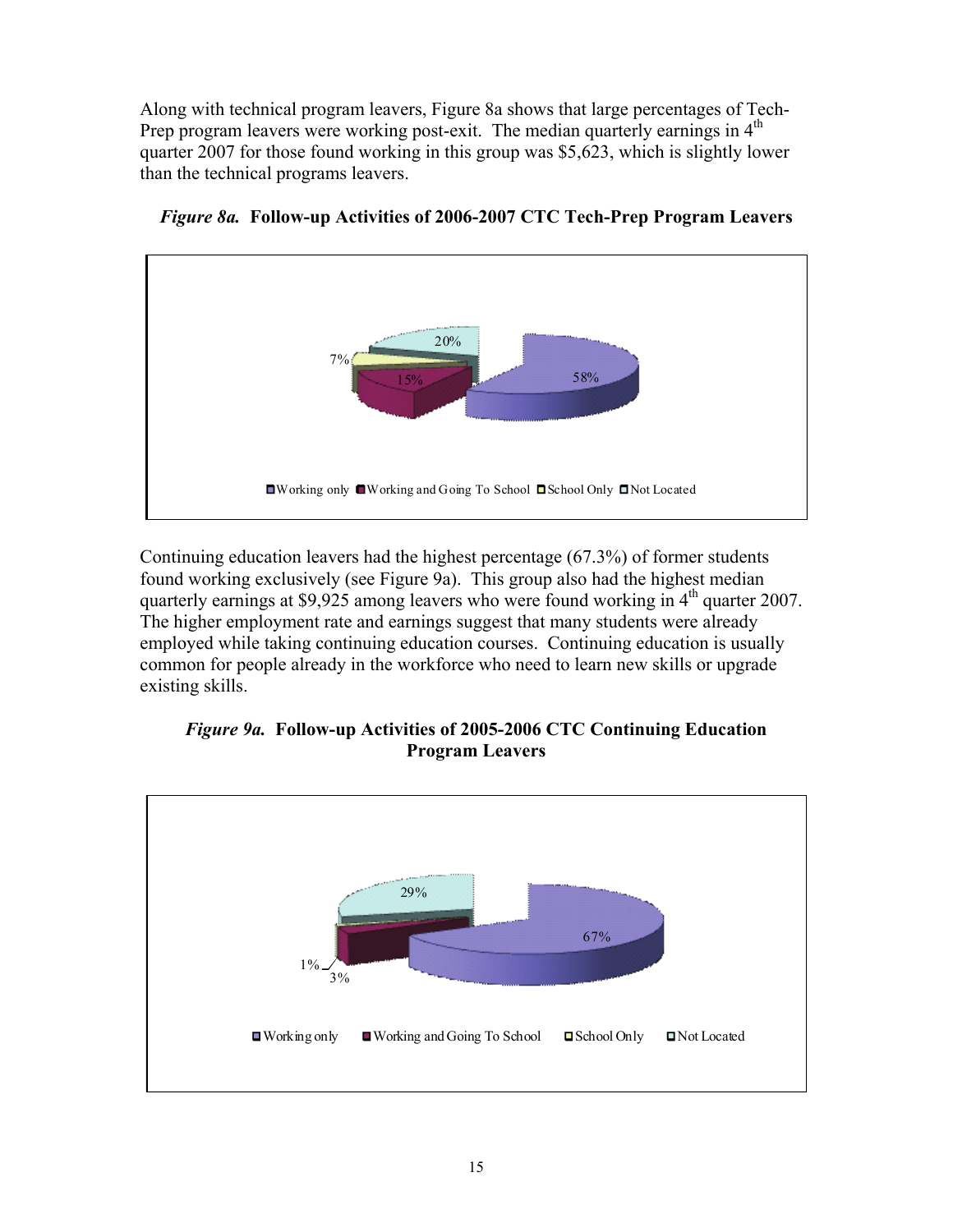### **Industry and Educational Destinations for Graduates and Leavers**

The top 10 industries of employment for CTC 2006-2007 graduates are shown in Table 8a. The largest industry of employment was "General Medical and Surgical Hospitals" garnering 13.57% of all graduates found working. "General Medical and Surgical Hospitals" is to be expected since the "Nursing and Allied Health" programs at CTCs in FY 2007 produced the largest group of graduates, representing 22% of the total AAS and certificates awarded for that year. The industry sectors are represented by the 4-digit North American Industry Classification System (NAICS).

|                                           |                 | % of All |
|-------------------------------------------|-----------------|----------|
| Industry                                  | <b>Employed</b> | Working  |
| General Medical and Surgical Hospitals    | 5,341           | 13.57    |
| Executive, Legislative, and Other General |                 |          |
| Government Support                        | 2,366           | 6.01     |
| <b>Elementary and Secondary Schools</b>   | 2,304           | 5.85     |
| <b>Employment Services</b>                | 1,617           | 4.11     |
| <b>Full-Service Restaurants</b>           | 1,172           | 2.98     |
| Nursing Care Facilities                   | 1,161           | 2.95     |
| Junior Colleges                           | 1,048           | 2.66     |
| Offices of Physicians                     | 869             | 2.21     |
| Home Health Care Services                 | 838             | 2.13     |
| Depository Credit Intermediation          | 751             | 1.91     |

#### **Table 8a. Top 10 Most Common Industries for 2006-2007 CTC Graduates by 4-digit NAICS codes**

As shown in Table 9a, the top industry of employment for 2006-2007 CTC leavers was "Elementary and Secondary Schools" followed by "Executive, Legislative, and Other General Government Support" and "General Medical and Surgical Hospitals." The industries of employment for leavers differ significantly from graduates. There were more low-skill and low-wage industries such as Full-Service Restaurants, Limited Service Eating Places and Grocery Stores.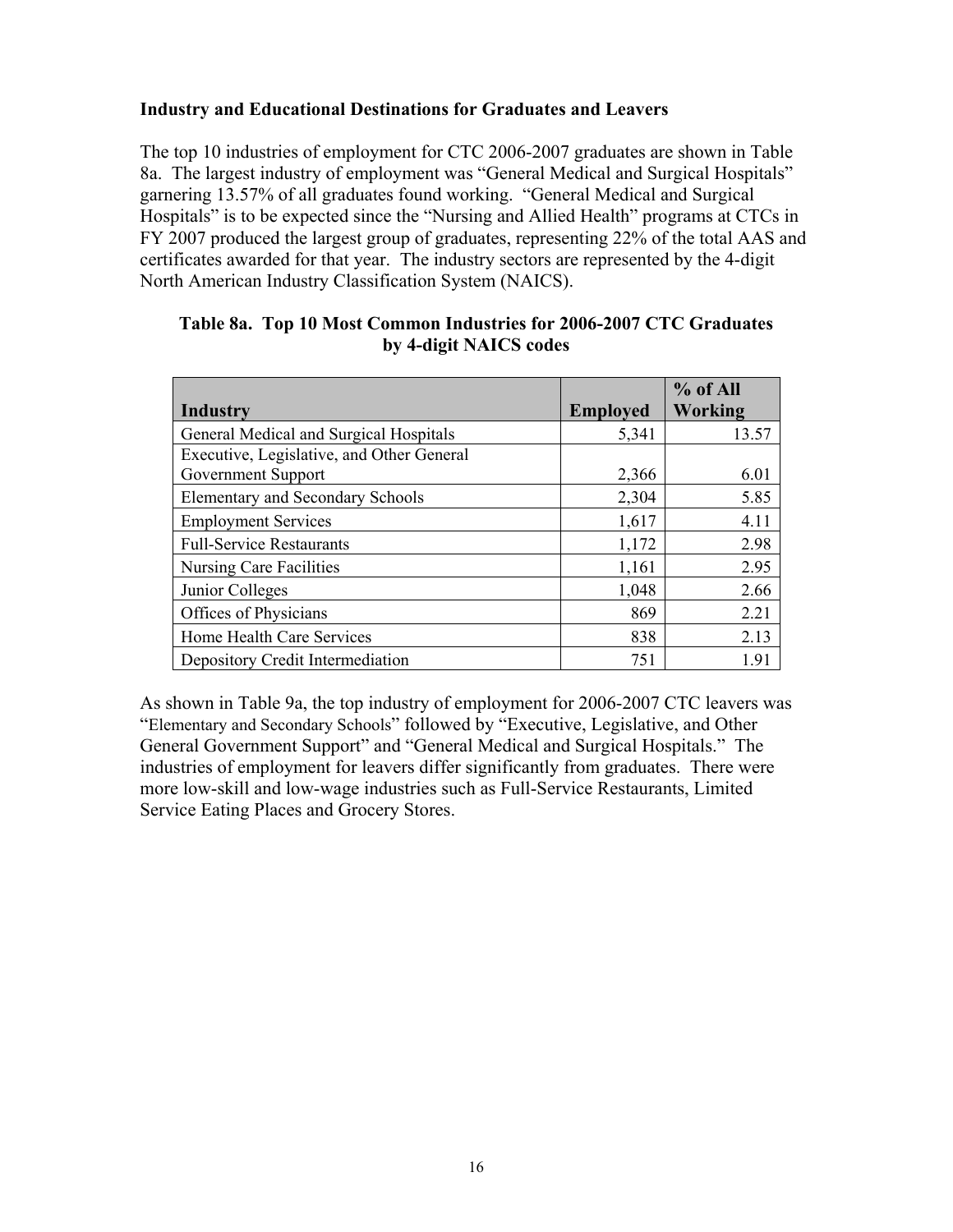|                                                  |                 | % of All |
|--------------------------------------------------|-----------------|----------|
| Industry                                         | <b>Employed</b> | Working  |
| <b>Elementary and Secondary Schools</b>          | 26,990          | 5.48     |
| Executive, Legislative, and Other General        |                 |          |
| Government Support                               | 25,577          | 5.20     |
| <b>Full-Service Restaurants</b>                  | 24,685          | 5.02     |
| <b>Employment Services</b>                       | 22,843          | 4.64     |
| General Medical and Surgical Hospitals           | 20,625          | 4.19     |
| Limited - Service Eating Places                  | 16,906          | 3.43     |
| <b>Clothing Stores</b>                           | 11,291          | 2.29     |
| Colleges, Universities, and Professional Schools | 10,828          | 2.20     |
| Depository Credit Intermediation                 | 9,929           | 2.02     |
| <b>Grocery Stores</b>                            | 9,327           | 1.89     |

# **Table 9a. Top 10 Most Common Industries for 2006-2007 CTC Leavers by 4-digit NAICS Code**

The overwhelming majority of 2006-2007 CTC Graduates who went back to school after graduating were found at 4-year universities (see Table 10a), even though the Houston Community College was the preferred institutions for a large number of students. The University of Texas at Arlington and The University of North Texas were the top university destinations for 2006-2007 CTC graduates. Houston Community College and South Texas College were the two community colleges in the top 10 most frequent institutions for enrollment by CTC graduates.

# **Table 10a. Top 10 Institutions for 2006-2007 CTC Graduates Pursing Additional Education**

|                                    |                 | $%$ of All      |
|------------------------------------|-----------------|-----------------|
| Institution                        | <b>Enrolled</b> | <b>Enrolled</b> |
| University of Texas at Arlington   | 813             | 3.74            |
| University of North Texas          | 767             | 3.53            |
| University of Texas at El Paso     | 735             | 3.38            |
| <b>Houston Community College</b>   | 671             | 3.09            |
| University of Houston              | 609             | 2.80            |
| University of Texas-Pan American   | 562             | 3.58            |
| University of Texas at San Antonio | 546             | 2.51            |
| University of Houston-Downtown     | 480             | 2.21            |
| South Texas College                | 478             | 2.20            |
| University of Houston-Clear Lake   | 475             | 2.18            |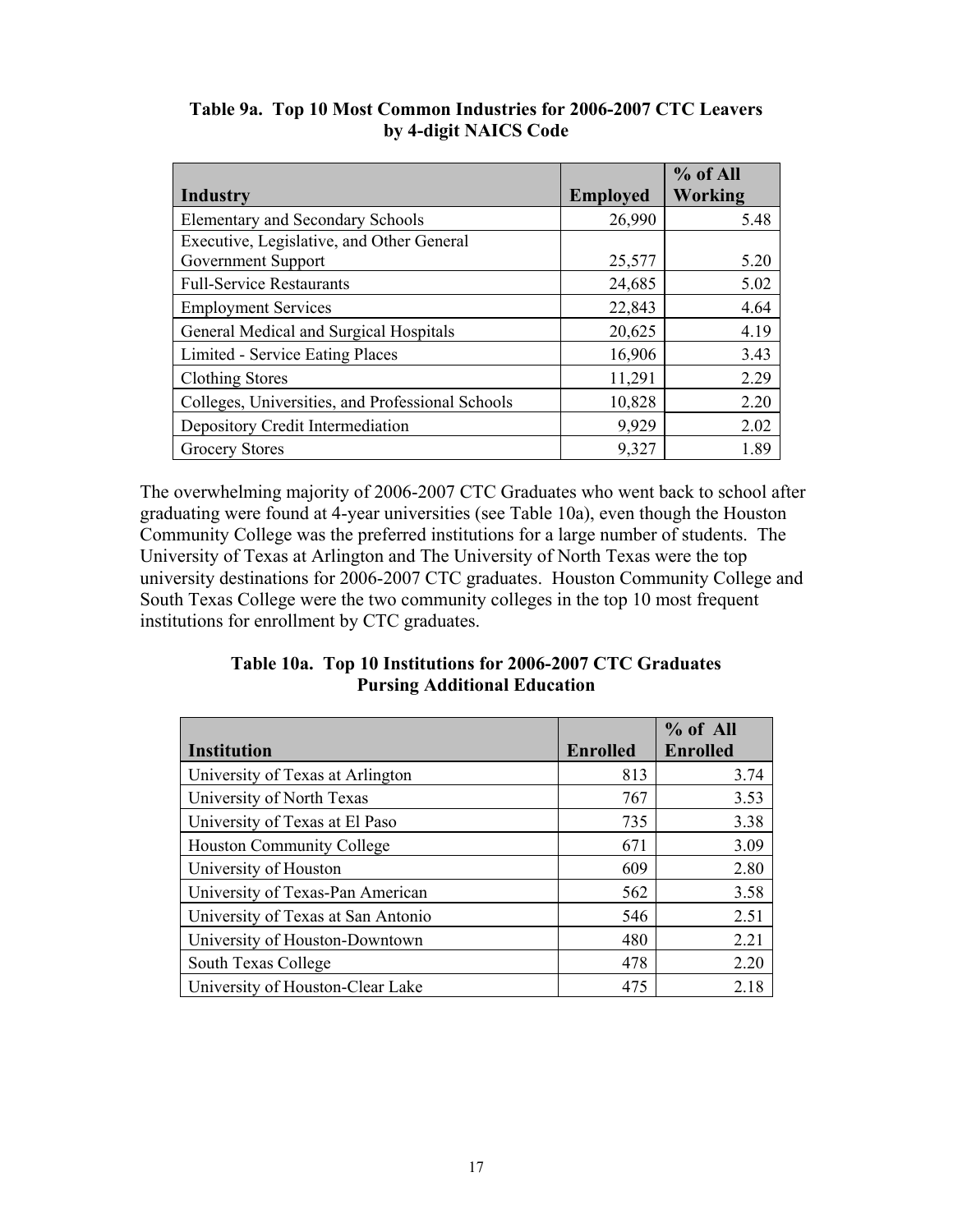The majority of 2006-2007 CTC graduates pursing additional education were "Multi- /Interdisciplinary Studies" (see Table 11a). The second most popular major was "Undeclared" and the most popular occupationally specific major was "Nursing – Registered Nurse Training."

|                                                    |                 | $%$ of All      |
|----------------------------------------------------|-----------------|-----------------|
| <b>Major</b>                                       | <b>Enrolled</b> | <b>Enrolled</b> |
| Multi-/Interdisciplinary Studies, Other            | 1,967           | 9.04            |
| Undeclared                                         | 1,602           | 7.37            |
| Nursing – Registered Nurse Training (RN, ASN, BSN, |                 |                 |
| MSN)                                               | 1,442           | 6.63            |
| <b>General Studies</b>                             | 1,398           | 6.43            |
| Business Administration and Management, General    | 1,007           | 4.63            |
| Business/Commerce, General                         | 696             | 3.20            |
| Liberal Arts and Sciences/Liberal Studies          | 653             | 3.00            |
| Psychology, General                                | 580             | 2.67            |
| Accounting                                         | 523             | 2.40            |

# **Table 11a. Top 10 Majors for 2006-2007 CTC Graduates Pursuing Additional Education in Fall 2007 by 6-digit 2000 CIP**

The most common majors for CTC leavers are shown in Table 13a. The majority of leavers were "General Studies." When combined with "Liberal Arts and Sciences/Liberal Studies" and "Multi-/Interdisciplinary Studies, Other" and "Undeclared" almost 30% of the former students have not chosen an occupationally specific major. Among those who did choose such a major, "Nursing" was the most popular.

|                                    |                 | As % of All     |
|------------------------------------|-----------------|-----------------|
| <b>Institution</b>                 | <b>Enrolled</b> | <b>Enrolled</b> |
| Texas A&M University               | 15,500          | 7.60            |
| University of Texas at Austin      | 11,768          | 5.77            |
| University of Houston              | 9,169           | 4.50            |
| University of North Texas          | 8,966           | 4.40            |
| Texas State University-San Marcos  | 7,989           | 3.92            |
| <b>Texas Tech University</b>       | 7,001           | 3.43            |
| University of Texas at Arlington   | 6,620           | 3.25            |
| University of Texas at San Antonio | 5,965           | 2.92            |
| University of Texas at El Paso     | 4,935           | 2.42            |
| Sam Houston State University       | 4,310           | 2.11            |

# **Table 12a. Top 10 Institutions for 2006-2007 CTC Leavers Pursuing Additional Education in Fall 2007**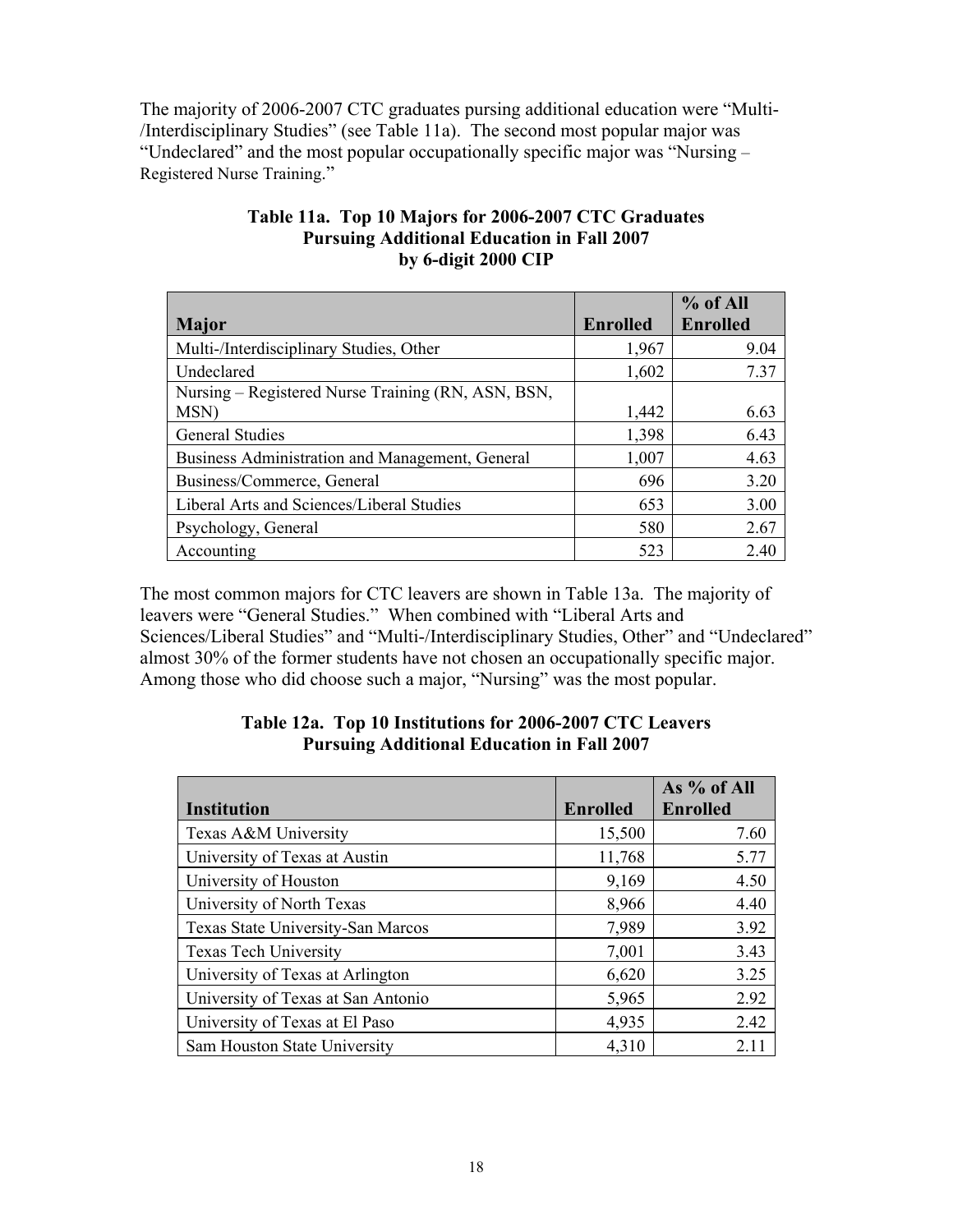|                                                    |                 | % of All        |
|----------------------------------------------------|-----------------|-----------------|
| <b>Major</b>                                       | <b>Enrolled</b> | <b>Enrolled</b> |
| <b>General Studies</b>                             | 16,493          | 8.09            |
| Undeclared                                         | 15,902          | 7.80            |
| Multi-/Interdisciplinary Studies, Other            | 12,117          | 5.94            |
| Nursing – Registered Nurse Training (RN, ASN, BSN, |                 |                 |
| MSN)                                               | 10,166          | 4.98            |
| Liberal Arts and Sciences/Liberal Studies          | 8,989           | 4.41            |
| Business Administration and Management, General    | 7,035           | 3.45            |
| Biology/Biological Sciences, General               | 6,932           | 3.40            |
| Business/Commerce, General                         | 6,482           | 3.18            |
| Psychology, General                                | 5,050           | 2.48            |

# **Table 13a. Top 10 Majors for 2006-2007 CTC Leavers Pursuing Additional Education in Fall 2007 by 6-digit 2000CIP**

About 30% of the exiters pursuing additional education went to community colleges, whereas 60% continue in a university. About 28% of community college leavers who were found pursuing additional higher education continued at community colleges (see Table 16b), as were 46% of the graduates.

| Table 14a. Type of Institution Preferred by CTC Students that Continue Their |
|------------------------------------------------------------------------------|
| Education (2006-2007 CTC Exiters)                                            |

|                            | <b>Total</b>    |            | Pct of          |                   | Pct of          |            | Pct of          |
|----------------------------|-----------------|------------|-----------------|-------------------|-----------------|------------|-----------------|
| <b>Category</b>            | <b>Enrolled</b> | <b>CTC</b> | <b>Enrolled</b> | <b>University</b> | <b>Enrolled</b> | <b>HSC</b> | <b>Enrolled</b> |
| Enrolled (All Exiters)     | 86,778          | 18,122     | 20.9%           | 56,636            | 65.3%           | 1,399      | $1.6\%$         |
| Both (All Exiters)         | 138,925         | 49,715     | 35.8%           | 78,871            | 56.8%           | 1,004      | $0.7\%$         |
| All Enrolled (All Exiters) | 225,703         | 67,837     | 30.1%           | 135,507           | $60.0\%$        | 2,403      | 1.1%            |
| Enrolled (Graduates)       | 6,480           | 2,502      | 38.6%           | 3,582             | 55.3%           | 70         | $1.1\%$         |
| Both (Graduates)           | 15,268          | 7,542      | 49.4%           | 7,132             | $46.7\%$        | 104        | $0.7\%$         |
| All Enrolled (Graduates)   | 21,748          | 10,044     | 46.2%           | 10,714            | 49.3%           | 174        | 0.8%            |
| Enrolled (Leavers)         | 80,298          | 15,620     | 19.5%           | 53,054            | 66.1%           | 1,329      | 1.7%            |
| Both (Leavers)             | 123,657         | 42,173     | 34.1%           | 71,739            | 58.0%           | 900        | $0.7\%$         |
| All Enrolled (Leavers)     | 203,955         | 57,793     | 28.3%           | 124,793           | 61.2%           | 2,229      | $1.1\%$         |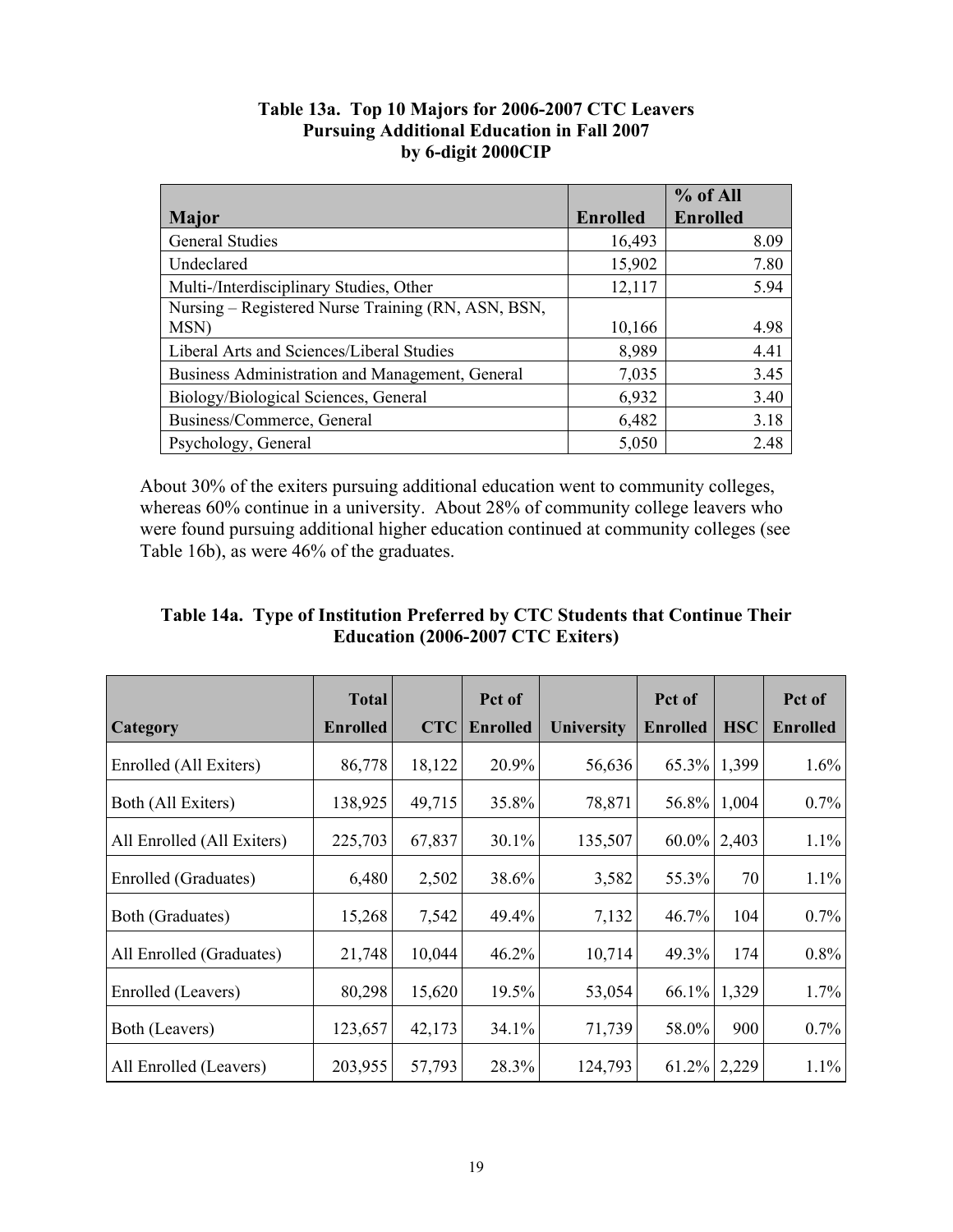# **B. Universities and Health-Related Institutions**

Universities and health-related institutions have a statewide mission to provide undergraduate and graduate education in programs designed to address the education and training requirements of Texas. Many of Texas' universities and health-related institutions are recognized nationally as leaders in research and education.

#### **Seed Records**

The selection of participants was again based on guidelines from the TWC. For FY 2006-2007 a total of 247,216 students enrolled in universities and health-related institutions were included in the cohort. Forty-two percent (42.22%) of the total selected students (104,385 individuals) graduated and 57.78% (142,831 individuals) left the institutions they were enrolled in either to transfer to another higher education institution or to work full-time. Some were not located either in the higher education databases or in the UI wage records; they may have left the state, may have been unemployed or employed by a small business. Also it is possible they may have owned their own business or may have been stay-at-home individuals. Table 1b shows the composition of the 2006-2007 public universities and health science institutions cohort by exit status. Graduates are former students who were reported on the University Graduation Report (CBM009) and exited with some type of award. Leavers are former students who were enrolled at a university or health science institution during the 2006-2007 academic year, but who did not return to the same institution in Fall 2007.

| <b>Exit Status</b> | N       | $%$ of<br><b>Cohort</b> |
|--------------------|---------|-------------------------|
| Graduates          | 104,385 | 42.22                   |
| Leavers            | 142,831 | 57.78                   |
| Total              | 247,216 | 100 0                   |

| <b>Table 1b. Seed Records by Exit Status</b> |  |  |  |  |  |  |
|----------------------------------------------|--|--|--|--|--|--|
|----------------------------------------------|--|--|--|--|--|--|

More females were in the cohort (56.68% - 140,135) than males (43.31% - 107,081). The ethnic compositions showed that 52.7% were white, 12.3% were African-American, 23.1% were Hispanic, 5.9% Asian, 0.6% Native American, 4.3% international, and 1.1% unknown or not reported.

# **Methodology**

Texas Higher Education Coordinating Board (THECB) selected the records of all individuals enrolled in Texas public universities and health-related institutions during the 2006-2007 fiscal year. Those records were matched with TWC UI wage records and public postsecondary enrollment records for predetermined periods of analysis. In addition, national databases including Office of Personnel Management, US Postal Office and military records from Department of Defense were used to determine employment. Employment was determined if the former student was found working in the  $4<sup>th</sup>$  quarter 2007 according to the records mentioned. Pursuit of additional higher education was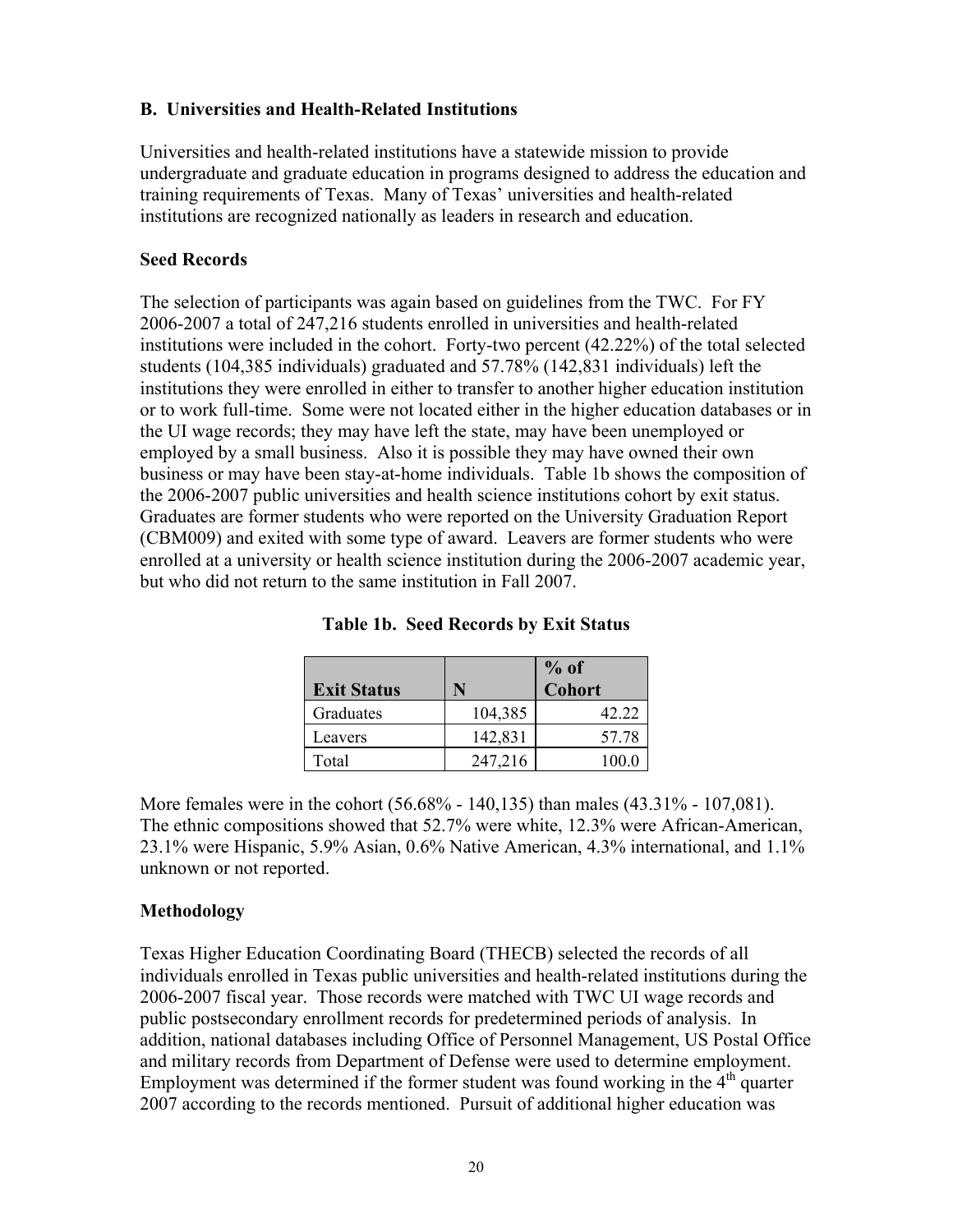documented if the former student was found enrolled in the fall semester 2007 by linking the seed records to the THECB public postsecondary education enrollment files.

In addition, there are a number of exiters that were not found and labeled "not located." No information is provided for this group.

In calculating the mean/median income of exiters wages greater than \$25,000 were excluded so that the mean/median values will not be skewed. The dataset used in this study was unduplicated by Social Security Number (SSN). Students who were taking classes at correctional facilities and those with invalid SSNs were excluded.

The instructional program areas producing graduates are grouped by six-digit Classification of Instructional Program (CIP) code and possible corresponding occupations after exit. A field of training (CIP) may result in the acquisition of sufficient skills to prepare an individual for multiple occupations upon completion. The CIP taxonomy is used nationally to support the accurate tracking, assessment, and reporting of fields of study and program completion activity (NCES, 2002). They are not intended to correspond to any specific degree so that a program can be offered at different levels using the same CIP code.

# **Limitations**

The Coordinating Board does not have access to Texas Department of Criminal Justice, and state welfare rolls so the reports lack information about people such as those in these databases. The post-exit results for the "not found" category might be positive if information could be obtained from the aforementioned agency. THECB also does not have information about exiters that left the state and enrolled in out-of-state institutions because the agency is not a subscriber to the National Student Clearinghouse.

The employment information is a snapshot in time. The seed records were matched with wage records of the  $4<sup>th</sup>$  quarter in 2007. The information illustrates the employment status of individuals as it was in that particular quarter, without any information being provided regarding the length of employment.

The wage records provided by the TWC include information about the industry of employment but no information can be extracted to determine if the employed graduates/leavers are working in occupations related to their field of study.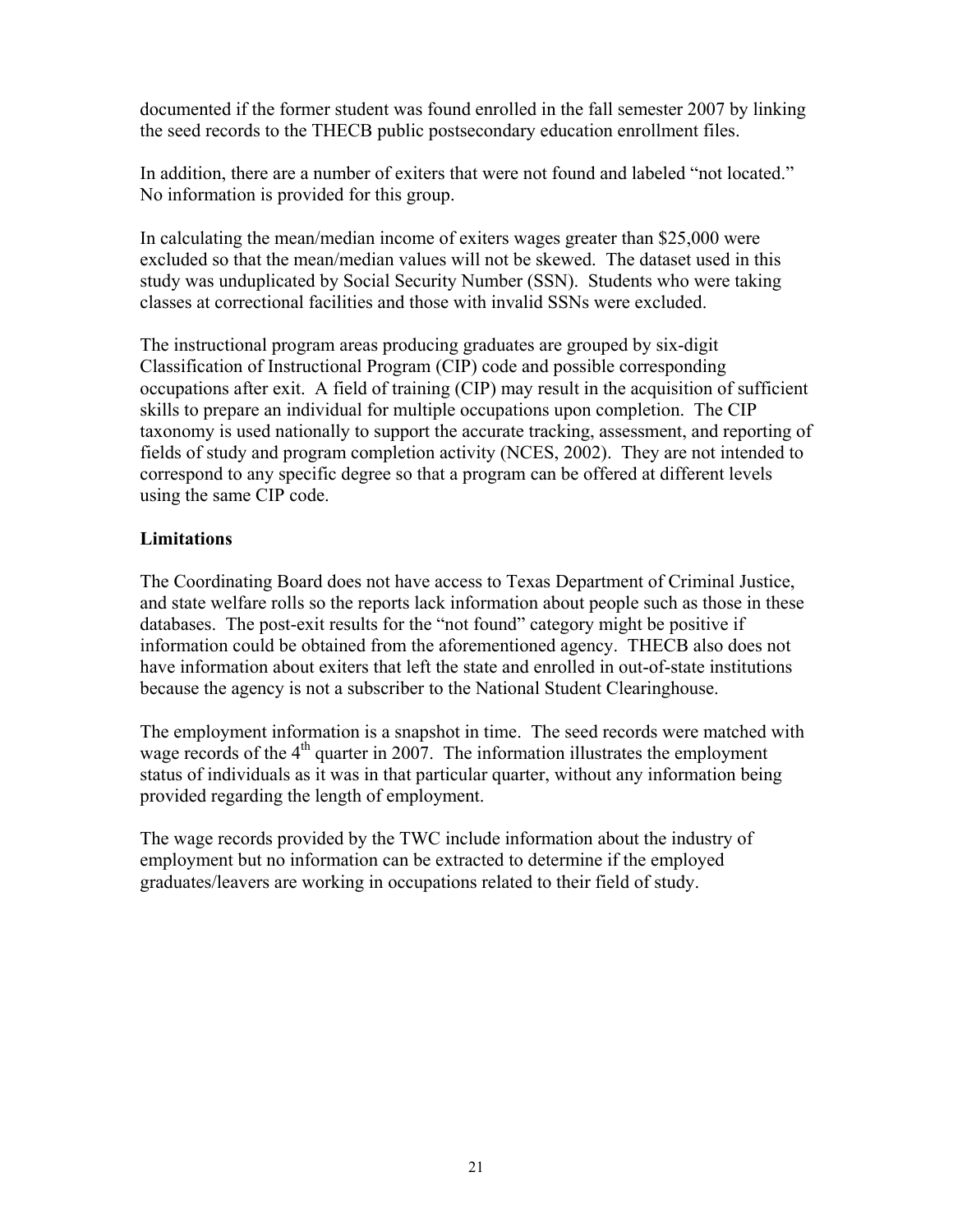# **Summary of Follow-up Results**

Table 2b shows the summary results of electronic linkages. Overall, almost 79% of the cohort was found working and/or pursuing higher education post-exit.

| Linkages with                     | N       | % of Cohort |
|-----------------------------------|---------|-------------|
| <b>TWC UI Wage Records</b>        |         |             |
| All Working                       | 175,999 | 71.19       |
| THECB Fall 2006 Enrollment Record |         |             |
| All Enrolled                      | 18,803  | 7.61        |
| Not Located                       | 52,414  | 21.20       |
| <b>Total Seed Records</b>         | 247,216 | 100.00      |

### **Table 2b. Results of Electronic Linkages**

The academic achievements of former students are illustrated in table 3b.

#### **Table 3b. Academic Achievements of 2006-2007 Cohort**

|                           |              | $%$ of        |
|---------------------------|--------------|---------------|
| <b>Level of Degree</b>    | <b>Total</b> | <b>Cohort</b> |
| Associate Degree (A.A.S.) | 364          | $0.1\,$       |
| Bachelor (B.A/B.S)        | 73,232       | 29.7          |
| Grad/Professional         | 27,256       | 11.0          |
| Doctoral                  | 3,147        | 1.3           |
| Leaver                    | 142,831      | 57.9          |
| Total                     | 246,830      |               |

# **Outcomes of Program Graduates**

Forty-two percent (42.22%) of the exiters graduated, with females being more likely to graduate (56.68% of exiters) than men. Graduating females represent 43.57% of the original cohort of women, more than males (40.45%). The ethnic composition of graduates showed that 57.2% were white, 8.9% were African-American, 20.1% were Hispanic, 6.7% Asian, 0.5% Native American, 5.6% international, and 1.1% unknown or not reported.

Of the original cohort 43.30% of white students graduated, 27.16% of African-American, 33.40% of Hispanic students, 44.34% of Asians, 35.47% of Native Americans, 45.91% of international students, and 32.99% of those with ethnicity unknown or not reported.

Figure 1b shows the achievements of university and health related institutions graduates who received an Associate in Applied Science (AAS) degree. AAS degrees awarded at universities and HRIs are primarily in the health care field. Eighty-eight percent (88%) of the graduates are working and the median quarterly earnings for this group were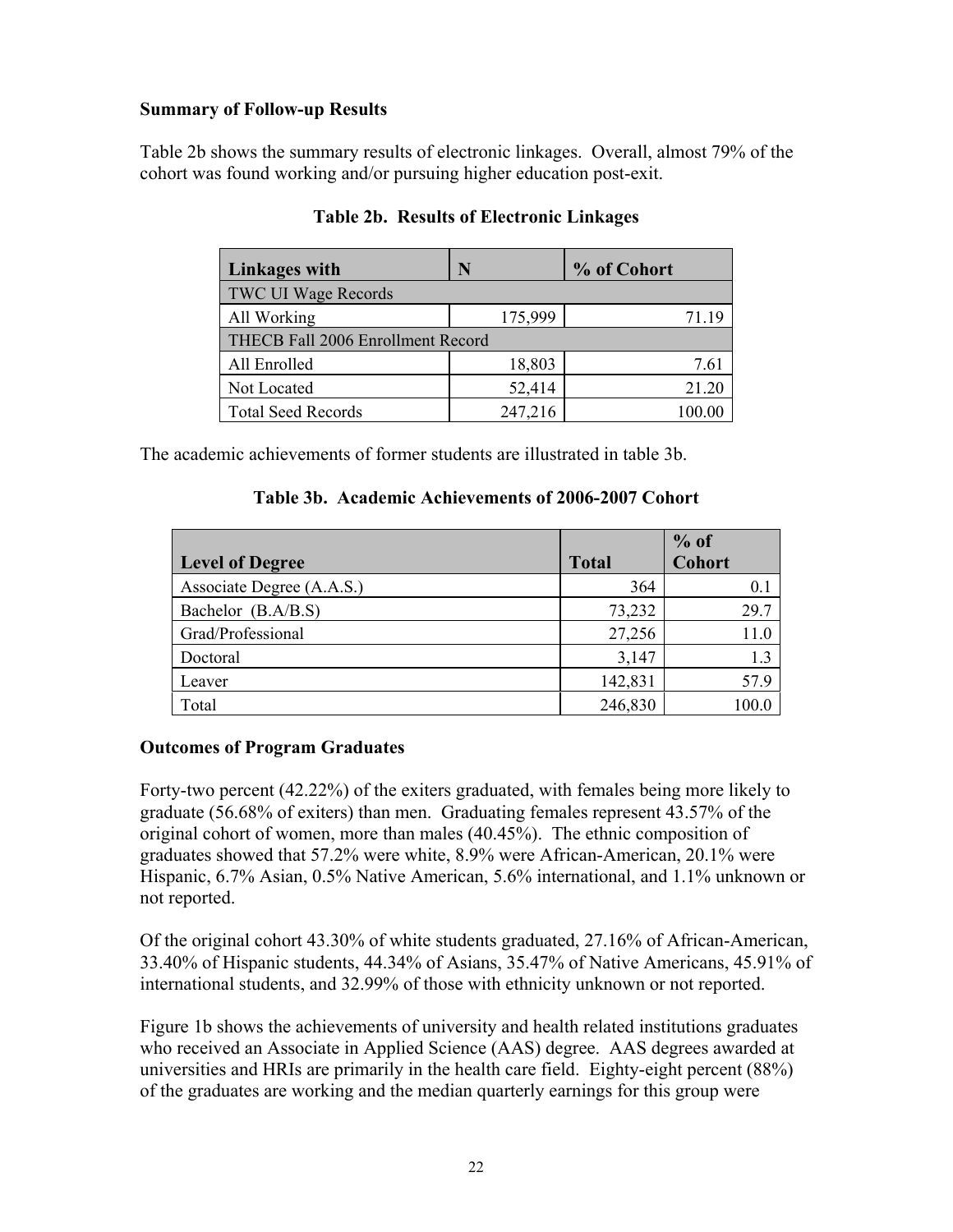\$12,848. The median earnings are used in this report because they are less affected by extremely large values than mean earnings, some of which may be incorrect due to UI wage record anomalies. This group of graduates had the lowest number of former students who were not located, indicating that the majority of these former students remained in Texas after graduation.



*Figure 1b.* **Follow-up Activities of 2006-2007 University and HRI AAS Degree Graduates** 

Figure 2b shows the achievements of bachelor's degree graduates. Almost one in five (18%) baccalaureate degree graduates was not located. It is possible that those who were not located may have moved to other states in pursuit of jobs and/or additional higher education. Seventy-six percent (76%) of this group was found working in  $4<sup>th</sup>$  Quarter 2007 with median quarterly earnings of \$8,588, significantly less than an AAS graduate.



*Figure 2b.* **Follow-up Activities of 2006-2007 University and HRI Bachelor's Degree Graduates**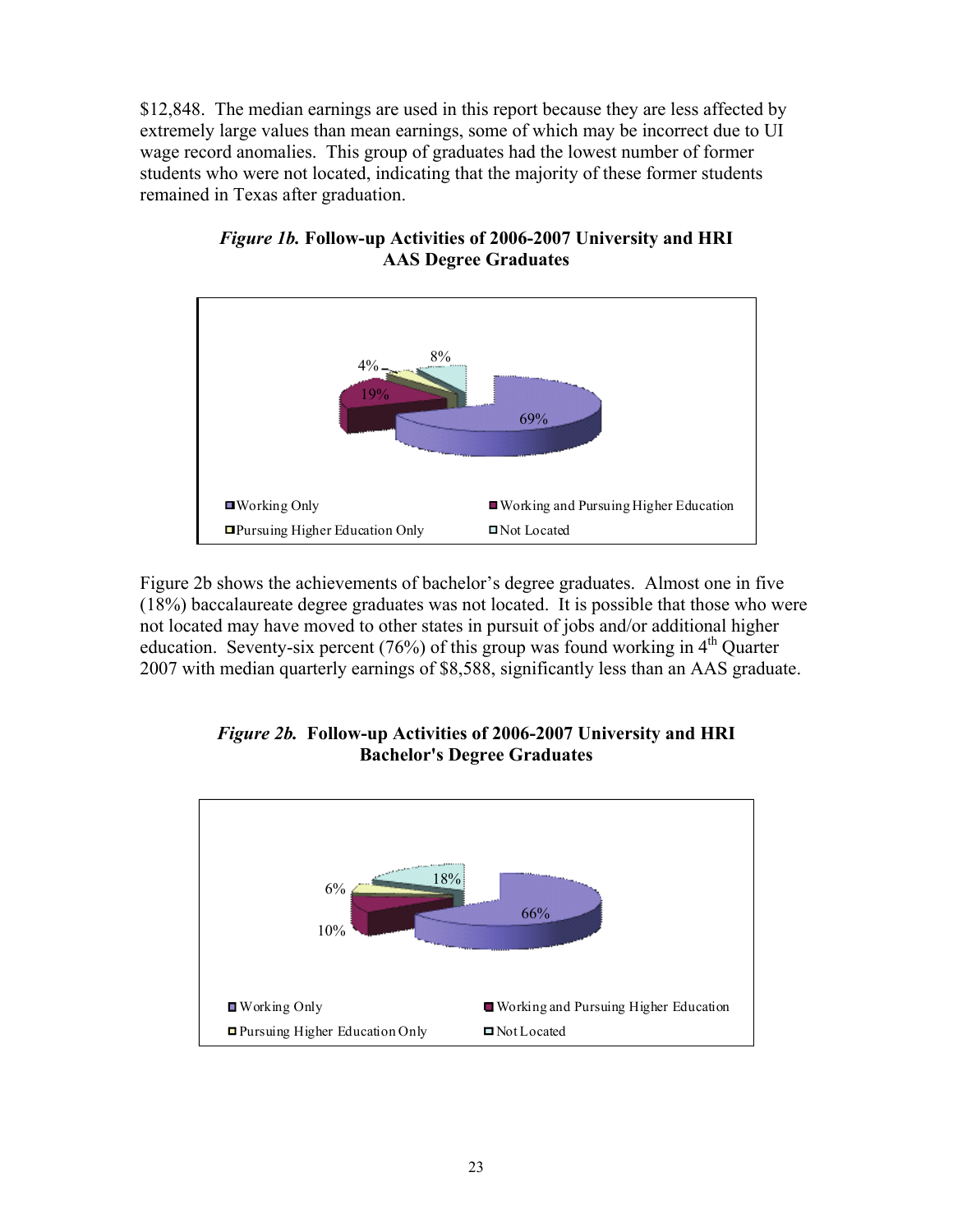The follow-up activities of master's degree graduates are shown in Figures 3b. Almost 75% of this group was located through electronic record linkages. It is possible that those not located (25%) have left the state for jobs and/or pursuits of additional education. Those found working had median quarterly earnings of \$12,294 in the  $4<sup>th</sup>$  quarter 2007.



*Figure 3b.* **Follow-up Activities of 2006-2007 University and HSC Master's Degree Graduates** 

Figure 4b shows the general achievements of doctoral program graduates. Almost half of the graduates (49.6%) were not located through the resource databases available. It is possible that these former students have gone to other states in pursuit of jobs and/or postdoctoral work. Those found working in  $4<sup>th</sup>$  quarter 2007 had median quarterly earnings of \$14,040.

*Figure 4b.* **Follow-up Activities of 2006-2007 University Doctoral Graduates** 

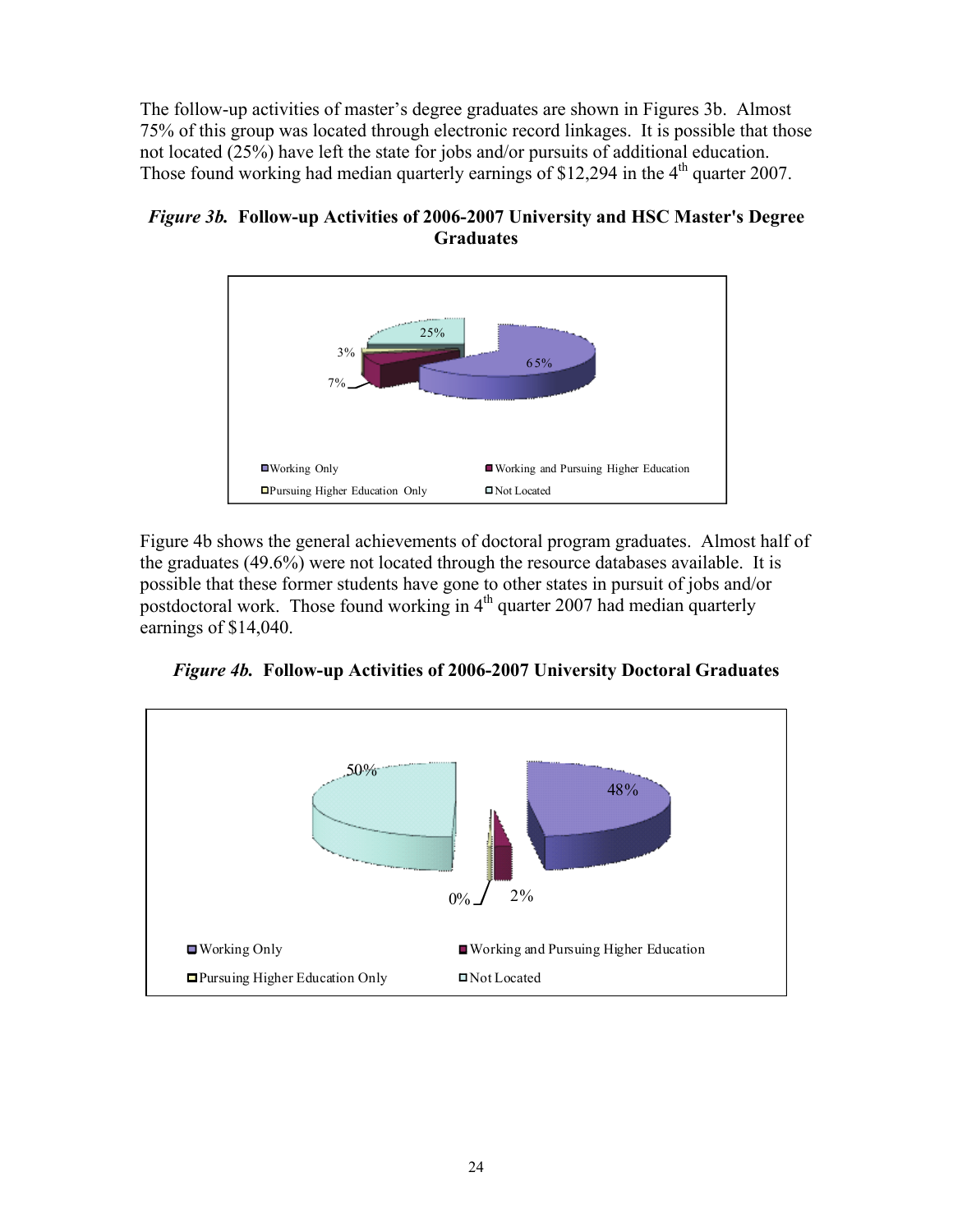In conclusion, the comparison of earnings of graduates of universities and health-related institutions programs shows that doctorate and associate in applied science degrees top the list, followed by master and bachelor's degrees. Further investigation is needed to determine the difference in earnings between AAS and BA/BS graduates.

There is a variety of employment rates and earnings based on the field of study. Table 4b illustrates the university programs with the highest employment rate. All of the ten top university programs had high graduate placement rates. The data for HRIs is found separately in Table 5b.

|                                                                  |                       | <b>Employed</b> |                                | <b>Mean</b> | <b>Median</b><br><b>Earnings Earnings</b> |
|------------------------------------------------------------------|-----------------------|-----------------|--------------------------------|-------------|-------------------------------------------|
| <b>Field of Study</b>                                            | <b>Graduates 2007</b> | in 4th Qtr.     | $\frac{1}{2}$<br>Employed 2007 | 4th Qtr.    | 4th Qtr.<br>2007                          |
| Clinical Nurse Specialist (NEW)                                  | 16                    | 16              | 100                            | \$19,495    | \$18,830                                  |
| Urban Forestry (NEW)                                             |                       | 9               | 100                            | \$7,273     | \$8,368                                   |
| Nursing, other                                                   | 59                    | 57              | 97                             | \$16,917    | \$15,544                                  |
| Educational, Instructional, and Curriculum<br>Supervision        | 55                    | 53              | 96                             | \$12,423    | \$12,691                                  |
| Nursing Administration (MSN, MS, PhD)                            | 53                    | 51              | 96                             | \$20,722    | \$20,726                                  |
| <b>Office Management and Supervision</b>                         | 26                    | 25              | 96                             | \$8,666     | \$8,616                                   |
| Elementary&Middle School<br>Admin/Principalship                  | 136                   | 130             | 96                             | \$14,210    | \$14,159                                  |
| Teacher Education, multiple levels                               | 39                    | 37              | 95                             | \$12,239    | \$12,412                                  |
| Drafting and Design Technology                                   | 16                    | 15              | 94                             | \$10,128    | \$10,384                                  |
| <b>Health Information/Medical Records</b><br>Admin/Administrator | 44                    | 41              | 93                             | \$8,630     | \$8,226                                   |

#### **Table 4b. Top 10 University Programs By Highest Employment Rate in 4th Quarter 2007**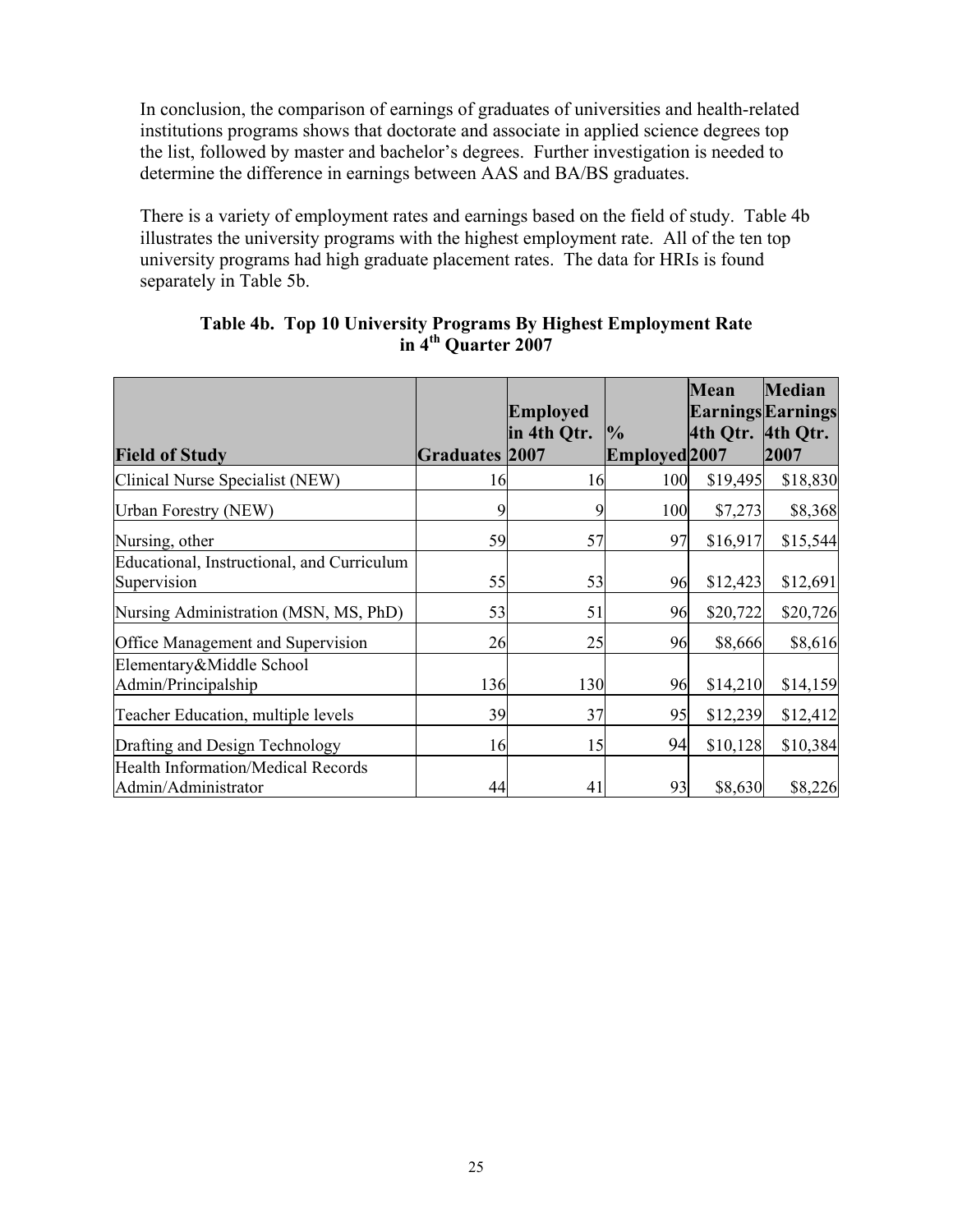|                                                                      |                  | <b>Employed</b><br>in 4th | $\frac{1}{2}$ | <b>Mean</b><br><b>Earnings</b><br>4th Otr. | <b>Median</b><br><b>Earnings</b><br>4th Qtr. |
|----------------------------------------------------------------------|------------------|---------------------------|---------------|--------------------------------------------|----------------------------------------------|
| <b>Field of Study</b>                                                | <b>Graduates</b> | Qtr. 2007                 | Employed 2007 |                                            | 2007                                         |
| Cell/Cellular Biology and Histology                                  |                  |                           | 100           | \$7,998                                    | \$8,250                                      |
| Respiratory Care Therapy/Therapist                                   | 40               | 37                        | 93            | \$11,678                                   | \$12,126                                     |
| Nursing – Registered Nurse Training<br>(RN, ASN, BSN, MSN)           | 938              | 857                       | 91            | \$14,872                                   | \$14,215                                     |
| Occupational Therapy/Therapist                                       | 65               | 59                        | 91            | \$14,452                                   | \$14,329                                     |
| <b>Emergency Medical</b><br>Technology/Technician (EMT Paramedic)    | 168              | 151                       | 90            | \$14,498                                   | \$14,818                                     |
| Clinical Laboratory Science/Medical<br>Technology/Technologist       | 127              | 114                       | 90            | \$10,832                                   | \$10,754                                     |
| Nursing Administration (MSN, MS, PhD)                                | 39               | 35                        | 90            | \$21,848                                   | \$19,819                                     |
| Medical Scientist (MS, PhD)                                          | 24               | 21                        | 88            | \$28,534                                   | \$30,075                                     |
| Pharmacy (PharmD [USA] PharmD,<br>BS, BPharm [Canada])               | 76               | 66                        | 87            | \$27,702                                   | \$29,400                                     |
| Medical Radiologic Technology/Science-<br><b>Radiation Therapist</b> | 21               | 18                        | 86            | \$15,705                                   | \$15,682                                     |

Table 5b. Top 10 HRI Programs By Highest Employment Rate in 4<sup>th</sup> Quarter 2007

Tables 6b and 7b show the top ten programs at universities and HRI whose graduates had the highest earnings in the  $4<sup>th</sup>$  quarter 2007. Graduates in Nursing Science (MS/PhD) programs had the highest mean quarterly earnings in  $4<sup>th</sup>$  quarter 2007 at \$24,163 followed by Pharmacy (PharmD [USA] PharmD, BS, BPharm [Canada] at \$24,082. Looking at similar majors offered by both universities and HRIs, it seems that graduates of HRI institutions earn a slightly higher wage than the graduates of universities in the same majors. Further research may clarify if the employers prefer graduates from one type of institutions versus the other. Care must be taken in interpreting these data because of the small cell sizes. Also further research is needed to look at the previous training of some of the graduate programs.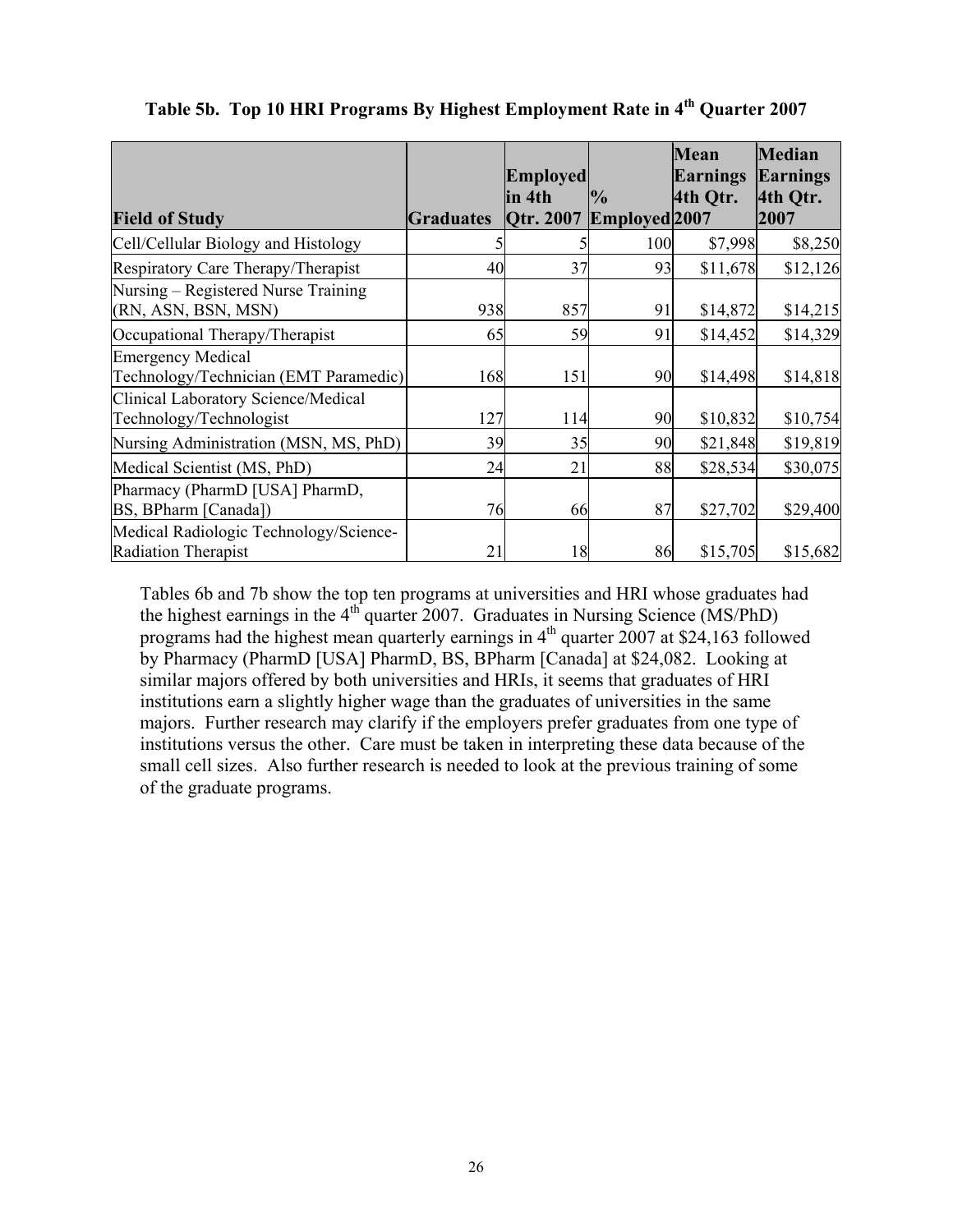| <b>Field of Study</b>                                                                                   | <b>Graduates</b> | Employed <sub>o</sub><br>in 4th<br>Qtr. 2007 | Employed 4th Qtr. | Mean<br>Earnings<br>2007 | <b>Median</b><br>Earnings<br>4th Qtr.<br>2007 |
|---------------------------------------------------------------------------------------------------------|------------------|----------------------------------------------|-------------------|--------------------------|-----------------------------------------------|
| Nursing Science (MS, PhD)                                                                               | 28               | 18                                           | 64                | \$24,163                 | \$20,966                                      |
| Pharmacy (PharmD [USA] PharmD,<br>BS, BPharm [Canada])                                                  | 326              | 292                                          | 90                | \$24,082                 | \$26,316                                      |
| Banking, Corporate, Finance, and<br>Securities Law (LL.M., J.S.D., S.L.J.)                              |                  |                                              |                   |                          |                                               |
| (NEW)                                                                                                   | b                | n/a                                          | 50                | \$23,652                 | \$25,477                                      |
| Engineering, Other                                                                                      | 49               | 38                                           | 78                | \$23,003                 | \$22,853                                      |
| Health law (LL.M., J.S.D./S.J.D.) (NEW)                                                                 | 10               | n/a                                          | 40                | \$22,268                 | \$19,660                                      |
| Energy, Environment, and Natural<br>Resources Law (LL.M., M.S.,<br>$J.S.D./S.J.D.)$ (NEW)               | 8                | 5                                            | 63                | \$21,494                 | \$25,000                                      |
|                                                                                                         |                  |                                              |                   |                          |                                               |
| Nursing Administration (MSN, MS, PhD)                                                                   | 53               | 51                                           | 96                | \$20,722                 | \$20,726                                      |
| Business/Managerial Operations, Other                                                                   | 67               | 38                                           | 57                | \$20,712                 | \$19,110                                      |
| Petroleum Engineering                                                                                   | 292              | 165                                          | 57                | \$20,314                 | \$20,000                                      |
| Tax Law/Taxation (LL.M., J.S.D./S.J.D.)<br>(NEW)                                                        | 13               | 11                                           | 85                | \$19,969                 | \$15,542                                      |
| Note: Cells with values less than 5 have been marked as "n/a" to protect the privacy of cohort members. |                  |                                              |                   |                          |                                               |

# Table 6b. Top 10 University Programs By Highest Earnings in 4<sup>th</sup> Quarter 2006

Note: Cells with values less than 5 have been marked as "n/a" to protect the privacy of cohort members.

# **Table 7b. Top 10 HRI Programs By Highest Earnings in 4th Quarter 2006**

| <b>Field of Study</b>                                                                                   | <b>Graduates</b> | Employed <sub>o</sub><br>lin 4th<br>Qtr. 2007 | Employed 4th Qtr. | <b>Mean</b><br><b>Earnings</b><br>2007 | <b>Median</b><br><b>Earnings</b><br>4th Qtr.<br>2007 |
|---------------------------------------------------------------------------------------------------------|------------------|-----------------------------------------------|-------------------|----------------------------------------|------------------------------------------------------|
| <b>Nurse Anesthetist</b>                                                                                | 61               | 21                                            | 34                | \$35,259                               | \$35,000                                             |
| Endodontics/Endodontology (Cert, MS,<br>PhD) (NEW)                                                      |                  | n/a                                           | 29                | \$31,565                               | \$31,565                                             |
| Medical Scientist (MS, PhD)                                                                             | 24               | 21                                            | 88                | \$28,534                               | \$30,075                                             |
| Pediatric Dentistry/Pedodontics (Cert,<br>MS, PhD) (NEW)                                                |                  | n/a                                           | 43                | \$27,940                               | \$27,940                                             |
| Orthodontics/Orthodontology (Cert, MS,<br>PhD) (NEW)                                                    |                  | 5                                             | 71                | \$27,807                               | \$28,696                                             |
| Pharmacy (PharmD [USA] PharmD,<br>BS, BPharm [Canada])                                                  | 76               | 66                                            | 87                | \$27,702                               | \$29,400                                             |
| <b>Orthodontics Specialty</b>                                                                           | 14               |                                               | 36                | \$26,337                               | \$31,736                                             |
| Nursing Science (MS, PhD)                                                                               | 16               | 11                                            | 69                | \$22,164                               | \$19,147                                             |
| Nursing Administration (MSN, MS, PhD)                                                                   | 39               | 35                                            | 90                | \$21,848                               | \$19,819                                             |
| Prosthodontics/Prosthodontology (Cert,<br>MS, PhD) (NEW)                                                |                  | 20                                            | 20                | \$21,250                               | \$21,250                                             |
| Note: Cells with values less than 5 have been marked as "n/a" to protect the privacy of cohort members. |                  |                                               |                   |                                        |                                                      |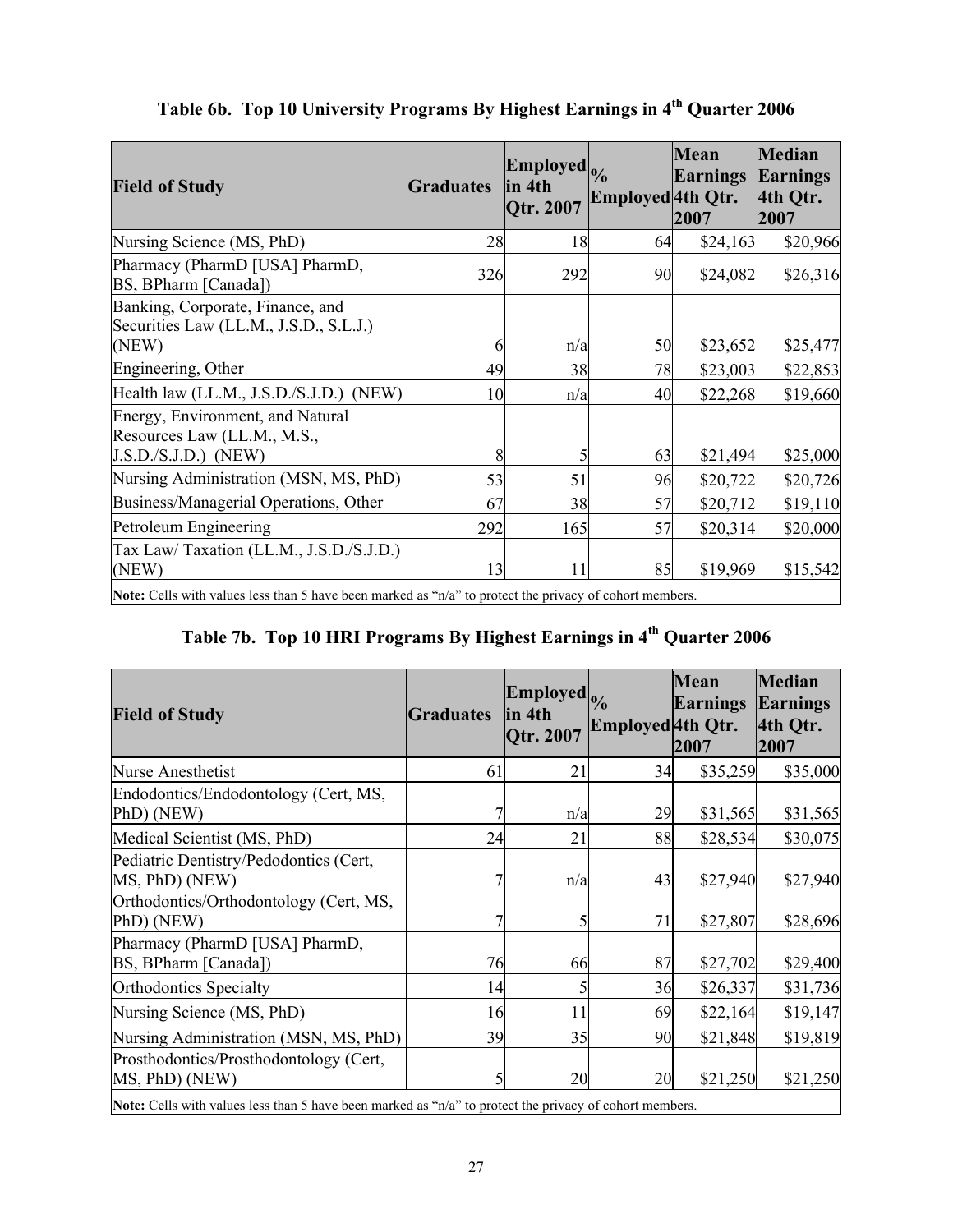One method to determine if the right mix of programs is being offered to supply employer demands is to compare the largest programs producing graduates with the programs that have the highest employment rates. Ultimately, to be considered fully market responsive, the largest programs in the state should align with those with the highest employment rates. Tables 8b and 9b compare programs with the highest number of graduates with those with the highest employment rate.

None of the programs offered by universities can be found in both top 10 by highest number of graduates and by the highest employment rate. For the HRIs three out of ten programs can be found on both lists (see Table 10). Further analysis may be needed to further understand the apparent disparity between number of graduates from a program and placement rates for a program particularly for universities.

| <b>University Programs by Largest</b> |                  | <b>University Programs by Highest</b> |                  |
|---------------------------------------|------------------|---------------------------------------|------------------|
| <b>Number of Graduates</b>            |                  | <b>Placement of Graduates</b>         |                  |
|                                       |                  |                                       | <b>Placement</b> |
| Program                               | <b>Graduates</b> | Program                               | Rate             |
| Multi/Interdisciplinary               |                  |                                       |                  |
| Studies, Other                        | 8,947            | Clinical Nurse Specialist (NEW)       | 100%             |
| <b>Business Administration and</b>    |                  |                                       |                  |
| Management, General                   | 5,737            | Urban Forestry (NEW)                  | 100%             |
| Psychology, General                   | 3,913            | Nursing, other                        | 97%              |
|                                       |                  | Educational, Instructional, and       |                  |
| Accounting                            | 3,429            | Curriculum Supervision                | 96%              |
|                                       |                  |                                       |                  |
| Biology/Biological Sciences,          |                  | Nursing Administration (MSN,          |                  |
| General                               | 3,335            | MS, PhD)                              | 96%              |
|                                       |                  | Office Management and                 |                  |
| Finance, General                      | 2,593            | Supervision                           | 96%              |
| Health and Physical Education,        |                  | Elementary&Middle School              |                  |
| General                               | 2,464            | Admin/Principalship                   | 96%              |
| Marketing/Marketing                   |                  | Teacher Education, multiple           |                  |
| Management, General                   | 2,460            | levels                                | 95%              |
| Educational Leadership and            |                  |                                       |                  |
| Administration, General               | 2,283            | Drafting and Design Technology        | 94%              |
| English Language and                  |                  | Health Information/Medical            |                  |
| Literature, General                   | 2,164            | Records Admin/Administrator           | 93%              |

### **Table 8b. Comparison of Largest University Programs Producing Graduates to Programs with the Highest Employment Rates for Graduates**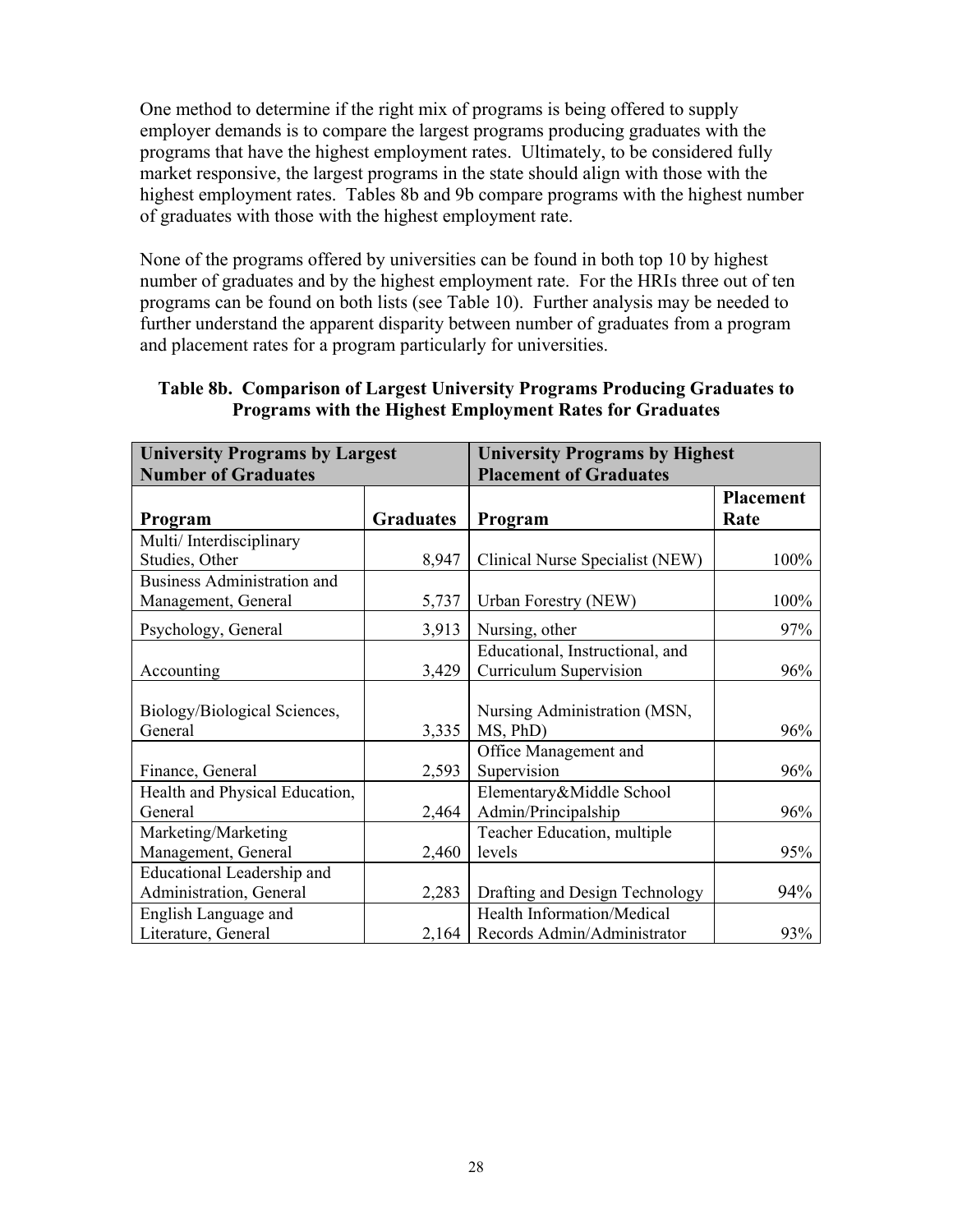#### **Table 9b. Comparison of Largest HRI Programs Producing Graduates to Programs with the Highest Employment Rates for Graduates**

| <b>HRI Programs by Largest Number of</b><br><b>Graduates</b>                             |                  | <b>HRI Programs by Highest Placement</b><br><b>Of Graduates</b>                        |                          |
|------------------------------------------------------------------------------------------|------------------|----------------------------------------------------------------------------------------|--------------------------|
| Program                                                                                  | <b>Graduates</b> | Program                                                                                | <b>Placement</b><br>Rate |
| Medicine (MD)                                                                            | 1,188            | Cell/Cellular Biology and<br>Histology                                                 | 100%                     |
| <b>Nursing - Registered Nurse</b><br>Training (RN, ASN, BSN,<br><b>MSN</b> )             | 938              | <b>Respiratory Care</b><br>Therapy/Therapist                                           | 93%                      |
| Dentistry (DDS, DMD)                                                                     | 221              | <b>Nursing – Registered Nurse</b><br>Training (RN, ASN, BSN,<br><b>MSN)</b>            | 91%                      |
| <b>Emergency Medical</b><br>Technologist/Technician<br>(EMT Paramedic)                   | 168              | Occupational<br>Therapy/Therapist                                                      | 91%                      |
| <b>Biophysics</b>                                                                        | 166              | <b>Emergency Medical</b><br>Technology/Technician<br>(EMT, Paramedic)                  | 90%                      |
| Physician Assistant                                                                      | 163              | <b>Clinical Laboratory</b><br><b>Science/Medical</b><br><b>Technology/Technologist</b> | 90%                      |
| Physical Therapy/Therapist                                                               | 159              | Nursing Administration (MSN,<br>MS, PhD)                                               | 90%                      |
| Family Practice Nurse/Nurse<br>Practitioner                                              | 146              | Medical Scientist (MS, PhD)                                                            | 88%                      |
| <b>Clinical Laboratory Science/</b><br><b>Medical Technology/</b><br><b>Technologist</b> | 127              | Pharmacy (PharmD [USA]<br>PharmD, BS/BPharm [Canada])                                  | 87%                      |
| Osteopathic Medicine/<br>Osteopathy (DO)                                                 | 126              | Medical Radiologic<br>Technology/Science -<br>Radiation Therapist                      | 86%                      |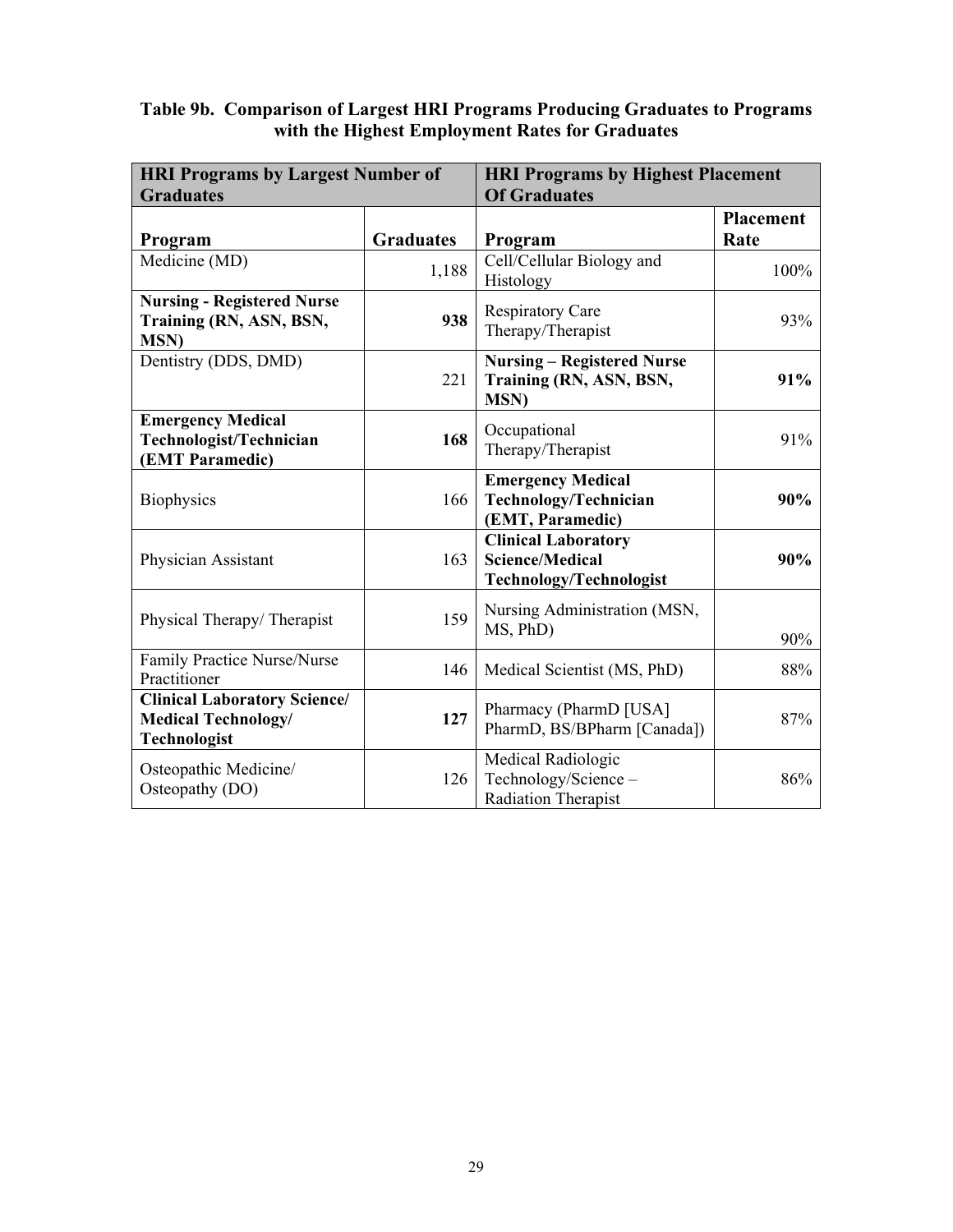Table 10b shows that the most common industry of employment for university and HRI graduates was "Elementary and Secondary Schools," employing about 22% of the graduates. Combined with "Colleges, Universities and Professional Schools," the education industry employed almost thirty percent of all graduates. General Medical and Surgical Hospitals came in a distant third with more than five percent of the graduates.

|                                                  |                 | % of All |
|--------------------------------------------------|-----------------|----------|
| Industry                                         | <b>Employed</b> | Working  |
| <b>Elementary and Secondary Schools</b>          | 16,793          | 21.65    |
| Colleges, Universities, and Professional Schools | 5,266           | 6.79     |
| General Medical and Surgical Hospitals           | 4,118           | 5.31     |
| <b>Employment Services</b>                       | 2,926           | 3.77     |
| Architectural, Engineering, and Related Services | 2,126           | 2.74     |
| Executive, Legislative, and Other General        |                 |          |
| Government Support                               | 1,824           | 2.35     |
| <b>Full-Service Restaurants</b>                  | 1,726           | 2.22     |
| Accounting, Tax Preparation, Bookkeeping, and    |                 |          |
| <b>Payroll Services</b>                          | 1,600           | 2.06     |
| Depository Credit Intermediation                 | 1,525           | 1.97     |
| Individual and Family Services                   | 1,320           | 170      |

#### **Table 10b. Top 10 Most Common Industries for 2006-2007 University and HRI Graduates**

About 12% of university and HRI graduates pursuing additional higher education were enrolled at the Texas A&M University and University of Texas at Austin (see Table 11b). There were no public community or technical colleges in the top ten institutions for this group, showing that none of these graduates went for more skills training at community college in the period studied.

Table 12b shows the most common majors for graduates pursuing additional education. The top major was "Undeclared" followed by "Business Administration and Management." Undeclared usually means that the student is taking additional courses but has not declared a major.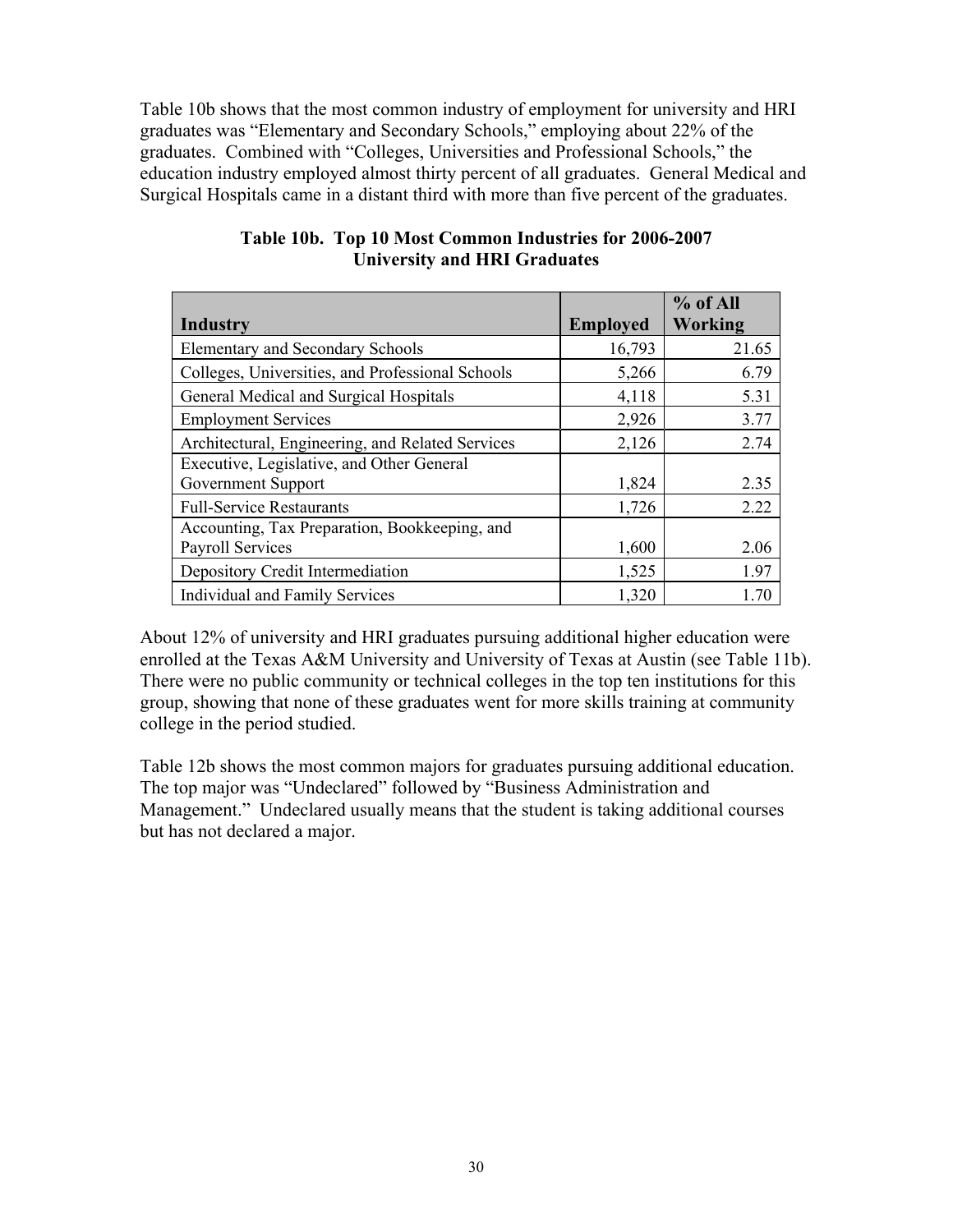|                                   |                 | $%$ of All      |
|-----------------------------------|-----------------|-----------------|
| <b>Institution</b>                | <b>Enrolled</b> | <b>Enrolled</b> |
| Texas A&M University              | 919             | 6.23            |
| University of Texas at Austin     | 789             | 5.35            |
| University of Houston             | 760             | 5.15            |
| <b>Texas Tech University</b>      | 754             | 5.11            |
| University of North Texas         | 562             | 3.81            |
| University of Texas-Pan American  | 525             | 3.56            |
| University of Texas at Dallas     | 500             | 3.39            |
| Texas State University-San Marcos | 483             | 3.27            |
| University of Texas at Arlington  | 475             | 3.22            |
| University of Texas at El Paso    | 433             | 2.93            |

# **Table 11b. Top 10 Most Common Institutions for 2006-2007 University and HRI Graduates**

| Table 12b. Top 10 Most Common Majors for 2006-2007 University and HRI |
|-----------------------------------------------------------------------|
| <b>Graduates By 6-digit 2000 CIP</b>                                  |

|                                                 |                 | % of All        |
|-------------------------------------------------|-----------------|-----------------|
| <b>Major</b>                                    | <b>Enrolled</b> | <b>Enrolled</b> |
| Undeclared                                      | 1,251           | 8.48            |
| Not Reported                                    | 862             | 5.84            |
| Business Administration and Management, General | 755             | 5.12            |
| Medicine (MD)                                   | 513             | 3.48            |
| Accounting                                      | 456             | 3.09            |
| Curriculum and Instruction                      | 412             | 2.79            |
| Educational Leadership and Administration       | 373             | 2.53            |
| Law (LLB, JD)                                   | 305             | 2.07            |
| <b>General Studies</b>                          | 293             | 1.99            |
| Education, General                              | 289             | 1.96            |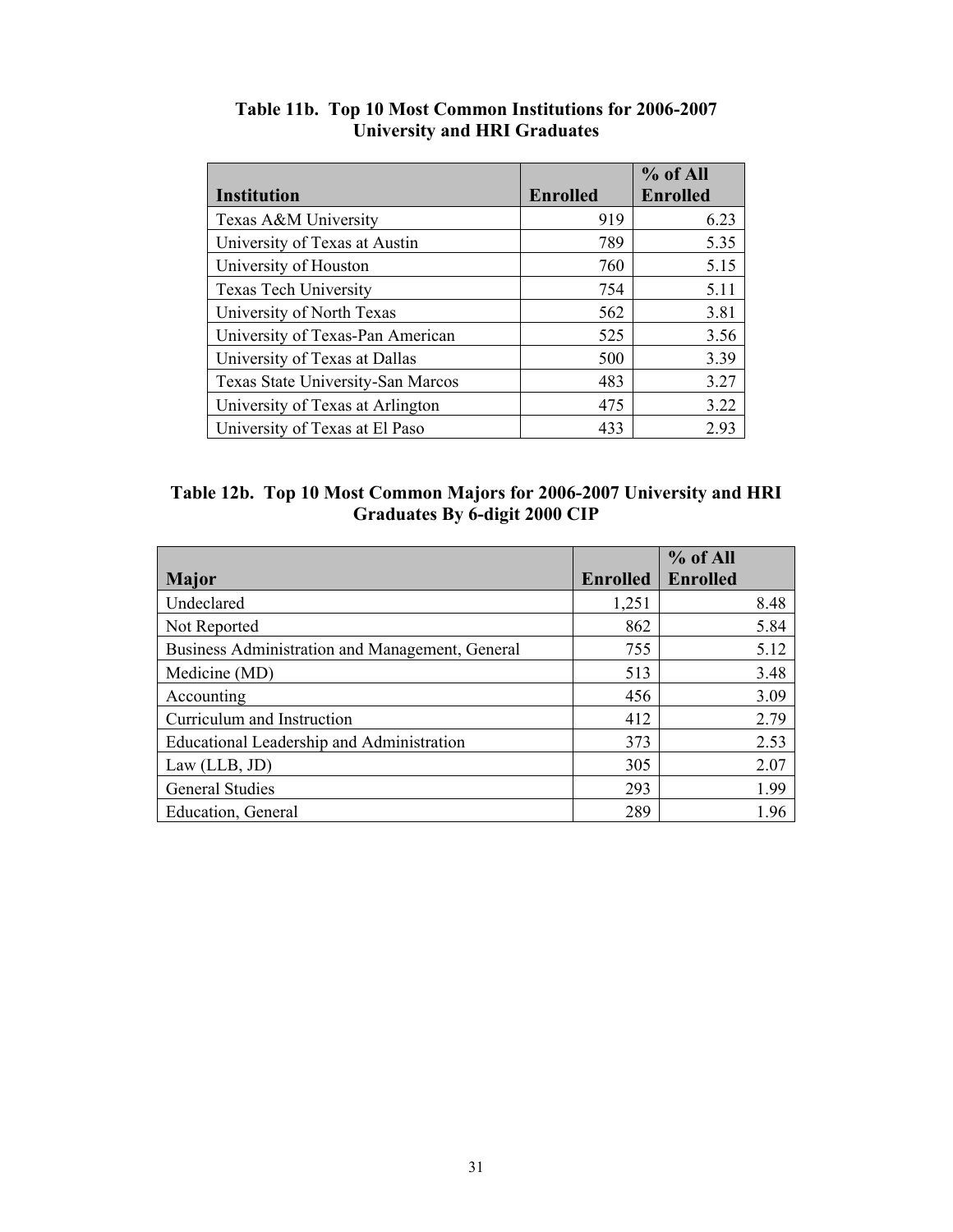# **Outcomes of Program Leavers**

Students are considered "leavers" if they were enrolled at a higher education institution during the 2006-2007 school-year but did not return to the same institution in the following fall semester (fall 2007).

Fifty-seven percent (57.78%) of the exiters were "leavers," with females being more likely to leave without graduating (55.35%) than men. Leaving females represent 56.42% of the original cohort of women, less than males (59.54%). The ethnic composition of leavers showed that 49.4% were white, 14.8% were African-American, 25.3% were Hispanic, 5.5% Asian, 0.7% Native American, 3.3% international, and 1.1% unknown or not reported.

Of the original cohort 54.2% of white students left their institution, 69.5% of African-American, 63.3% of Hispanic students, 52.9% of Asians, 64.8% of Native Americans, 44.6% of international students, and 58.8% of those with ethnicity unknown or not reported.

More than a quarter of leavers (27.79%) were found enrolled in a higher education institution in the next academic year, with 28.36% of females being enrolled compared with men (27.08%). Twenty-seven (27.64%) of white students that left their institution were found continuing their education, 24.42% of African-American, 30.60% of Hispanic students, 36.36% of Asians, 26.48% of Native Americans, 10.52% of international students, and 24.63 % of those with ethnicity unknown or not reported.

Figure 5b shows that almost sixty-nine percent (68.90%) of all leavers were found working in Texas in  $4<sup>th</sup>$  Quarter 2007. They had median earnings of \$6,235. More than one in five (21.47%) was not located through the resource databases available. Ten percent of this group was enrolled in higher education exclusively.



*Figure 5b.* **Follow-up Activities of 2006-2007 University and HRI Leavers**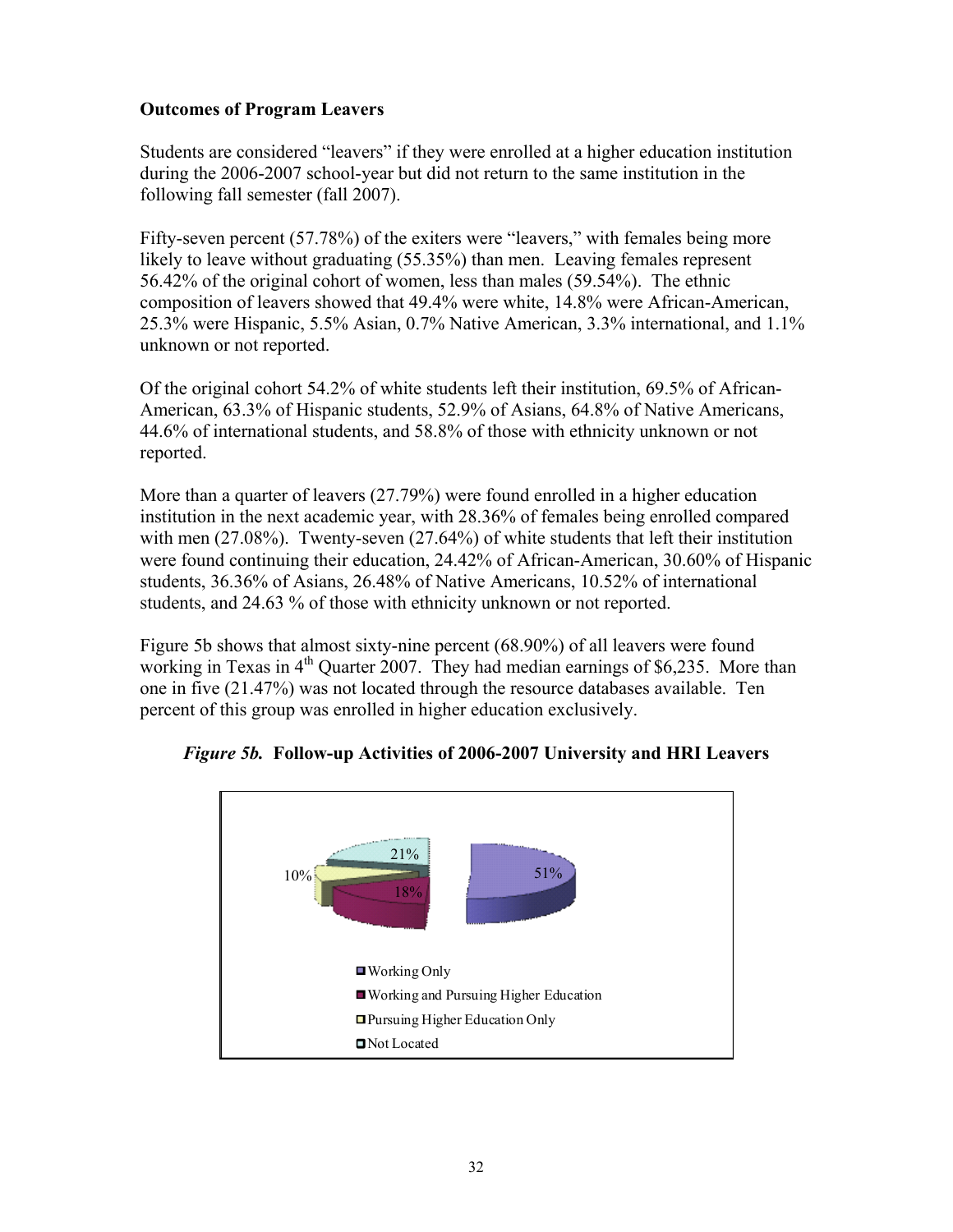The education industry (Elementary and Secondary Schools) was also the top employer for university and HRI leavers, employing about 16% of the former students (see Table 13b). A distant second was "Full-Service Restaurants."

|                                                  |                 | $%$ of All |
|--------------------------------------------------|-----------------|------------|
| Industry                                         | <b>Employed</b> | Working    |
| <b>Elementary and Secondary Schools</b>          | 15,585          | 15.84      |
| <b>Full-Service Restaurants</b>                  | 5,776           | 5.87       |
| <b>Employment Services</b>                       | 4,074           | 4.14       |
| Colleges, Universities, and Professional Schools | 3,940           | 4.00       |
| Limited-Service Eating Places                    | 3,020           | 3.07       |
| General Medical and Surgical Hospitals           | 3,015           | 3.06       |
| <b>Clothing Stores</b>                           | 2,744           | 2.79       |
| Depository Credit Intermediation                 | 2,411           | 2.45       |
| Executive, Legislative, and Other General        |                 |            |
| Government Support                               | 2,124           | 2.16       |
| <b>Department Stores</b>                         | 1,946           | 1.98       |

# **Table 13b. Top 10 Most Common Industries for 2006-2007 University and HRI Leavers**

# **Table 14b. Top 10 Most Common Institutions for 2006-2007 University and HRI Leavers**

|                                    |                 | % of All        |
|------------------------------------|-----------------|-----------------|
| <b>Institution</b>                 | <b>Enrolled</b> | <b>Enrolled</b> |
| University of Texas at Austin      | 1,853           | 4.67            |
| <b>Houston Community College</b>   | 1,747           | 4.40            |
| Texas A&M University               | 1,418           | 3.57            |
| <b>Austin Community College</b>    | 1,392           | 3.51            |
| University of Houston              | 1,178           | 2.97            |
| University of North Texas          | 1,051           | 2.65            |
| El Paso Community College District | 1,043           | 2.63            |
| Texas State University-San Marcos  | 1,020           | 2.57            |
| South Texas College                | 941             | 2.37            |
| University of Texas at Arlington   | 807             | 2.03            |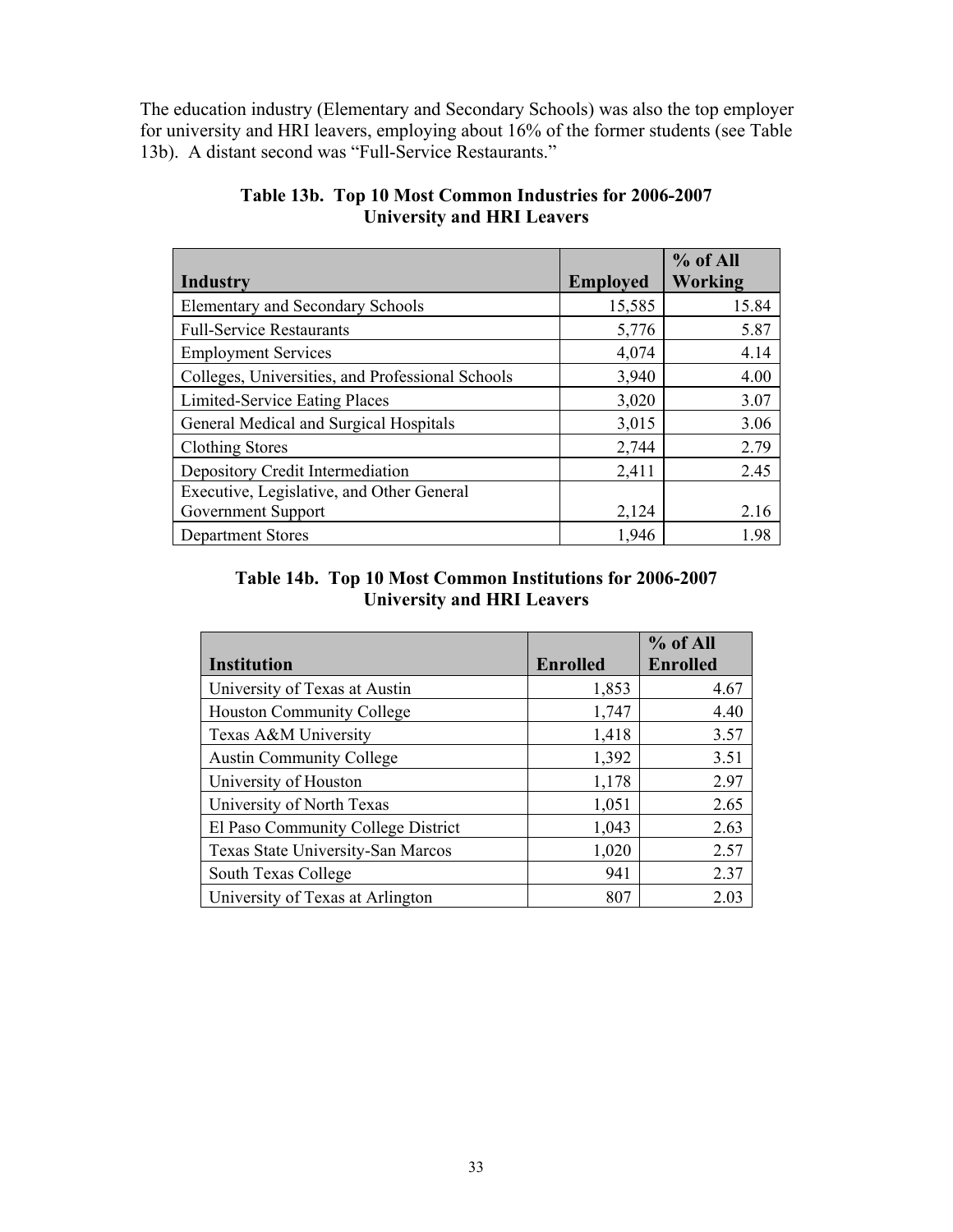Almost 13% of leavers pursuing higher education were General Studies (see Table 15b). When combined with Undeclared, Liberal Arts and Sciences/Liberal Studies, almost one third (30.59%) of the former students have not chosen an occupationally specific major. The most popular occupationally specific major was "Nursing-Registered Nurse Training," but enrollment increased only slightly from since last year.

|                                                 |                 | % of All        |
|-------------------------------------------------|-----------------|-----------------|
| <b>Major</b>                                    | <b>Enrolled</b> | <b>Enrolled</b> |
| <b>General Studies</b>                          | 5,128           | 12.92           |
| Undeclared                                      | 4,442           | 11.19           |
| Not Reported                                    | 2,702           | 6.81            |
| Liberal Arts and Sciences/Liberal Studies       | 2,571           | 6.48            |
| Nursing – Registered Nurse Training             | 1,848           | 4.66            |
| Business Administration and Management, General | 1,492           | 3.76            |
| Business/Commerce, General                      | 1,368           | 3.45            |
| Biology/Biological Sciences, General            | 1,268           | 3.19            |
| Multi-/Interdisciplinary Studies, Other         | 1,123           | 2.83            |
| Psychology, General                             | 785             | 1.98            |

# **Table 15b. Top 10 Most Common Majors for 2006-2007 University and HRI Leavers**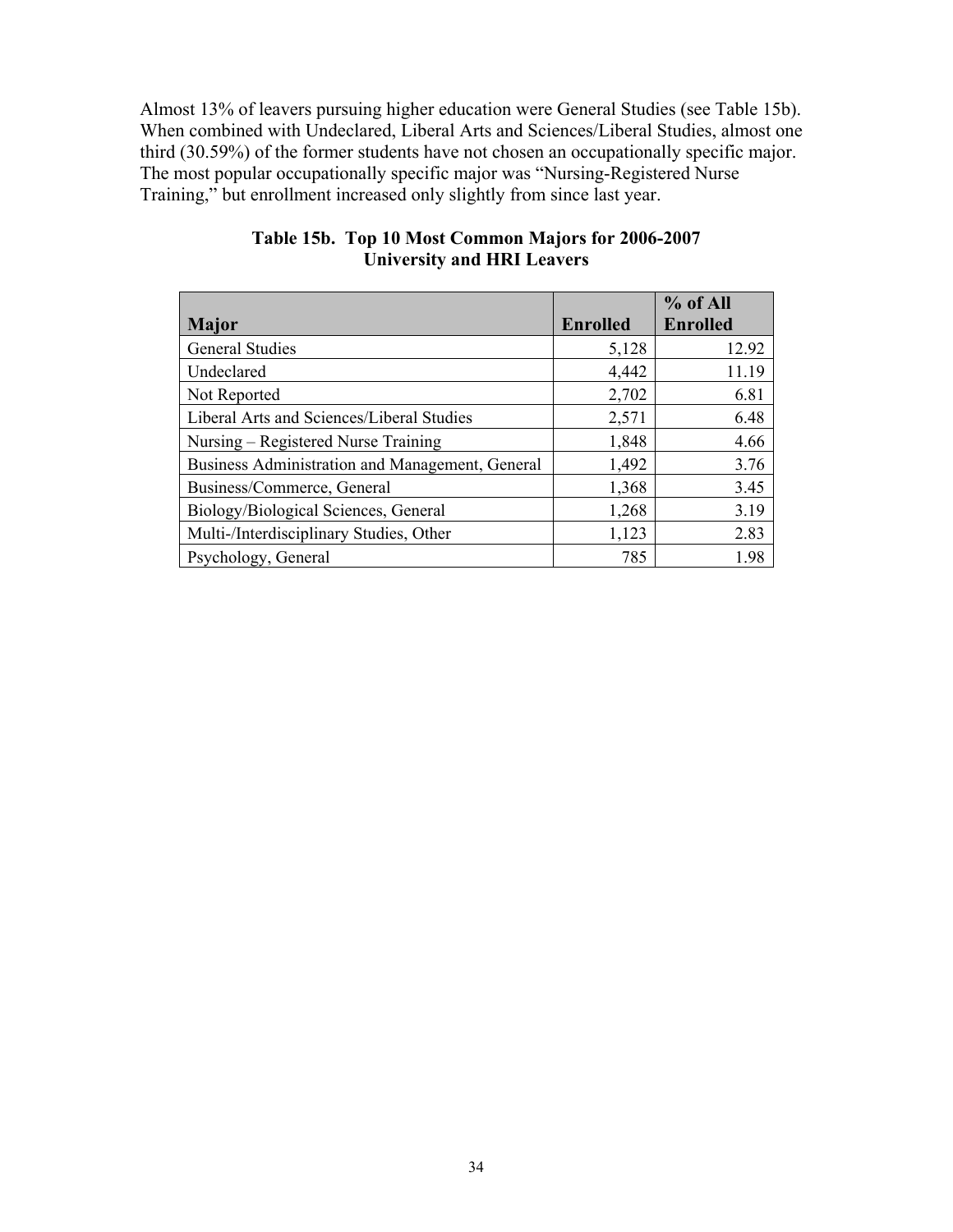About 40% of the exiters pursuing additional education went to community colleges, whereas 47% continue in a university. About 50% of university and HRI leavers who were found pursuing additional higher education were enrolled at community colleges (see Table 16b), as were 11% of the graduates.

|                            | <b>Total</b>    |            | Pct of          |                   | Pct of          |            | Pct of          |
|----------------------------|-----------------|------------|-----------------|-------------------|-----------------|------------|-----------------|
| Category                   | <b>Enrolled</b> | <b>CTC</b> | <b>Enrolled</b> | <b>University</b> | <b>Enrolled</b> | <b>HSC</b> | <b>Enrolled</b> |
| Enrolled (All Exiters)     | 18,803          | 5,592      | 29.7%           | 9,586             | 51.0%           | 1,694      | $9.0\%$         |
| Both (All Exiters)         | 35,644          | 16,845     | 47.3%           | 16,063            | $45.1\%$        | 1,103      | 3.1%            |
| All Enrolled (All Exiters) | 54,447          | 22,437     | 41.2%           | 25,649            | 47.1%           | 2,797      | $5.1\%$         |
| Enrolled (Graduates)       | 5,050           | 266        | 5.3%            | 3,339             | 66.1%           | 945        | 18.7%           |
| Both (Graduates)           | 9,705           | 1,404      | 14.5%           | 7,391             | 76.2%           | 548        | 5.7%            |
| All Enrolled (Graduates)   | 14,755          | 1,670      | 11.3%           | 10,730            | 72.7%           | 1,493      | 10.1%           |
| Enrolled (Leavers)         | 13,753          | 5,326      | 38.7%           | 6,247             | 45.4%           | 749        | 5.5%            |
| Both (Leavers)             | 25,939          | 15,441     | 59.5%           | 8,672             | 33.4%           | 555        | 2.1%            |
| All Enrolled (Leavers)     | 39,692          | 20,767     | 52.3%           | 14,919            | 37.6%           | 1,304      | 3.3%            |

# **Table 16b. Type of Public Institution Preferred by University and HRI Students that Continue Their Education (2006-2007 Exiters)**

# **C. Career Schools and Colleges**

THECB has had oversight of degree-granting career schools and colleges (CSC) since 1992. Texas Workforce Commission oversees the approval to operate and administration of career schools, and THECB oversees the degree-granting functions at those schools that have approval to grant degrees.

Approximately 50 career schools have authority to grant degrees in Texas, and have approval for approximately 150 degree programs. All degree programs at career schools are applied associate degrees; all but two of those approved programs are applied associate in science degrees, while the remaining two are applied associate in arts degrees. Most of the degree programs are in the general categories of technology, business, and allied health. Some degree-granting career schools offer a variety of generally related programs, while others specialize in one or two related areas.

The number of degree programs at career schools varies between one and nine, with the average at around five. Many career schools concentrate on a general area, such as allied health or business, and offer several related programs in that general area, but a few specialize in one degree. For instance, two schools award solely mortuary degrees, two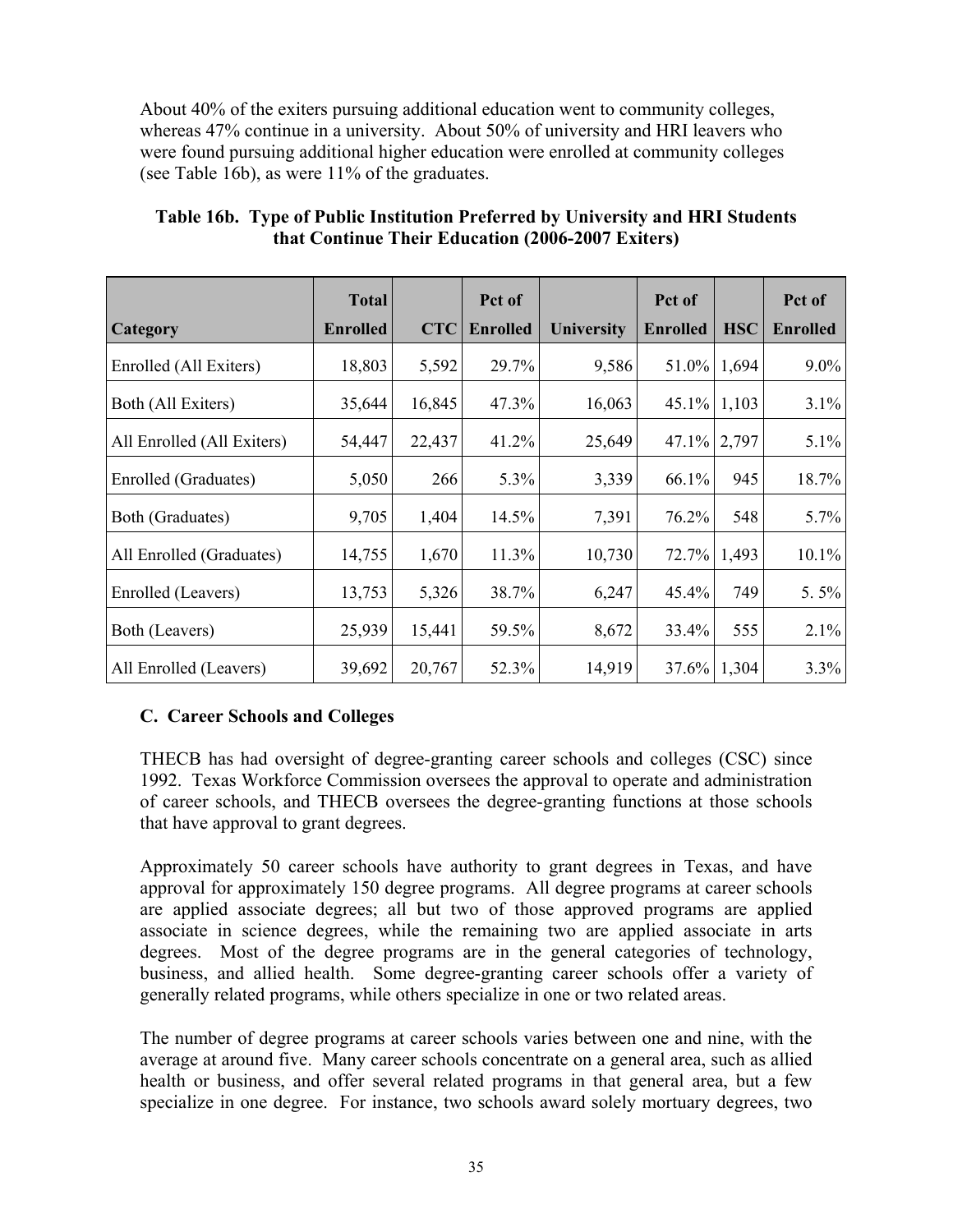award solely culinary degrees, one awards a paralegal degree, and one awards theater degrees.

#### **Seed Records**

The selection of participants was based on guidelines from the Texas Workforce Commission (TWC). It includes all students in the fiscal year who graduated from programs offered by career schools, as well as those who were enrolled in an institution but did not return in the following fall semester. For FY2007 a total of 16,721 students enrolled in these institutions were included in the analysis. About 43% of the enrolled students (7,186 individuals) graduated and 57% (9,535 individuals) left the institutions they were enrolled in either to transfer to another higher education institution (public or private) or to work full-time. Some were not located either in the higher education databases or in the TWC's Unemployment Insurance (UI) wage records. They may have left the state, may have been unemployed or employed by a small business. It is also possible they were self-employed, or may have been stay-at-home individuals. Table 1c shows a breakdown of the seed records by student exit status.

| <b>Exit Status</b> |        | % of Cohort |
|--------------------|--------|-------------|
| Graduates          | 7,186  | 42.98       |
| Leavers            | 9,535  | 57.02       |
| Total              | 16,721 | 100 0       |

| Table 1c. Seed Records by Exit Status |  |  |  |  |  |  |
|---------------------------------------|--|--|--|--|--|--|
|---------------------------------------|--|--|--|--|--|--|

The number of females in the cohort was higher (60.9% - 6,845) than males (39.1% - 8,229). The ethnic compositions showed that 22.4% were white, 21.7% were African-American, 28.5% were Hispanic, 1.4% Asian, 0.2% Native American, 0.1% international, and 25.7% unknown or not reported.

# **Methodology**

The Texas Higher Education Coordinating Board (THECB) used the same methodology in selecting the records, match them with education and employment records as it did with the public institutions.

# **Limitations**

These institutions face the same limitations as the public institutions.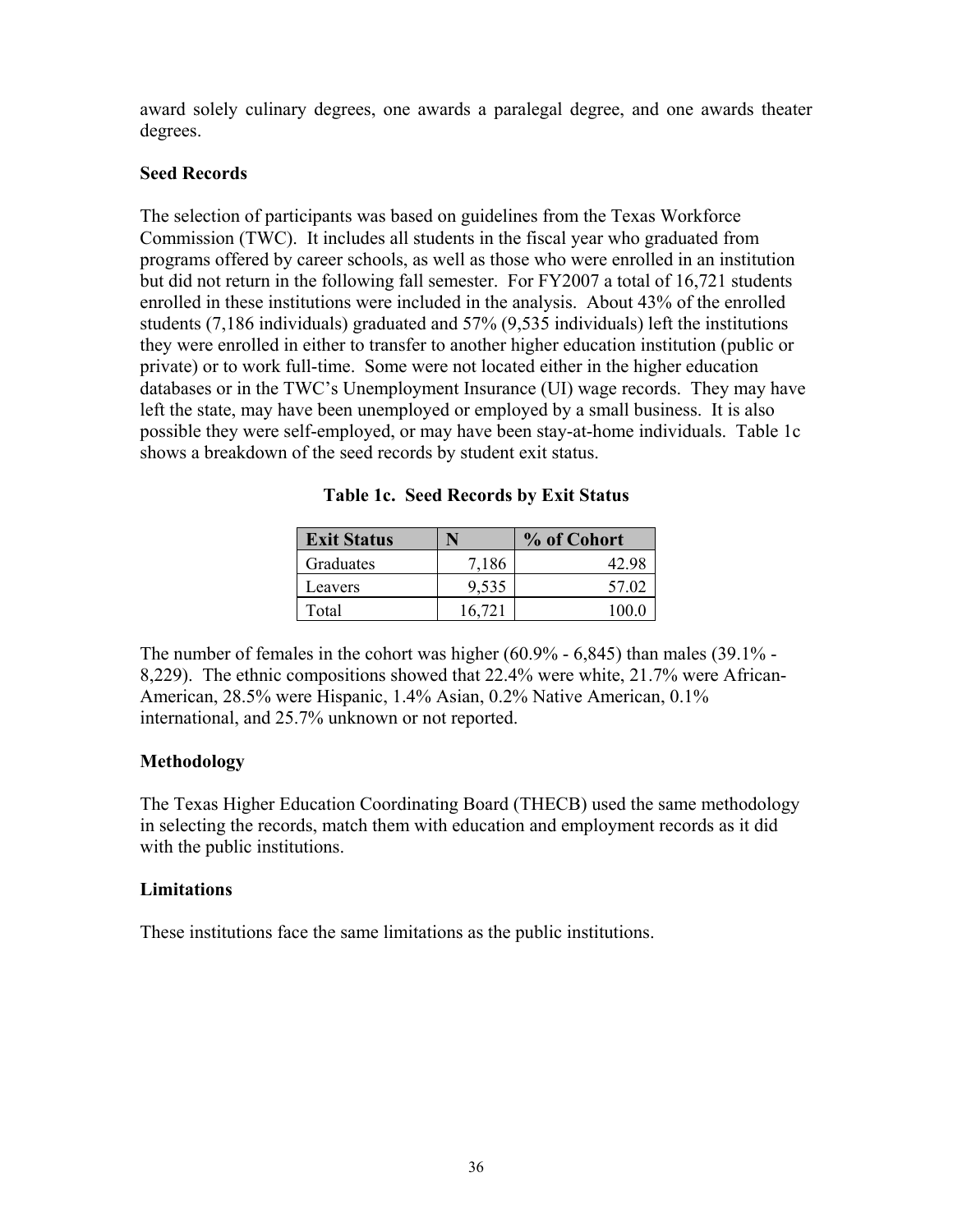# **Summary of Follow-up Results**

Table 2c shows a summary of the results of electronic linkages. Over 72 percent of the cohort was located through electronic linkages with either THECB enrollment files or wage records.

Tables 3c and 4c show the top ten instructional program areas producing graduates (by six-digit CIP code), as well as possible corresponding occupations.

| Linkages                           | N      | <b>Percent of Cohort</b> |
|------------------------------------|--------|--------------------------|
| <b>TWC UI Wage Records</b>         |        |                          |
| All Working                        | 12,094 | 72.33                    |
| THECB Fall 2007 Enrollment Records |        |                          |
| All Enrolled                       | 234    | 1.40                     |
| Not Located                        | 4,393  | 26.27                    |
| <b>Total Seed Records</b>          | 16,721 | 100.00                   |

# **Table 2c. Summary of Electronic Linkages**

# **Table 3c. Top 10 Programs of Study of CSC Graduates and Possible Occupations by 6-digit CIP**

| <b>Programs of Study of CSC Graduates</b>                                      | <b>Possible Related Occupations</b>                                                                                      |
|--------------------------------------------------------------------------------|--------------------------------------------------------------------------------------------------------------------------|
| Medical/Clinical Assistant                                                     | Medical Assistants; Medical Equipment<br>Preparers                                                                       |
| Electrical, Electronic and Communications<br>Engineering Technology/Technician | Electrical & Electronic Engineering<br>Technicians                                                                       |
| Medical Insurance Coding Specialist/Coder<br>(NEW)                             | Medical Office Assistant, Insurance Biller,<br>Medical Secretaries; Medical Records &<br>Health Information Technicians; |
| Pharmacy Technician/Assistant                                                  | Executive Secretaries & Administrative<br>Assistants; Secretaries, Except Legal, Medical,<br>& Executive                 |
| Culinary Arts/Chef Training                                                    | Chef, Cook                                                                                                               |
| Drafting and Design Technology/Technician,<br>General                          | Architectural & Civil Drafters; Drafters, All<br>Other                                                                   |
| Criminal Justice/Safety Studies                                                | Parole Officer, Police Officer, Dept of<br><b>Homeland Security</b>                                                      |
| Medical Insurance Specialist/Medical Biller<br>(NEW)                           | Medical Secretaries; Medical Records &<br>Health Information Technicians;                                                |
| Funeral Service and Mortuary Science, General                                  | Funeral Directors; Embalmers; Funeral<br>Attendants                                                                      |
| Legal Assistant/Paralegal                                                      | Paralegals & Legal Assistants; Title<br>Examiners, Abstractors, & Searchers; Legal<br>Support Workers, All Other         |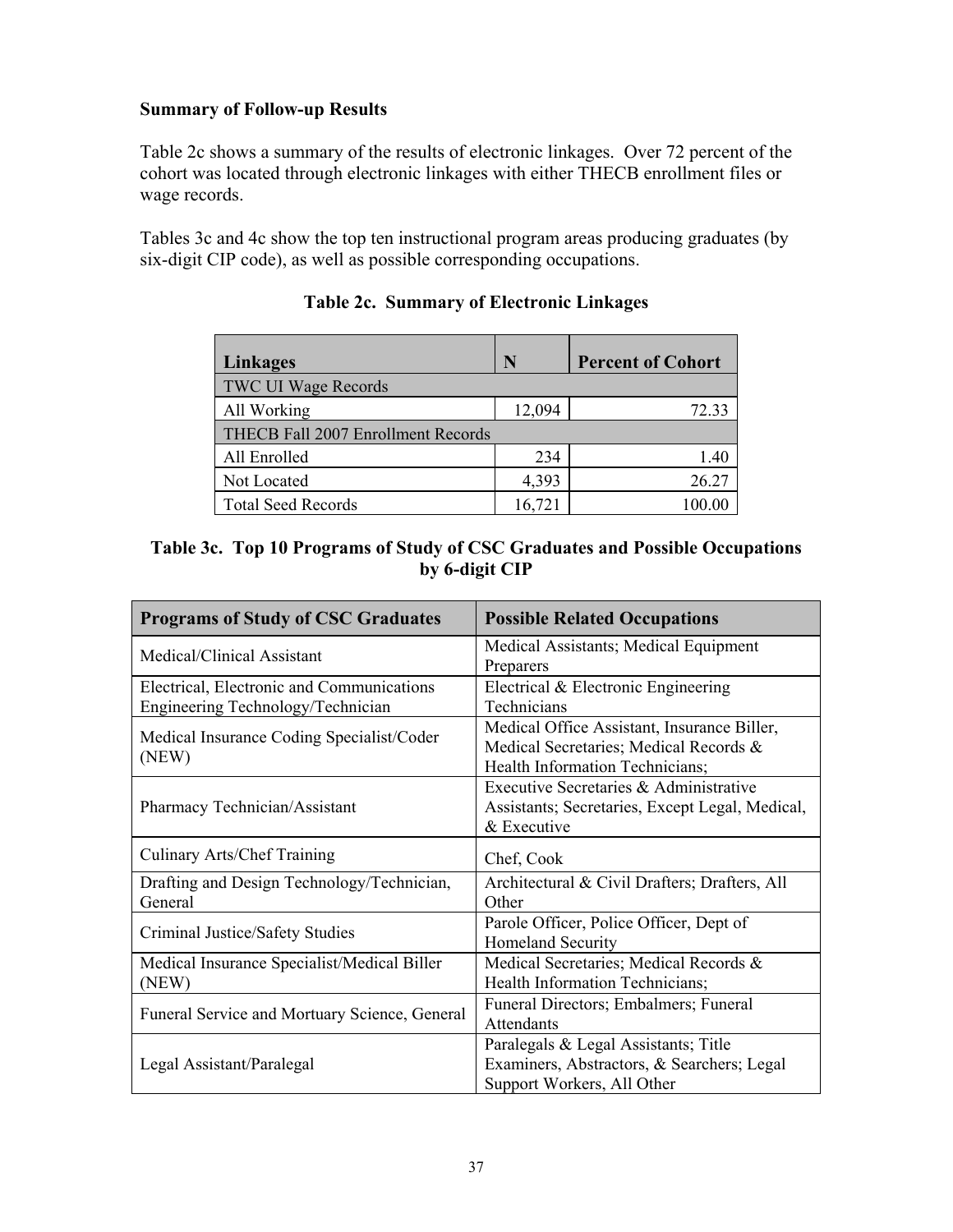| <b>Field of Study</b>                                                          | Graduates in 4 <sup>th</sup> Qtr. | <b>Employed</b><br>2007 | <b>Employment Earnings Earnings</b><br>Rate | <b>Mean</b><br>$4th$ Qtr.<br>2007 | <b>Median</b><br>$4th$ Qtr.<br>2007 |
|--------------------------------------------------------------------------------|-----------------------------------|-------------------------|---------------------------------------------|-----------------------------------|-------------------------------------|
| Medical/Clinical Assistant                                                     | 1,751                             | 1,332                   | 76                                          | \$4,662                           | \$4,665                             |
| Electrical, Electronic and Communications<br>Engineering Technology/Technician | 857                               | 727                     | 85                                          | \$7,948                           | \$7,725                             |
| Medical Insurance Coding Specialist/Coder<br>(NEW)                             | 523                               | 419                     | 80                                          | \$5,324                           | \$5,358                             |
| Pharmacy Technician/Assistant                                                  | 506                               | 421                     | 83                                          | \$5,218                           | \$5,169                             |
| Culinary Arts/Chef Training                                                    | 447                               | 333                     | 74                                          | \$5,740                           | \$5,232                             |
| Drafting and Design Technology/Technician,<br>General                          | 317                               | 259                     | 82                                          | \$8,500                           | \$8,143                             |
| Criminal Justice/Safety Studies                                                | 247                               | 191                     | 77                                          | \$5,958                           | \$5,923                             |
| Medical Insurance Specialist/Medical Biller<br>(NEW)                           | 202                               | 158                     | 78                                          | \$5,541                           | \$5,481                             |
| Funeral Service and Mortuary Science,<br>General                               | 178                               | 127                     | 71                                          | \$7,210                           | \$6,934                             |
| Legal Assistant/Paralegal                                                      | 162                               | 127                     | 78                                          | \$8,633                           | \$8,150                             |

# **Table 4c. Top 10 CSC Programs By Highest Number of Graduates in 2007**

# **Outcomes of Program Graduates**

Forty-three percent (42.98%) of the exiters graduated, with females being more likely to graduate (62.2% of graduates) than men. Graduating females represent 43.9% of the original cohort of women, far more than males (41.44%). The ethnic composition of graduates showed that 25.3% were white, 20.0% were African-American, 36.0% were Hispanic, 1.4% Asian, 0.2% Native American, 0.1% international, and 16.9% unknown or not reported.

Of the original cohort 48.5% of white students graduated, 39.7% of African-American, 54.4% of Hispanic students, 42.5% of Asians, 39.0% of Native Americans, 80.0% of international students, and 28.3% of those with ethnicity unknown or not reported.

The successful outcomes of the CSC graduates range from graduating and entering the workforce to continuing to go to school. For the 2006-2007 graduates about 75.63% went to work and 0.68% enrolled in school, continuing their education in spite of the award earned. Very few (3.15%) do both, working while going to school (see Figure3c).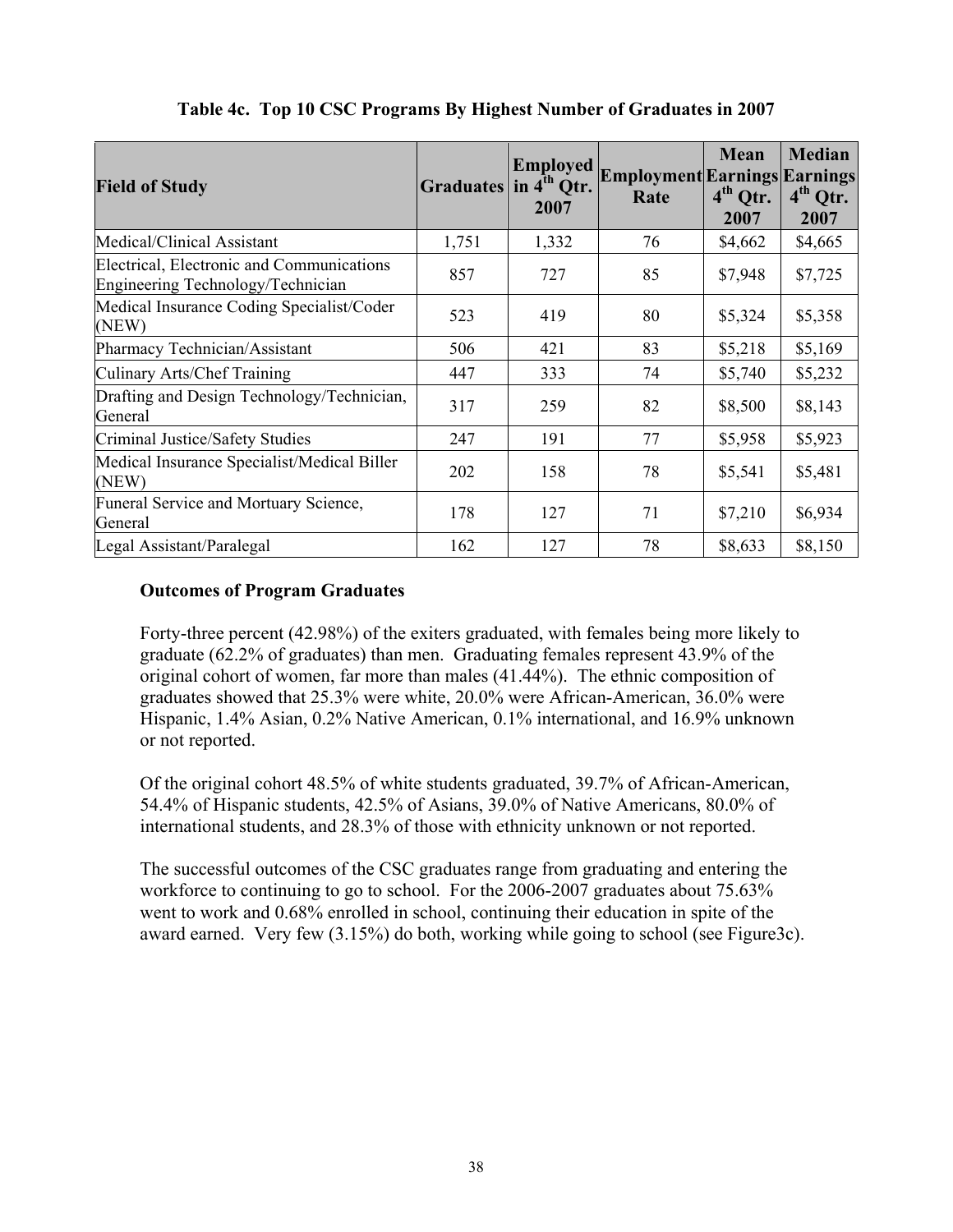

*Figure 1c.* **Follow-up Activities of the 2006-2007 Graduates** 

Figure 2c depicts the post-exit achievements of graduates with an associate degree. The majority (77.24%) of these graduates were found working and not pursuing additional education in  $4<sup>th</sup>$  quarter 2007, with median quarterly earnings of \$6,533. The graduates with an associate degree that were working and also going to school (3.10%) had the median quarterly earnings of \$5,742 suggesting either lower wages or part-time hours.



# *Figure 2c.* **Follow-up Activities of the 2006-2007 CSC Associate Degree Program Graduates**

As shown in Figure 3c, about 74% of certificate programs graduates were employed after exiting school, with median quarterly earnings of \$4,941 for the ones working only and \$4,947 for the ones working and going to school during the  $4<sup>th</sup>$  quarter 2007. Only .75% of the graduates continued their postsecondary education post-exit and 22% were not found in either employment databases or the higher education enrollment records.

The median quarterly wages of graduates of associate degree programs compared with wages of the same period of certificate programs graduates show higher earnings for associate degrees program graduates. However, these wages are below the wages earned by community college graduates of technical or tech-prep programs.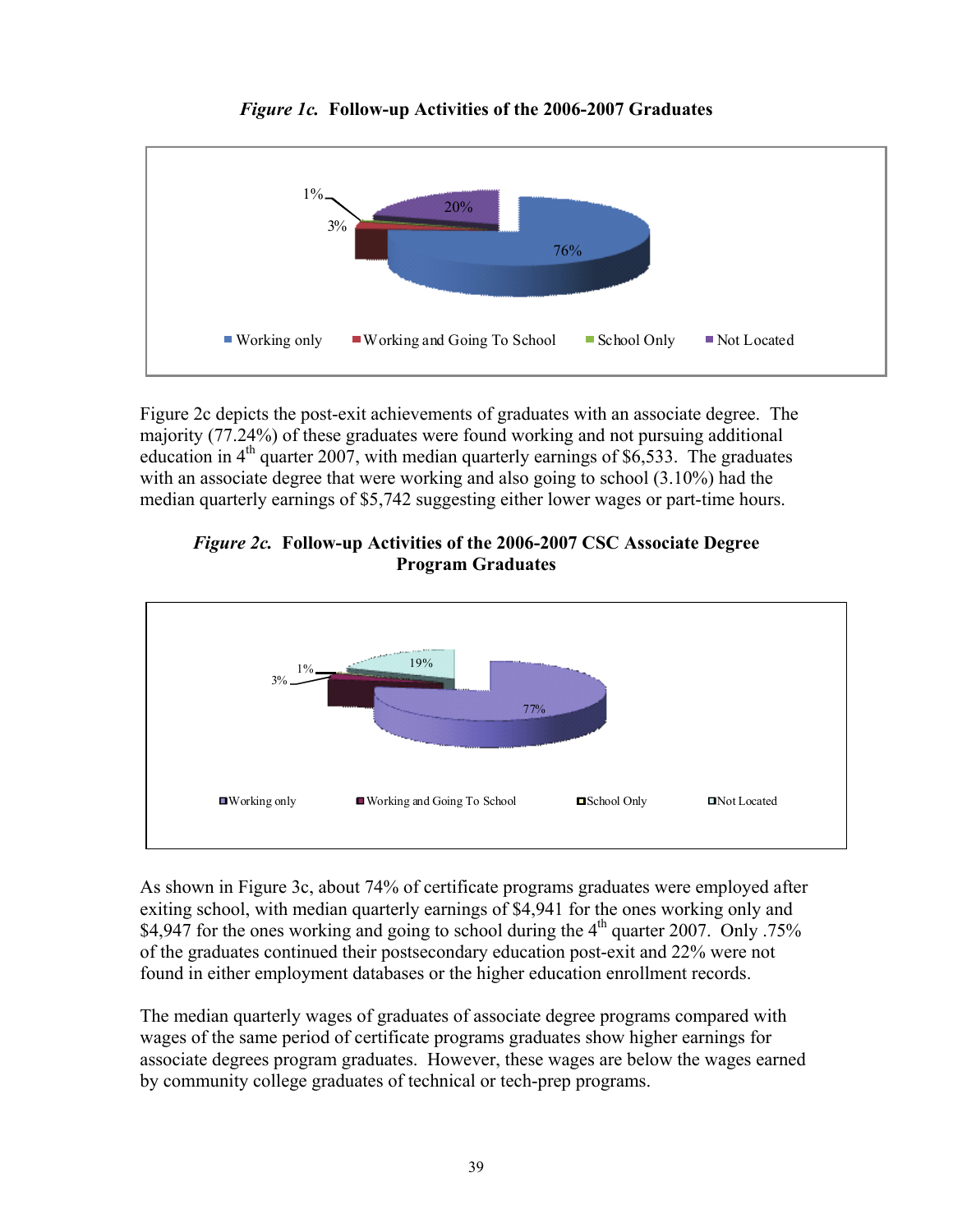

*Figure 3c.* **Follow-up Activities of 2006-2007 CSC Certificate Program Graduates** 

Tables 5c and 6c show the "Top 10 Programs" by employment rate and by earnings.

**Table 5c. Top 10 CSC Programs By Highest Employment Rate by Field of Study in 4th Quarter 2007** 

|                                                                     |                  | <b>Employed</b> |               | <b>Mean</b><br><b>Earnings</b> | <b>Median</b><br>Earnings |
|---------------------------------------------------------------------|------------------|-----------------|---------------|--------------------------------|---------------------------|
|                                                                     |                  | lin 4th         | $\%$          | 4th Otr.                       | 4th Otr.                  |
| <b>Field of Study</b>                                               | <b>Graduates</b> | Otr. 2007       | Employed 2007 |                                | 2007                      |
| Restaurant, Culinary, and Catering                                  |                  |                 |               |                                |                           |
| Management/Manager                                                  |                  |                 | 100           | \$12,900                       | \$10,749                  |
| Medical Administrative/Executive Assistant<br>and Medical Secretary | 8                | 8               | 100           | \$6,110                        | \$5,700                   |
| Computer Engineering                                                |                  |                 |               |                                |                           |
| Technology/Technician                                               | 18               | 17              | 94            | \$6,564                        | \$6,782                   |
| Business Administration and Management                              |                  |                 |               |                                |                           |
| General                                                             | 30               | 28              | 93            | \$6,109                        | \$6,020                   |
| Computer Systems Analysis/Analyst                                   | 82               | 75              | 91            | \$7,642                        | \$7,843                   |
| Diesel Mechanics Technology/Technician                              | 20               | 18              | 90            | \$5,317                        | \$5,402                   |
| Interior Design                                                     | 16               | 14              | 88            | \$7,845                        | \$8,150                   |
| Surgical Technology/Technologist                                    | 23               | 20              | 87            | \$6,651                        | \$6,817                   |
| Business Management, Marketing and                                  |                  |                 |               |                                |                           |
| Related Support Services, Other                                     | 14               | 12              | 86            | \$6,204                        | \$5,651                   |
| Accounting                                                          | 48               | 41              | 85            | \$5,967                        | \$5,100                   |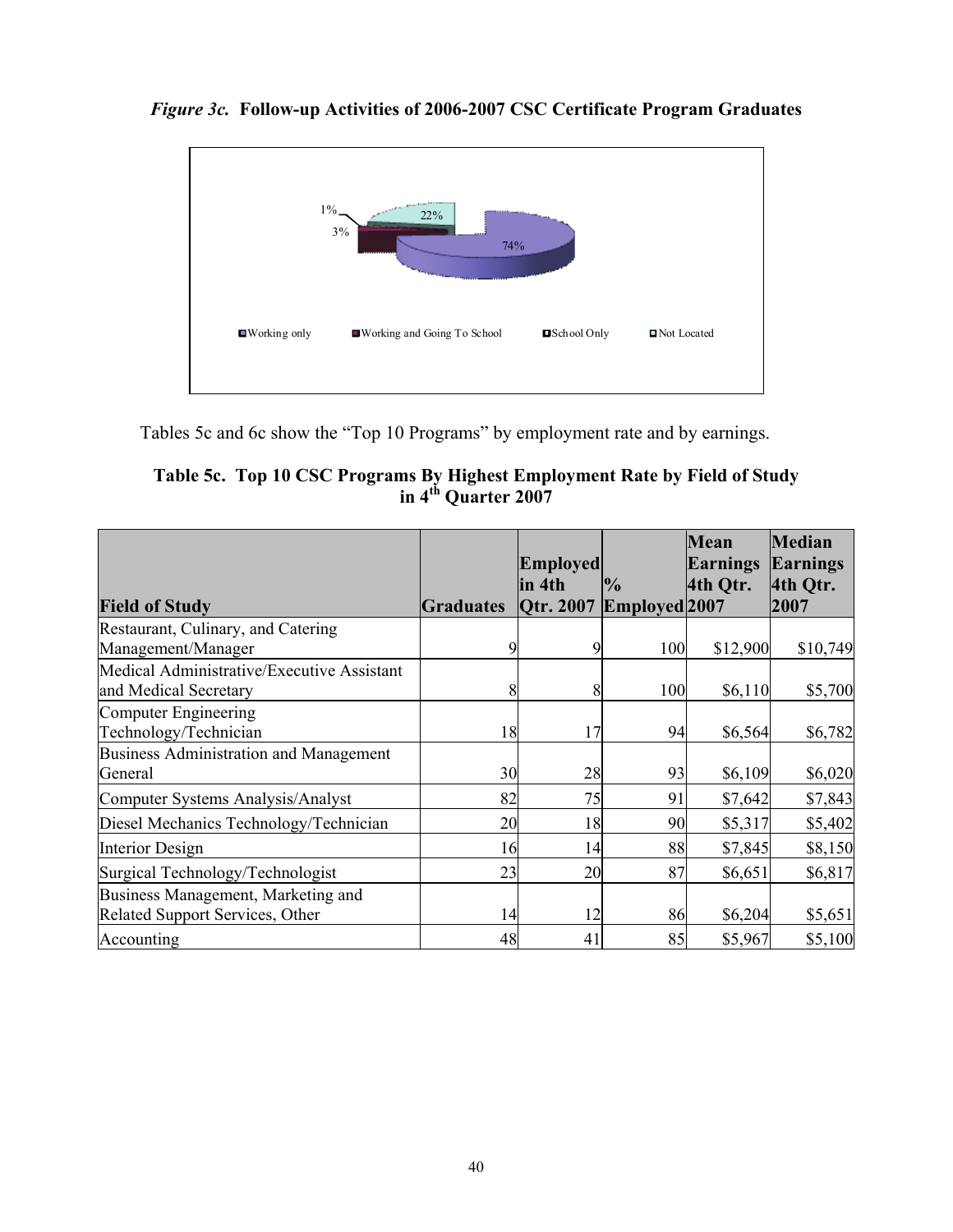|                                                       |           | <b>Employed</b><br>$\ln 4$ th Otr. $\%$ |                 | <b>Mean</b><br><b>Earnings</b><br>4th Qtr. | <b>Median</b><br><b>Earnings</b><br>4th Qtr. |
|-------------------------------------------------------|-----------|-----------------------------------------|-----------------|--------------------------------------------|----------------------------------------------|
| <b>Field of Study</b>                                 | Graduates | 2007                                    | <b>Employed</b> | 2007                                       | 2007                                         |
| Restaurant, Culinary, and Catering                    |           |                                         |                 |                                            |                                              |
| Management/Manager                                    |           |                                         | 100             | \$12,900                                   | \$10,749                                     |
| Diagnostic medical Sonography/Sonographer             |           |                                         |                 |                                            |                                              |
| and Ultrasound Technician                             | 42        | 35                                      | 83              | \$11,504                                   | \$10,780                                     |
| Respiratory Care Therapy/Therapist                    | 94        | 79                                      | 84              | \$10,970                                   | \$10,787                                     |
| Legal Assistant/Paralegal                             | 162       | 127                                     | 78              | \$8,633                                    | \$8,150                                      |
| Drafting and Design Technology/Technician,<br>General | 317       | 259                                     | 82              | \$8,500                                    | \$8,143                                      |
| Electrical, Electronic and Communications             |           |                                         |                 |                                            |                                              |
| Engineering Technology/Technician                     | 857       | 727                                     | 85              | \$7,948                                    | \$7,725                                      |
| Interior Design                                       | 16        | 14                                      | 88              | \$78453                                    | \$8,150                                      |
| Computer Systems Analysis/Analyst                     | 82        | 75                                      | 91              | \$7,642                                    | \$7,843                                      |
| Computer Engineering, General                         |           |                                         | 78              | \$7,493                                    | \$7,553                                      |
| Avionics, Maintenance Technology/Technician           | 120       | 96                                      | 80              | \$7,413                                    | \$7,240                                      |

# **Table 6c. Top 10 CSC Programs By Highest Earnings by Field of Study in 4th Quarter 2007**

One method to determine if the right mix of programs is being offered to supply employer demands is to compare the largest programs producing graduates with the programs that have the highest employment rates. Theoretically, the largest programs in the state should match those with the highest employment rates.

Table 7c shows a comparison of the top 10 largest CSC programs to the programs with the highest employment rates. No program appears in both high employment rate and high number of graduates sections.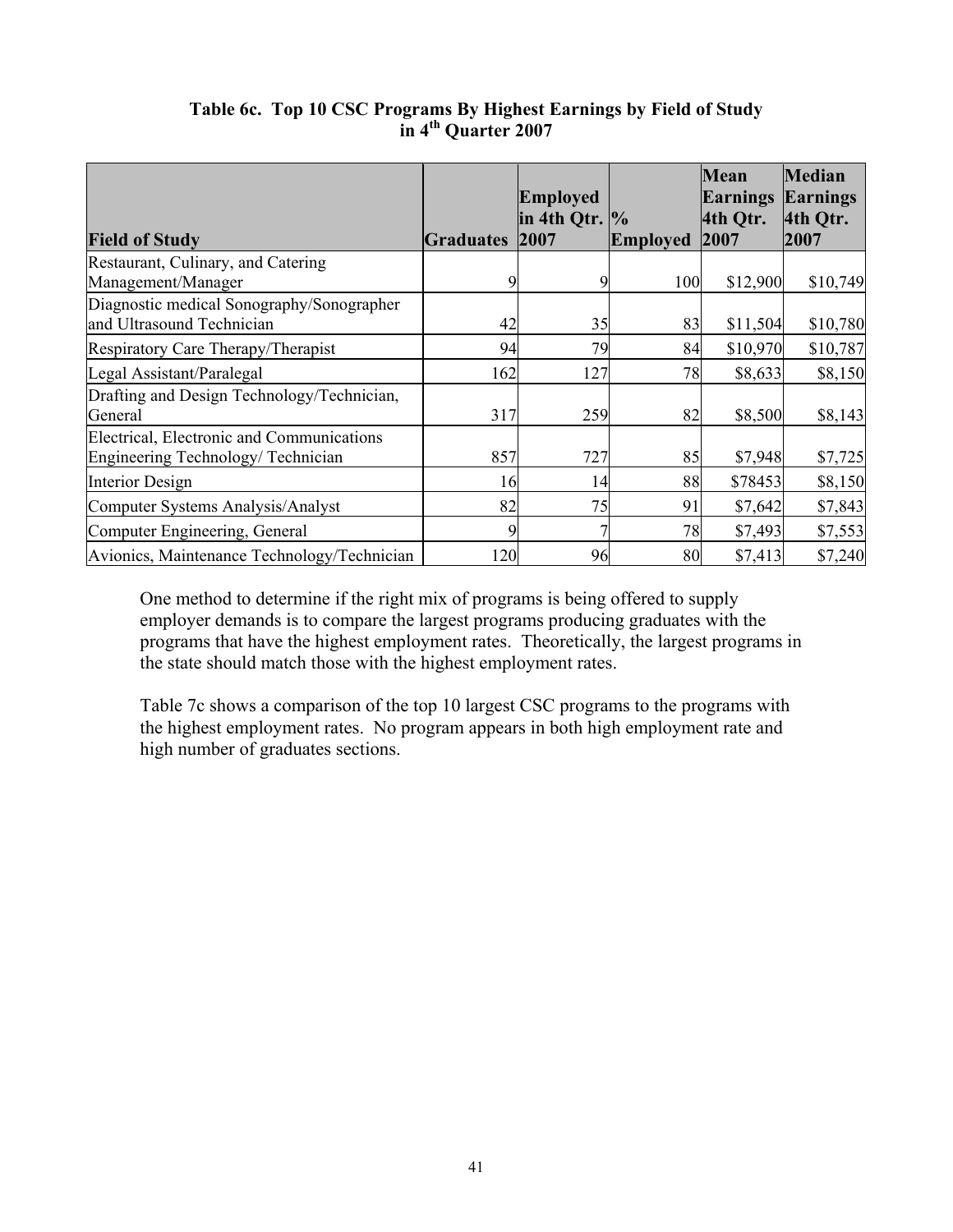#### **Table 7c. Comparison of Largest CSC Programs Producing Graduates to Programs with the Highest Employment Rates for Graduates**

| <b>Largest CSC Programs with Graduates</b>                                        |                  | <b>CSC Programs by Highest Placement</b><br><b>Of Graduates</b>            |                   |
|-----------------------------------------------------------------------------------|------------------|----------------------------------------------------------------------------|-------------------|
| Program                                                                           | <b>Graduates</b> | Program                                                                    | Placement<br>Rate |
| Medical/Clinical Assistant                                                        | 1,751            | Restaurant, Culinary, and Catering<br>Management/Manager                   | 100               |
| Electrical, Electronic and<br>Communications Engineering<br>Technology/Technician | 857              | Medical Administrative/Executive<br><b>Assistant and Medical Secretary</b> | 100               |
| Medical Insurance Coding<br>Specialist/Coder (NEW)                                | 523              | <b>Computer Engineering</b><br>Technology/Technician                       | 94                |
| Pharmacy Technician/Assistant                                                     | 506              | <b>Business Administration and</b><br><b>Management General</b>            | 93                |
| Culinary Arts/Chef Training                                                       | 447              | Computer Systems Analysis/Analyst                                          | 91                |
| Drafting and Design<br>Technology/Technician, General                             | 317              | Diesel Mechanics<br>Technology/Technician                                  | 90                |
| Criminal Justice/Safety Studies                                                   | 247              | <b>Interior Design</b>                                                     | 88                |
| Medical Insurance Specialist/Medical<br>Biller (NEW)                              | 202              | Surgical Technology/Technologist                                           | 87                |
| <b>Funeral Service and Mortuary</b><br>Science, General                           | 178              | Business Management, Marketing and<br>Related Support Services, Other      | 86                |
| Legal Assistant/Paralegal                                                         | 162              | Accounting                                                                 | 85                |

# **Outcomes for Program Leavers**

Students are considered "leavers" if they were enrolled at a career school during the 2006-2007 school-year but did not return to the same institution in the following fall semester (fall 2007).

Fifty-seven percent (57.02%) of the exiters were "leavers," with females being more likely to leave without graduating (34.1%) than men. Leaving females represent 56.0% of the original cohort of women, less than males (58.55%). The ethnic composition of leavers showed that 20.3% were white, 22.9% were African-American, 22.8% were Hispanic, 1.5% Asian, 0.3% Native American, 0.0% international, and 32.3% unknown or not reported.

Of the original cohort 51.5% of white students left their institution, 60.3% of African-American, 45.6% of Hispanic students, 57.5% of Asians, 61.0% of Native Americans, 20.0% of international students, and 71.7% of those with ethnicity unknown or not reported.

More than half (65.01%) of this group was found working and/or pursing higher education at a public postsecondary institution. The median quarterly earnings in 4<sup>th</sup> quarter 2007 for those found working in this group was \$4,077. As shown in Figure 4c, a third (32%) of the program leavers was not located through electronic linkages. It is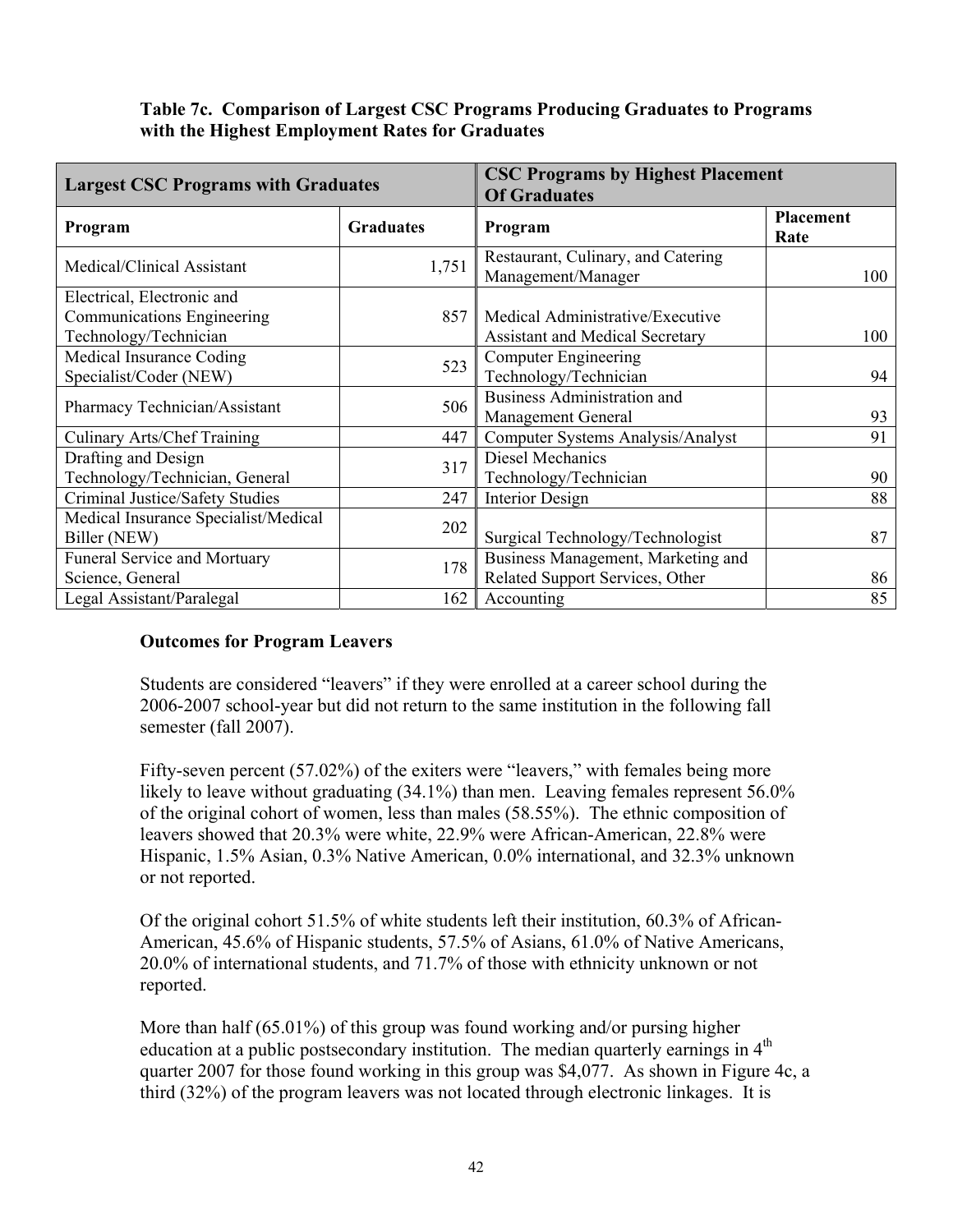possible that more of them have left the state, are self-employed, or worked in a small business not required to report to UI wage records.

Five percent of leavers (1.94%) were found enrolled in a higher education institution in the next academic year, with 1.95% of females being enrolled compared with men (1.93%). Two percent (2.33%) of white students that left their institution were found continuing their education, 1.78% of African-American, 2.07% of Hispanic students, 2.17% of Asians, 4.00% of Native Americans, 0% of international students, and 1.69 % of those with ethnicity unknown or not reported.



*Figure 4c.* **Follow-up Activities of 2006-2007 CSC Program Leavers** 

# **Industry and Educational Destinations for Graduates and Leavers**

The top 10 industries of employment for CSC 2006-2007 graduates are shown in Table 8c. The largest industry of employment was "Offices of Physicians" garnering 10.90% of all graduates found working. The industry sectors are represented by the 4-digit North American Industry Classification System (NAICS).

|                                                 |                 | % of All |
|-------------------------------------------------|-----------------|----------|
| <b>Industry</b>                                 | <b>Employed</b> | Working  |
| Offices of Physicians                           | 617             | 10.90    |
| <b>Employment Services</b>                      | 511             | 9.03     |
| <b>Full-Service Restaurants</b>                 | 226             | 3.99     |
| General Medical and Surgical Hospitals          | 204             | 3.60     |
| Health and Personal Care Stores                 | 195             | 3.44     |
| Limited-Service Eating Places                   | 159             | 2.81     |
| Architectural, Engineering and Related Services | 143             | 2.53     |
| <b>Business Support Services</b>                | 134             | 2.37     |
| <b>Other General Merchandise Stores</b>         | 131             | 2.31     |
| <b>Grocery Stores</b>                           | 115             | 2.03     |

| Table 8c. Top 10 Most Common Industries for 2006-2007 CSC Graduates |
|---------------------------------------------------------------------|
| by 4-digit NAICS codes                                              |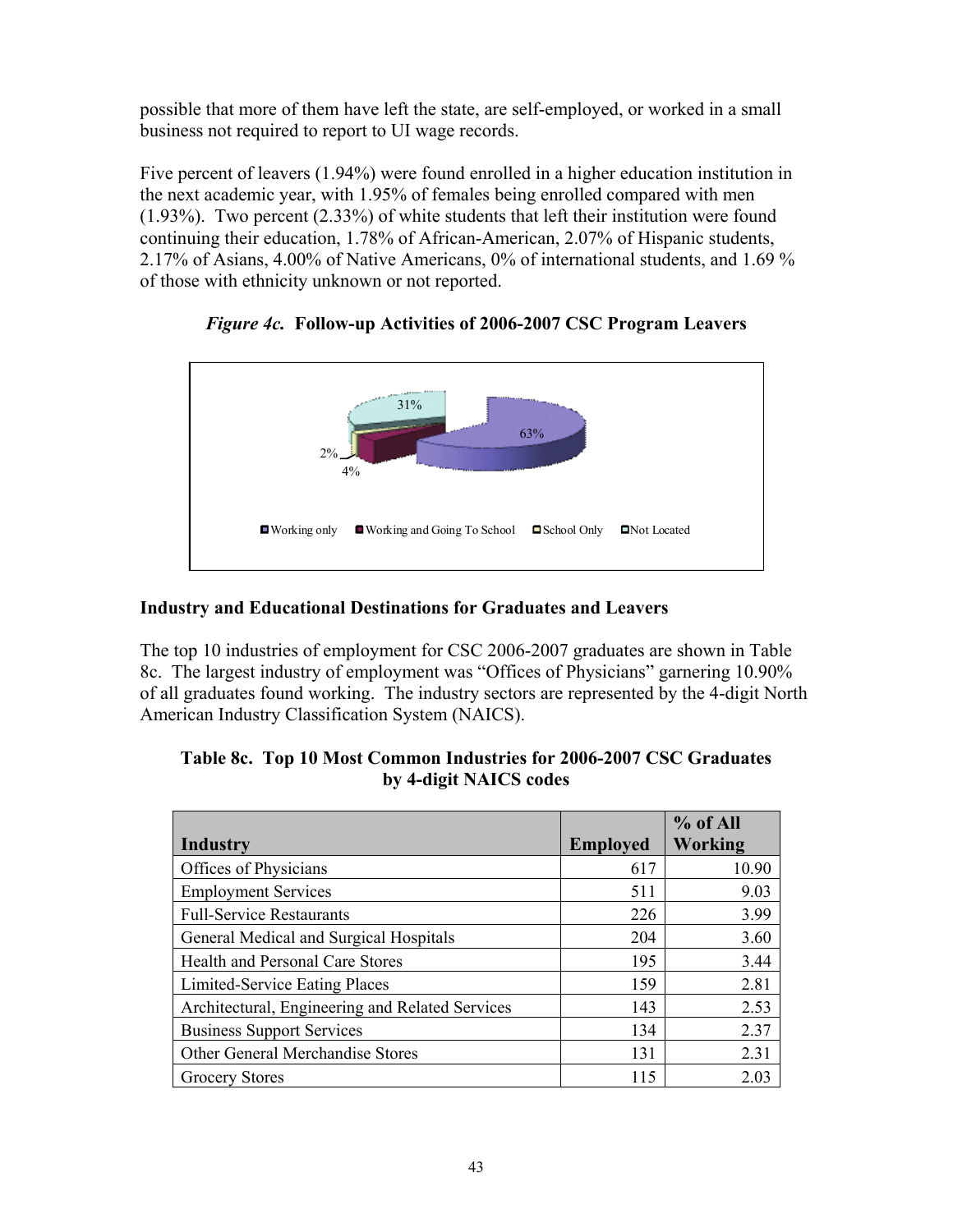As shown in Table 9c, the top industry of employment for 2006-2007 CSC leavers was "Employment Services" followed by "Limited-Service Eating Places" and "Full-Service Restaurants." The industries of employment for leavers are fairly similar from graduates.

| Industry                                        | <b>Employed</b> | % of All<br><b>Working</b> |
|-------------------------------------------------|-----------------|----------------------------|
| <b>Employment Services</b>                      | 773             | 12.68                      |
| Limited - Service Eating Places                 | 429             | 6.67                       |
| <b>Full-Service Restaurants</b>                 | 330             | 5.13                       |
| Other General Merchandise Stores                | 284             | 4.41                       |
| <b>Department Stores</b>                        | 194             | 3.02                       |
| <b>Business Support Services</b>                | 189             | 2.94                       |
| <b>Clothing Stores</b>                          | 150             | 2.33                       |
| <b>Grocery Stores</b>                           | 148             | 2.30                       |
| <b>Investigation and Security Services</b>      | 147             | 2.29                       |
| Architectural, Engineering and Related Services | 114             |                            |

**Table 9c. Top 10 Most Common Industries for 2006-2007 CSC Leavers by 4-digit NAICS Code** 

The majority of 2006-2007 CSC graduates who went back to school after graduating were found at for profit institutions, followed by community colleges (see Table 10c).

# **Table 10c. Top 10 Institutions for 2006-2007 CSC Graduates Pursing Additional Education**

| <b>Institution</b>                    | <b>Enrolled</b> | % of All<br><b>Enrolled</b> |
|---------------------------------------|-----------------|-----------------------------|
| El Paso Community College District    | 4               | 8.16                        |
| Remington College-Fort Worth          | 4               | 8.16                        |
| <b>Houston Community College</b>      | 3               | 6.12                        |
| Virginia College at Austin            | 3               | 6.12                        |
| Alamo CCD NW Vista College            | 2               | 4.08                        |
| Dallas Baptist University             | $\overline{2}$  | 4.08                        |
| Trinity Valley Comm. College          | $\overline{2}$  | 4.08                        |
| Paul Quinn College                    | $\overline{2}$  | 4.08                        |
| <b>CTR</b> for Advanced Legal Studies | $\overline{2}$  | 4.08                        |
| <b>Tarrant CO Southeast Campus</b>    |                 | 2.04                        |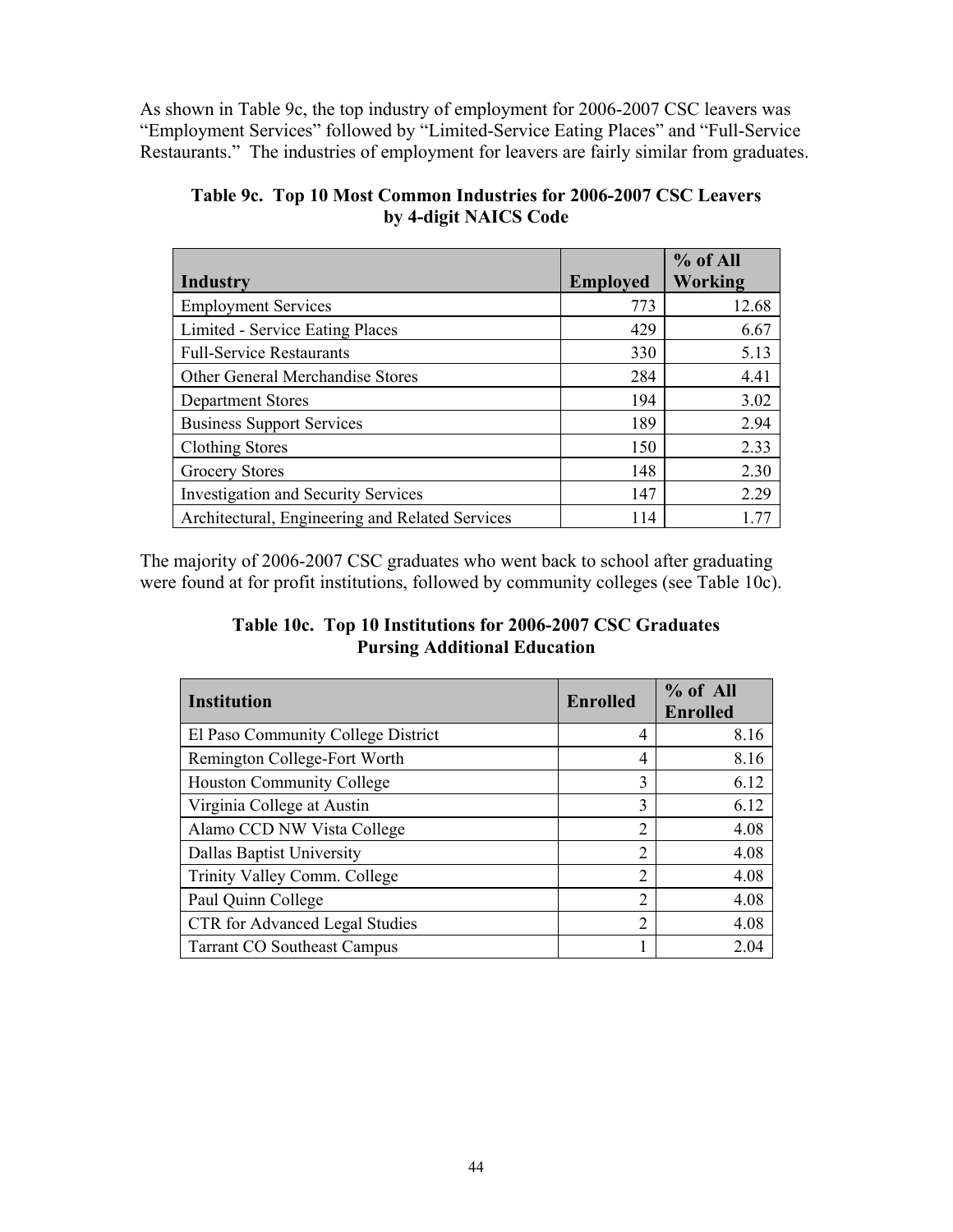The 2006-2007 CSC graduates pursing additional education were in very specific majors that seem to relate with what they studied before (see Table 11c).

| <b>Major</b>                                                                   | <b>Enrolled</b> | % of All<br><b>Enrolled</b> |
|--------------------------------------------------------------------------------|-----------------|-----------------------------|
| <b>General Studies</b>                                                         | 49              | 17.82                       |
| Undeclared                                                                     | 32              | 11.64                       |
| Not Reported                                                                   | 19              | 6.91                        |
| Liberal Arts and Sciences/Liberal Studies                                      | 18              | 6.55                        |
| Nursing – Registered Nurse Training (RN, ASN, BSN,<br>MSN)                     | 15              | 5.45                        |
| Business Administration and Management, General                                | 9               | 3.27                        |
| Medical/Clinical Assistant                                                     | 8               | 2.91                        |
| Electrical, Electronic and Communications Engineering<br>Technology/Technician | 7               | 2.55                        |
| Criminal Justice/Safety Studies                                                | 7               | 2.55                        |
| Legal Assistant/Paralegal                                                      | 5               | 1.82                        |

#### **Table 11c. Top 10 Majors for 2006-2007 CSC Graduates Pursuing Additional Education in Fall 2007 By 6-digit 2000 CIP**

Most CSC leavers who continued pursing higher education did so at community college or for-profit institution (see Table 12c).

The most common majors for CSC leavers are shown in Table 13c. The majority of leavers were "Electrical, Electronic and Communications Engineering Technology/ Technician." Almost half of the majors in the "top 10 majors" selected are related with the judicial system.

| Table 12c. Top 10 Institutions for 2006-2007 CSC Leavers Pursuing Additional |
|------------------------------------------------------------------------------|
| <b>Education in Fall 2007</b>                                                |

| <b>Institution</b>                  | <b>Enrolled</b> | As % of All<br><b>Enrolled</b> |  |
|-------------------------------------|-----------------|--------------------------------|--|
| <b>Austin Community College</b>     | 25              | 5.97                           |  |
| Remington College – Dallas          | 17              | 4.06                           |  |
| <b>DCCCD</b> Richland College       | 16              | 3.82                           |  |
| <b>Houston Community College</b>    | 14              | 3.34                           |  |
| Remington College-Fort Worth        | 13              | 3.10                           |  |
| <b>DCCCD El Centro College</b>      | 12              | 2.86                           |  |
| <b>DCCCD</b> Eastfield College      | 11              | 2.63                           |  |
| <b>ITT</b> Tech Institute-Arlington | 11              | 2.63                           |  |
| ITT Tech Institute – Houston W      | 11              | 2.63                           |  |
| Lone Star College-N Harris          | 10              | 2.39                           |  |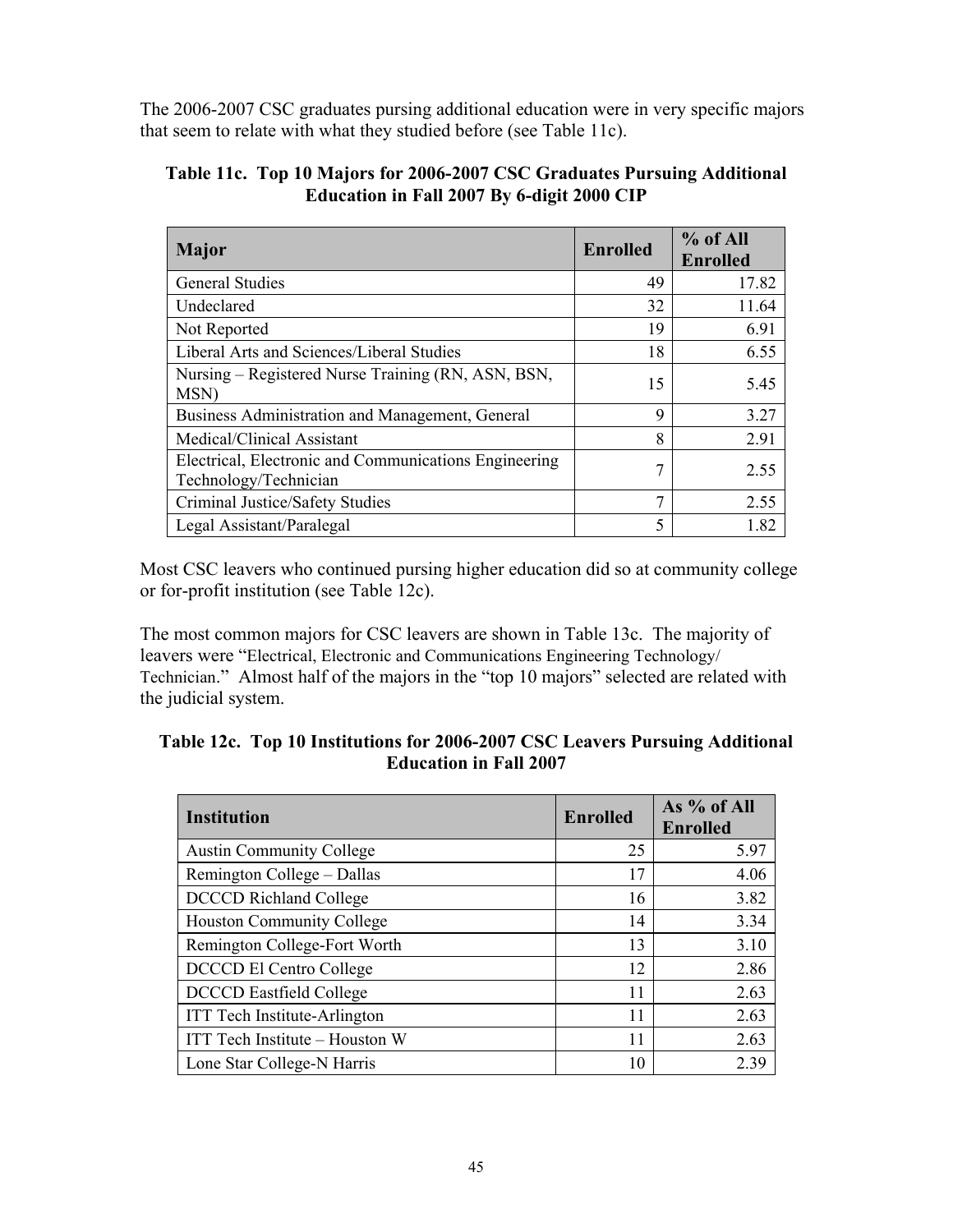| Table 13c. Top 9 Majors for 2006-2007 CSC Leavers Pursuing Additional |
|-----------------------------------------------------------------------|
| Education in Fall 2007 by 6-digit 2000CIP                             |

|                                                       |                 | % of All        |
|-------------------------------------------------------|-----------------|-----------------|
| <b>Major</b>                                          | <b>Enrolled</b> | <b>Enrolled</b> |
| <b>General Studies</b>                                | 56              | 13.37           |
| Electrical, Electronic and Communications Engineering |                 |                 |
| Technology/Technician                                 | 30              | 7.16            |
| Undeclared                                            | 26              | 6.21            |
| Drafting and Design Technology/Technician, General    | 24              | 5.73            |
| Liberal Arts and Sciences/Liberal Studies             | 24              | 5.73            |
| Criminal Justice/Safety Studies                       | 23              | 5.49            |
| Medical/Clinical Assistant                            | 19              | 4.53            |
| Court Reporting/Court Reporter                        | 12              | 2.86            |
| Nursing-Registered Nurse Training (RN, ASN, BSN,      |                 |                 |
| MSN)                                                  | 10              | 2.39            |

In general, 73% of the CSC students (graduates and leavers) that decide to continue their education can be found in public institutions. No student was found in a public HRI.

|                                                                                                                | <b>Total</b> |            | Pct of          |                   | Pct of          |
|----------------------------------------------------------------------------------------------------------------|--------------|------------|-----------------|-------------------|-----------------|
| Category                                                                                                       | Enrolled     | <b>CTC</b> | <b>Enrolled</b> | <b>University</b> | <b>Enrolled</b> |
| Enrolled (Graduates)                                                                                           | 49           | 25         | 51.02           | n/a               | 8.16            |
| Enrolled and Working (Graduates)                                                                               | 226          | 158        | 69.91           | 20                | 8.85            |
| All Enrolled (Graduates)                                                                                       | 275          | 183        | 66.55           | 24                | 8.73            |
| Enrolled (Leavers)                                                                                             | 185          | 99         | 53.51           | 19                | 10.27           |
| Enrolled and Working (Leavers)                                                                                 | 419          | 237        | 56.56           | 22                | 5.25            |
| All Enrolled (Leavers)                                                                                         | 6,433        | 237        | 3.68            | 22                | 0.34            |
| <b>Note:</b> Cells with values less than 5 have been marked as "n/a" to protect the privacy of cohort members. |              |            |                 |                   |                 |

#### **Table 14c. Type of Public Institution Preferred by CSC Students that Continue Their Education**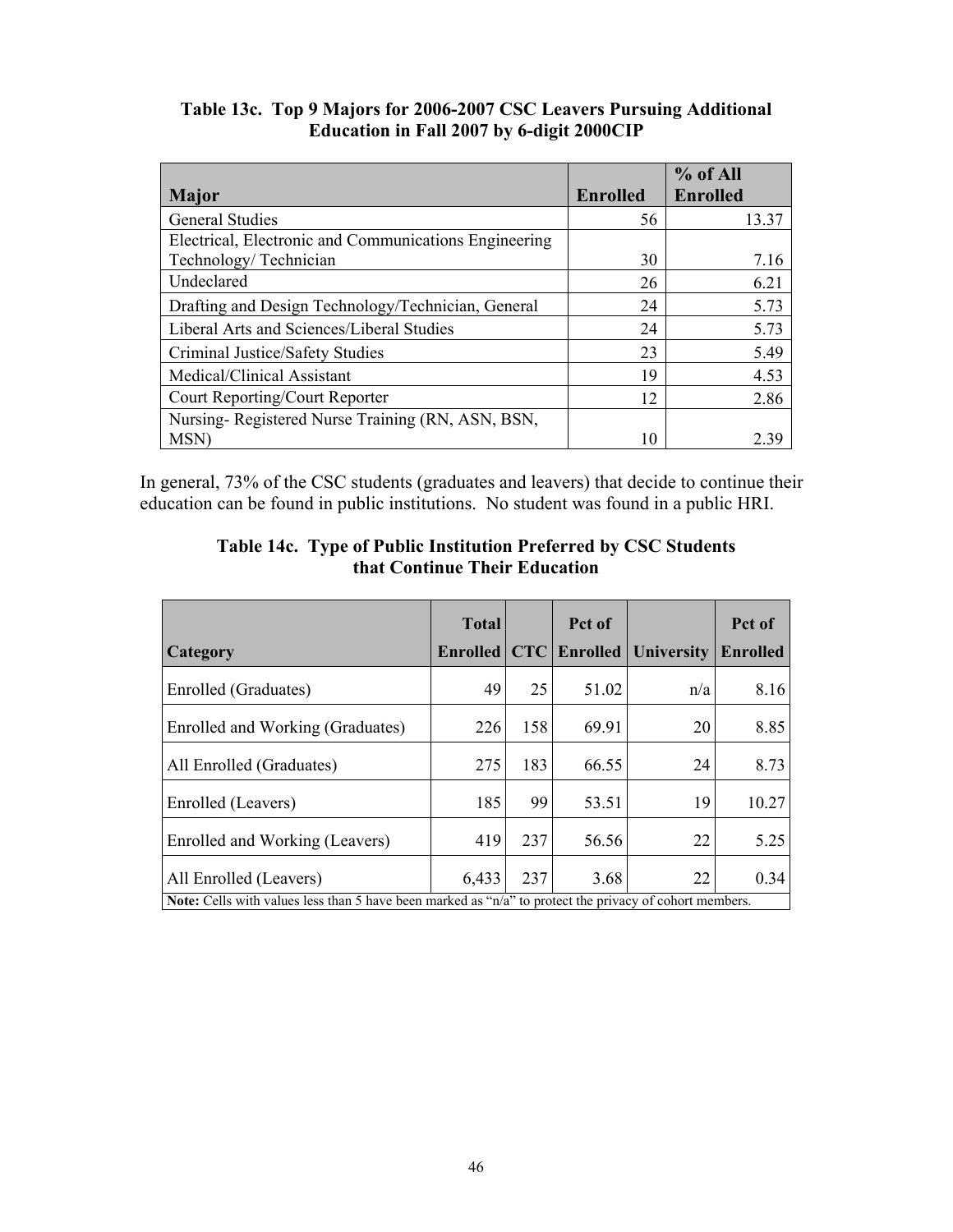#### **References**

- NCES. (2002). *CIP taxonomy*. Retrieved December, 2005, from <http://nces.ed.gov/>
- SB281. (2003). Texas Workforce Investment Council, Senate, 78th Ses.
- Tech-Prep, T. (2005). *About Texas tech-prep*. Retrieved February, 2006, from <http://www.techpreptexas.org/about-techprep.html>
- Texas Association of Community Colleges. *TACC Policy Reference Manual*. [http://www.tasb.org/policy/pol/private/000006/pol.cfm?DisplayPage=AD\(LEGA](http://www.tasb.org/policy/pol/private/000006/pol.cfm?DisplayPage=AD(LEGAL).html) [L\).html](http://www.tasb.org/policy/pol/private/000006/pol.cfm?DisplayPage=AD(LEGAL).html)
- Texas Education Code. (1971). Higher Education Coordinating Act of 1965, 67th Ses.
- THECB(2007). *Closing the Gaps by 2015: 2007 Progress Report*. Available online. <http://www.thecb.state.tx.us/reports/PDF/1377.PDF>.
- THECB. (2000). *Closing the Gaps: The Texas higher education plan*. Retrieved November, 2005, from <http://www.thecb.state.tx.us/reports/pdf/0379.pdf>
- THECB. (2005). *Texas workforce education*. Retrieved January, 2006, from <http://www.thecb.state.tx.us//AAR/UndergraduateEd/WorkforceEd/default.htm>
- THECB. (2008). *Private Colleges and Institutes*. Retrieved June, 2008, from <http://www.thecb.state.tx.us/AAR/PrivateInstitutions/>
- THECB. (2009a). *Statewide enrollment*. Retrieved April, 2009, from <http://www.txhighereddata.org/Interactive/Accountability/InteractiveMain.cfm>
- THECB. (2009b). *Transfer, core curriculum, and field of study curricula*. Retrieved May, 2009, from<http://www.thecb.state.tx.us/AAR/UndergraduateEd/fos.cfm>
- Texas Workforce Commission. (2008). *Career Schools and Colleges*. Retrieved June, 2008, from<http://www.twc.state.tx.us/svcs/propschools/prophp.html>
- Werthheimer, L. (2003, June 19, 2003). Three Texas community colleges to grant bachelor's degrees*. Dallas Morning News*.